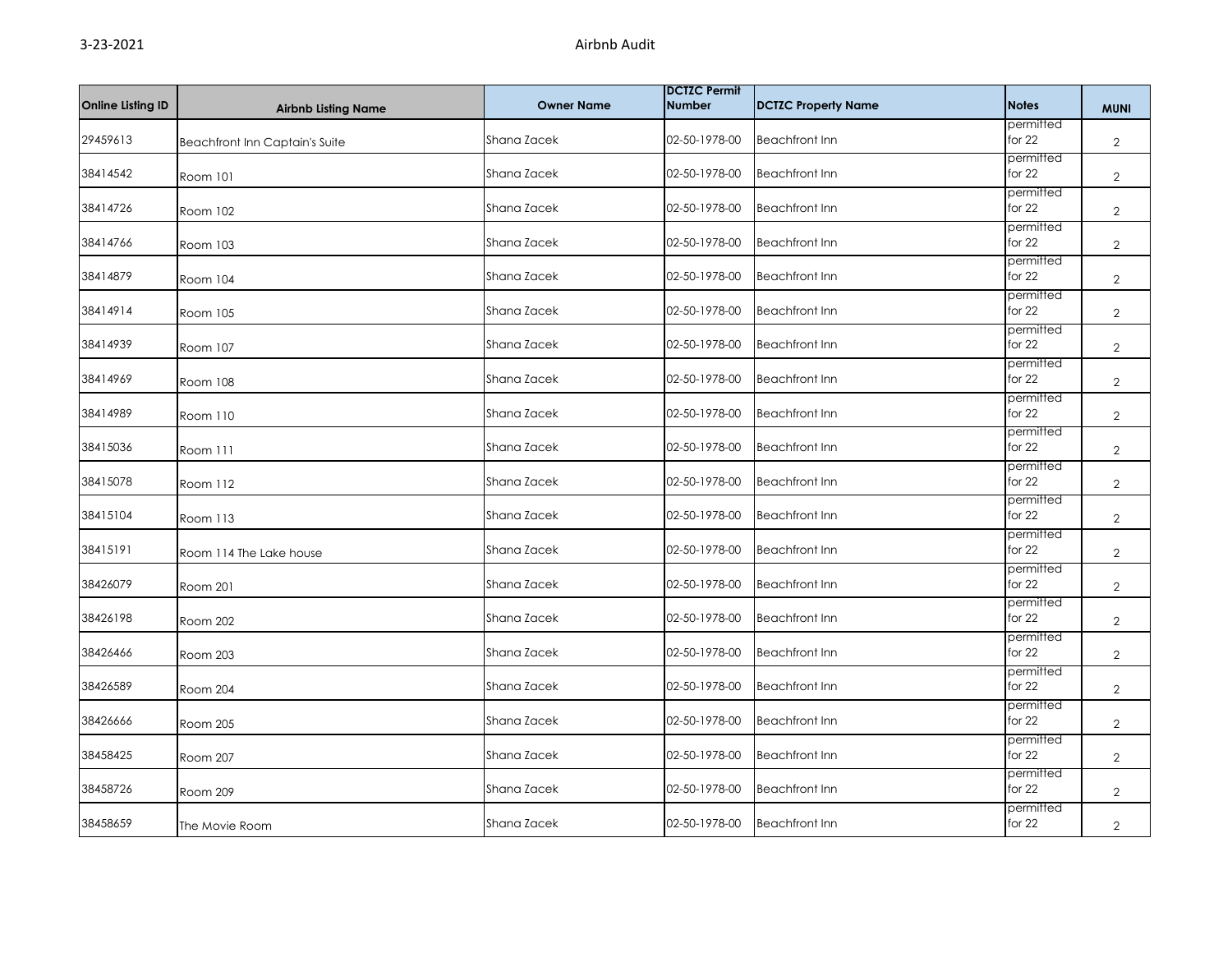|          |                                                                          | Mae Reilly Properties LLC -                     |               |                                                       | permitted            |                |
|----------|--------------------------------------------------------------------------|-------------------------------------------------|---------------|-------------------------------------------------------|----------------------|----------------|
| 32408138 | Delaware Suite - Mae Reilly's Guest House                                | Randall Krajenka                                | 02-52-2079-00 | Mae Reilly's Guest House                              | for 4                | $\overline{2}$ |
| 37559669 | Globe Hotel Door County-Baileys Harbor- Estb 1874                        | Karin Lukas                                     | 02-52-2094-00 | Globe Hotel, The                                      |                      | $\overline{2}$ |
| 25349436 | Historic Baileys Harbor home on the wate                                 | Mary Spangler                                   | 02-52-0393-00 | Cedar Beach Inn                                       | <b>DUPL</b>          | $\overline{2}$ |
| 33269522 | South Shore Suite - Mae Reilly's Guest House                             | Mae Reilly Properties LLC -<br>Randall Krajenka | 02-52-2079-00 | Mae Reilly's Guest House                              | permitted<br>for $4$ | $\overline{2}$ |
| 33225014 | Vermont Suite - Mae Reilly's Guest House                                 | Mae Reilly Properties LLC -<br>Randall Krajenka | 02-52-2079-00 | Mae Reilly's Guest House                              | permitted<br>for 4   | $\overline{2}$ |
| 33267878 | Wentworth Suite - Mae Reilly's Guest House                               | Mae Reilly Properties LLC -<br>Randall Krajenka | 02-52-2079-00 | Mae Reilly's Guest House                              | permitted<br>for 4   | $\overline{2}$ |
| 8126599  | Baileys Harbor Condo, 3 BR, 2.5 Bath, Door County                        | Karen Berndt                                    | 02-53-2378-00 | Baileys Harbor Condo-Berndt not avail until<br>4/2021 |                      | 2              |
| 33794104 | **Relaxing, Historic and Hip Havngård House**                            | Kurt Heggland                                   | 02-56-2104-00 | Havngard House                                        |                      | $\overline{2}$ |
| 25126829 | A True Farm House Experience                                             | Paul Gray                                       | 02-56-1930-00 | A True Farm House Experience                          |                      | $\overline{2}$ |
| 25804771 | Apartment C7                                                             | John L. Anderson                                | 02-56-0111-00 | <b>Bean Town Campground</b>                           | permitted<br>for 6   | $\overline{2}$ |
| 28416543 | As seen on HGTV Lakefront Bargain Hunt Renovation!                       | Phu Nguyen - Pelican Bay LLC                    | 02-56-2016-00 | Baileys Large Home for Families - Nguyen              |                      | $\overline{2}$ |
| 20009178 | Baileys Harbor Near Kangaroo Lake                                        | Alyssa Lebakken                                 | 02-56-1782-00 | Baileys Harbor Near Kangaroo Lake                     | permitted<br>for $2$ | $\mathbf{2}$   |
| 20697030 | Baileys Harbor Near Kangaroo Lake North Unit                             | Alyssa Lebakken                                 | 02-56-1782-00 | Baileys Harbor Near Kangaroo Lake                     | permitted<br>for 2   | $\overline{2}$ |
| 23543488 | <b>Baileys Harbor Pioneer Log Cabin</b>                                  | Colin Doherty                                   | 02-56-1766-00 | Roots Cabin in Baileys                                |                      | $\overline{2}$ |
| 22186390 | Baileys Harbor Yellow Home with a View                                   | Matt Horton                                     | 02-56-1826-00 | <b>Baileys Harbor Yellow House</b>                    | permitted<br>for 4   | $\overline{2}$ |
| 45780414 | Beautiful Newly *Remodeled* Home! Walk to the<br>beach at Kangaroo Lake! | Adam Olinksi                                    | 02-56-2353-07 | Roo Retreat                                           |                      | $\overline{2}$ |
| 38598698 | Carraig Beag Cottage - Charming Down Town Home                           | <b>Carraig Cottages</b>                         | 02-56-0652-09 | Carraig Beag                                          | Carraig              | $\overline{2}$ |
| 33398744 | Carraig Mor Cottage - Awesome Downtown Cottage                           | Carraig Cottages                                | 02-56-0653-09 | Carraig Mor                                           | Carraig              | $\overline{2}$ |
| 37455372 | Carraigeen Cottage                                                       | Carraig Cottages                                | 02-56-1052-09 | Carraigeen Cottage                                    | Carraig              | $\overline{2}$ |
| 38024230 | Charming Orchard Cabin/Cottage on 5 Acres                                | Leonard Pappone                                 | 02-56-2207-00 | Door County Orchard Cottage                           |                      | $\overline{2}$ |
| 38175501 | Charming Wooded Cottage Minutes from Downtown                            | Pam Schmitz                                     | 02-56-2178-00 | Baileys on the Rocks Cottages-Schmitz                 | permitted<br>for 2   | $\overline{2}$ |
| 20672973 | Cottage on North Bay                                                     |                                                 |               |                                                       |                      | $\overline{2}$ |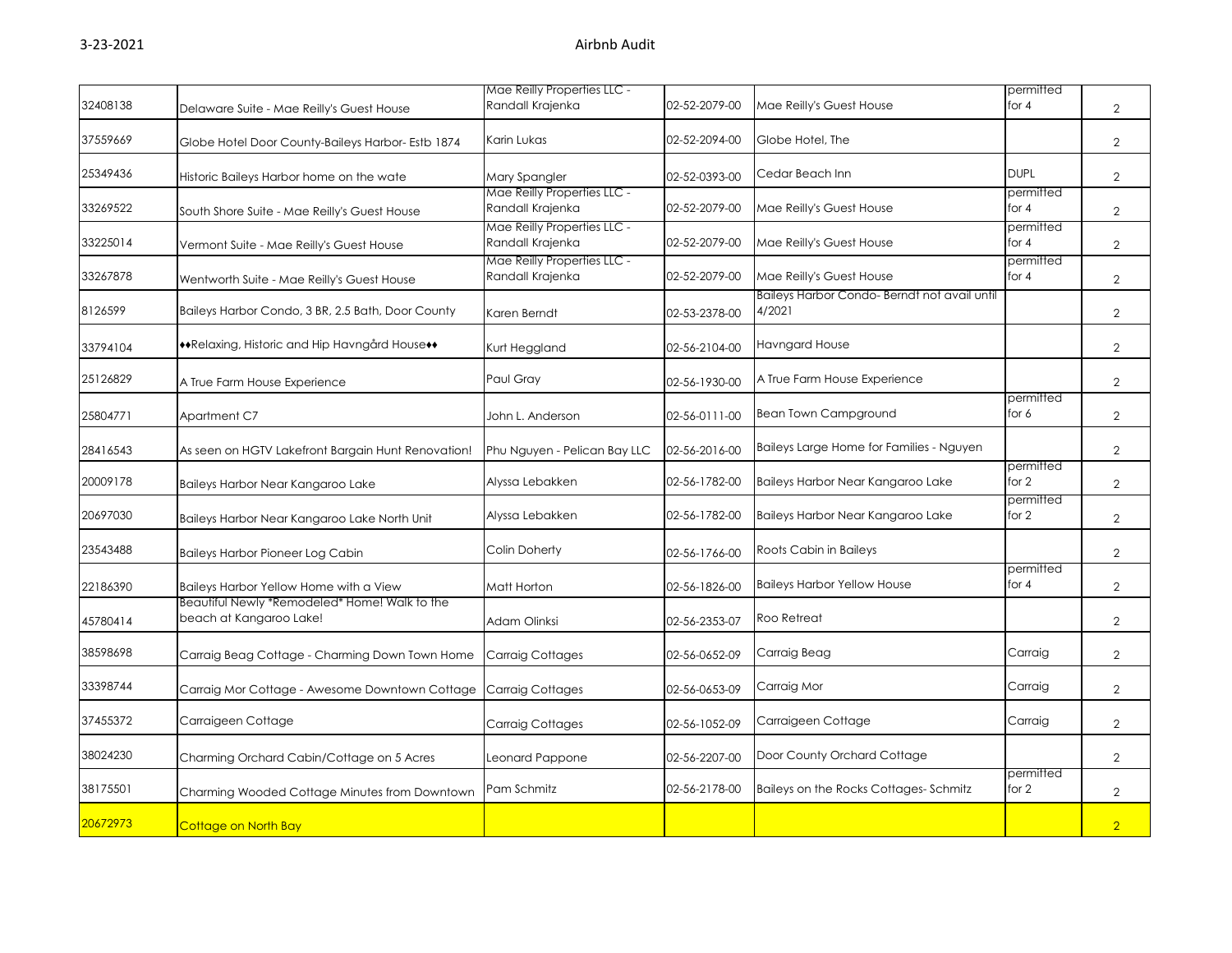| 38316622 | Cozy Lakeview, Walk to Town                     | Pam Schmitz                                   | 02-56-2178-00 | Baileys on the Rocks Cottages-Schmitz | permitted<br>for 2 | $\overline{2}$ |
|----------|-------------------------------------------------|-----------------------------------------------|---------------|---------------------------------------|--------------------|----------------|
| 8673729  | Door County Cabin in the Woods                  | Karen Berndt                                  | 02-56-1564-00 | Door County Cabin in the Woods        |                    | $\overline{2}$ |
| 25458028 | Door County Dreaming                            | Kate and Robert Lindsley                      | 02-56-1960-00 | Door County Dream                     |                    | $\overline{2}$ |
| 17656602 | Door County Retreat on the "Quiet Side"         | Diana Wallace                                 | 02-56-1734-00 | Door County Retreat on the Quiet Side |                    | $\overline{2}$ |
| 20565326 | Door County Scotland Yard                       | Thomas and Michele Bronsky                    | 02-56-1794-00 | Door County Scotland Yard Haven       | Permitted<br>for 2 | $\overline{2}$ |
| 20989165 | Door County Scotland Yard Haven-Native American | Thomas and Michele Bronsky                    | 02-56-1794-00 | Door County Scotland Yard Haven       | Permitted<br>for 2 | $\overline{2}$ |
| 11676845 | Door County Vacation Rental Home                | Dr. Phil Arnold                               | 02-56-1563-00 | <b>West Meadow Rental</b>             |                    | $\overline{2}$ |
| 43870888 | Easy Living on E                                | Nicole Bergantino                             | 02-56-2360-00 | Easy Living on E                      |                    | $\overline{2}$ |
| 4709576  | Heart of the Door Homestead                     | Nicole Henquinet                              | 02-56-1455-00 | Heart of the Door Homestead, LLC      |                    | $\overline{2}$ |
| 22163891 | Heggeland                                       | Dennis & Jeff Hickey                          | 02-56-0200-06 | Heggeland                             | <b>DCPM</b>        | $\overline{2}$ |
| 41259246 | Howard House - New From Door County's #1 Host   | Jacinda Dufin                                 | 02-56-1935-20 | <b>Howard House</b>                   | Vacation<br>Renals | $\overline{2}$ |
| 42384551 | Kangaroo East Shore Lodge                       | 7251 HWY 57 LLC - William and H 02-56-2259-06 |               | Kangaroo East Shore                   | <b>DCOM</b>        | $\overline{2}$ |
| 22163915 | Kangaroo Lake Retreat                           | Will Anderson                                 | 02-56-1543-06 | Kangaroo Lake Retreat                 | <b>DCPM</b>        | $\overline{2}$ |
| 22163920 | Kangaroo Lake Road Cottage                      | <b>Jeff Wiswell</b>                           | 02-56-1696-06 | Kangaroo Lake House Wiswell           | <b>DCPM</b>        | $\overline{2}$ |
| 23877408 | Lakeview Cottage in Downtown Baileys Harbor     | Christopher & Pamela Schmitz                  | 02-56-1876-00 | Baileys Harbor Beach House - Schmitz  |                    | $\overline{2}$ |
| 23750440 | Lighthouse Cove                                 | Maureen McGrath                               | 02-56-1614-00 | <b>Best of Times</b>                  | Bacon              | $\overline{2}$ |
| 7069697  | Loft • Central • Comfy • Private                | Sarah and Brian Bonovich                      | 02-56-1644-00 | Wooded Lane Guest House               |                    | $\overline{2}$ |
| 48463231 | Moonlight Cabin                                 | Dan and Molly Latino                          | 02-56-2403-21 | Moonlight Cabin - 2648 Linda Lane     |                    | $\overline{2}$ |
| 41374756 | Muirfield Flat Studio - Brand New Listing!      | Pinkmoto Revocable Trust - Kary 02-56-2235-07 |               | Muirfield Flats                       | SImpleLife         | $\overline{2}$ |
| 43126066 | New Listing* Baileys Harbor Getaway             | Laura Lane                                    | 02-56-1733-07 | <b>Burnt Hollow</b>                   | SImpleLife         | $\overline{2}$ |
| 23205775 | NEW! Baileys Harbor Studio on Lake Michigan!    | James Dillenburg                              | 02-56-1257-00 | <b>Shalom Stone</b>                   |                    | $\overline{2}$ |
| 22163978 | Our Place                                       | <b>Family Style Contractor LLC</b>            | 02-56-0339-06 | Our Place on Kangaroo Lake            | <b>DCPM</b>        | $\overline{2}$ |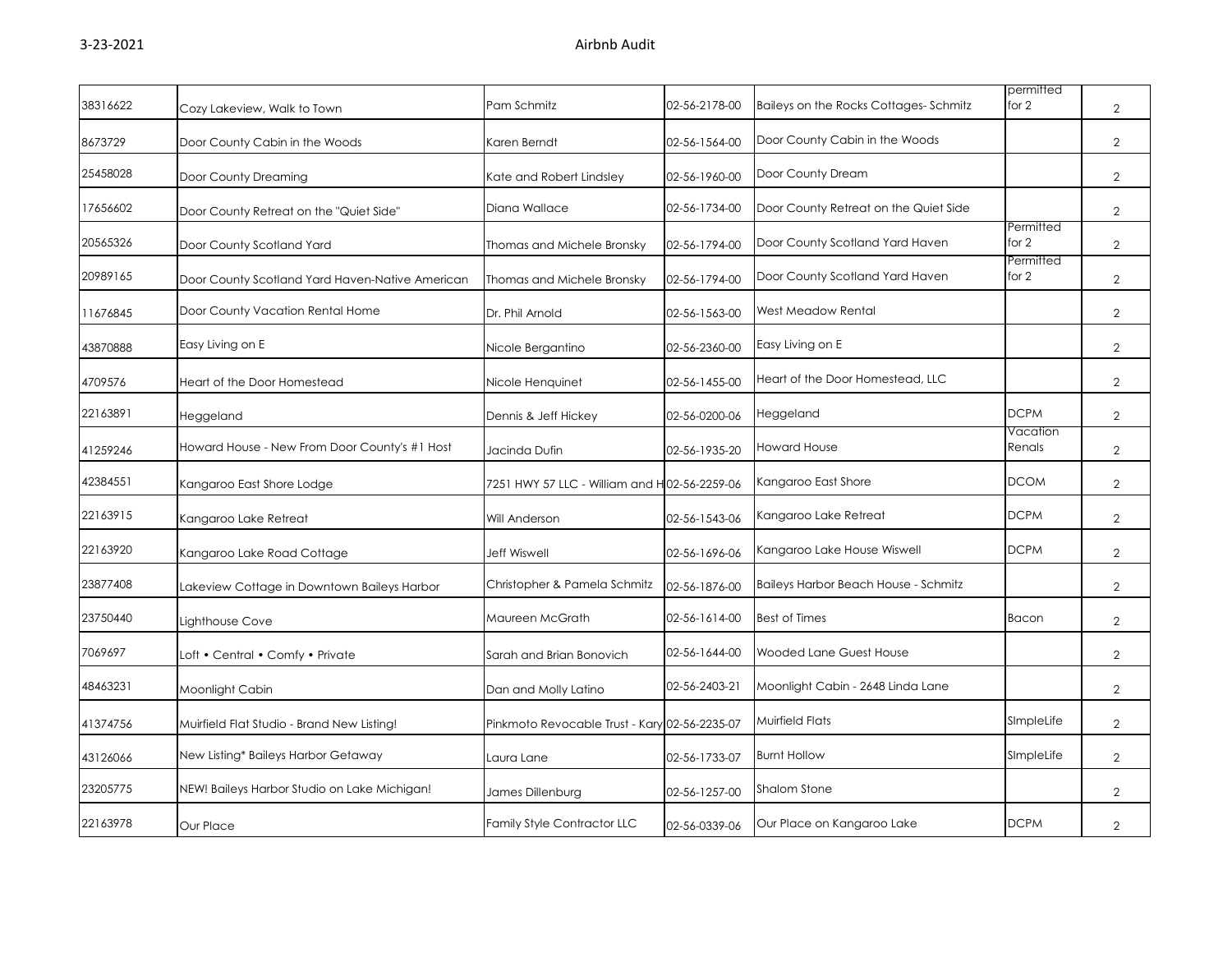| 19471677 | Raspberry Fields                                         | <b>Stewart Dawson</b>                         | 02-56-1741-00 | Dawson Farm - Ahrens Road                                     |                    | $\overline{2}$ |
|----------|----------------------------------------------------------|-----------------------------------------------|---------------|---------------------------------------------------------------|--------------------|----------------|
| 22163997 | Rocky Bottom Lodge                                       | Natalie & Terry McAllister                    | 02-56-0885-06 | Rocky Bottom Lodge                                            | <b>DCPM</b>        | $\overline{2}$ |
| 22164003 | <b>Schook Shack</b>                                      | Cole Family LLC                               | 02-56-1607-06 | <b>Schook Shack</b>                                           | <b>DCPM</b>        | $\overline{2}$ |
| 23698728 | Seculded Waterfront on North Bay                         | Eva McKee                                     | 02-56-1850-06 | Seculded Waterfront on Northbay                               | <b>DCPM</b>        | $\overline{2}$ |
| 34908317 | Shakespeare apartment with a view.                       | Matt Horton                                   | 02-56-1826-00 | Baileys Harbor Yellow Hse-South Ln<br>Cottage-Shakespeare Apt | permitted<br>for 4 | $\overline{2}$ |
| 25236810 | Sleeper Bunk House                                       | John L. Anderson                              | 02-56-0111-00 | <b>Bean Town Campground</b>                                   | permitted<br>for 6 | $\overline{2}$ |
| 24420171 | South Lane Cottage #1                                    | Matt Horton                                   | 02-56-1826-00 | <b>Baileys Harbor Yellow House</b>                            | permitted<br>for 4 | 2              |
| 24420991 | South Lane Cottage #2                                    | Matt Horton                                   | 02-56-1826-00 | <b>Baileys Harbor Yellow House</b>                            | permitted<br>for 4 | $\overline{2}$ |
| 43175653 | Stunning Lake Michigan Home, sleeps 20! Dunes<br>abound! | Rebecca Taylor                                | 02-56-2268-07 | Dune Alright                                                  | SImpleLife         | $\overline{2}$ |
| 28100002 | The Stone House                                          | Emil & Mary Baukert                           | 02-56-1974-06 | Stone House - 8112 STH 57                                     | <b>DCPM</b>        | $\overline{2}$ |
| 26421936 | Tiny cabin @beantown campground                          | John L. Anderson                              | 02-56-0111-00 | Bean Town Campground                                          | permitted<br>for 6 | $\overline{2}$ |
| 27594171 | Tranquility and Serenity/Family Retreat Lake House       | Michael Servais                               | 02-56-1893-00 | Islandview Lake House                                         |                    | $\mathbf{2}$   |
| 32437206 | Waterfront Views in Moonlight Bay                        | David & Ashley Paplham                        | 02-56-2090-00 | Sitting on the Dock of Moonlight Bay                          |                    | $\overline{2}$ |
| 22164047 | Wildwood Beach Home                                      | Laura Thometz                                 | 02-56-1640-06 | Wildwood Beach Home                                           | <b>DCPM</b>        | $\overline{2}$ |
|          |                                                          |                                               |               |                                                               |                    |                |
| 3831684  | New-Private-Secluded Home                                | <b>Patrick Donley</b>                         | 06-56-1521-00 | Donely - 6058 CTH OO                                          |                    | 6              |
| 45165358 | Quiet Door County cabin retreat on Lake Michigan         | Andy Low                                      | 06-56-2350-00 | Lake Michigan Cabin - Low                                     |                    | 6              |
|          |                                                          |                                               |               |                                                               |                    |                |
| 41376554 | * Calmer Days - Resort.                                  | Lorie Scarborough - Swanky Prop 08-53-2007-00 |               | Landmark Resort - Zanky Properties LLC                        |                    | 8              |
| 26397865 | 2 Bedroom, 1 Bath Condo overlooking lake                 | Jon Pesek                                     | 08-53-1856-00 | Landmark Resort Pesek                                         |                    | 8              |
| 33076453 | Bay and Breeze Door County 1 bedroom Water view          | Christopher and Sara Spencer                  | 08-53-1686-00 | Landmark Resort - Unit 1225 - Spencer                         |                    | 8              |
| 28553484 | <b>Bayview Escape</b>                                    | Lorie Scarborough - Swanky Prop 08-53-2007-00 |               | Landmark Resort - Zanky Properties LLC                        |                    | 8              |
| 15951113 | <b>Beautiful Waterview Condo</b>                         | Kathlyn Geracie                               | 08-53-1689-00 | Landmark Resort- Beautiful Water View<br>Condo                |                    | 8              |
| 21595419 | Big discount off Landmark Rates on beautiful condo       | Jewelette Neary                               | 08-53-1817-00 | Landmark Resort-Neary                                         | permitted<br>for 2 | 8              |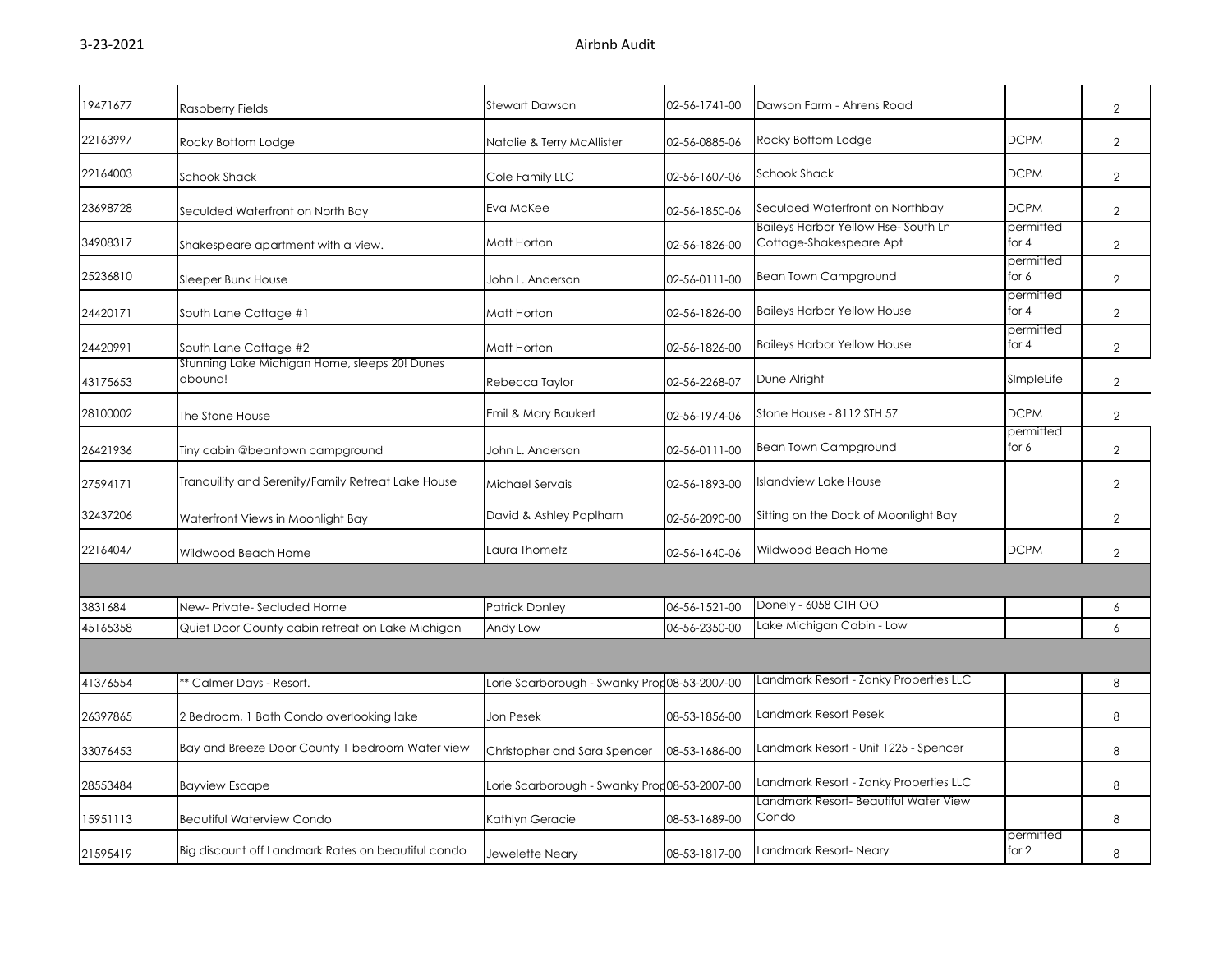| 22011733 | Big discount on Landmark Resort rates on IBR condo                     | Jewelette Neary                               | 08-53-1817-00 | Landmark Resort-Neary                                           | permitted<br>for 2       | 8 |
|----------|------------------------------------------------------------------------|-----------------------------------------------|---------------|-----------------------------------------------------------------|--------------------------|---|
| 36355412 | Door County Getaway @Landmark Resort                                   | Michal & Monika Anna Chiu                     | 08-53-2031-00 | Landmark Resort #2230-Peaceful one bed<br>bath - Chiu           |                          | 8 |
| 41775747 | Door County Getaway-2 Bedroom Condo                                    | Jerold and Jennifer Schuetz                   | 08-53-2267-00 | Landmark Resort - Schuetz - Unit 2332                           |                          | 8 |
| 34258383 | Door County Happy Place                                                | Michal & Monika Anna Chiu                     | 08-53-2031-00 | Landmark Resort #2230-Peaceful one bed<br>bath - Chiu           |                          | 8 |
| 27784412 | Egg Harbor Sunset Bluff Condo                                          | David Polich and Kristine Kappe 08-53-1997-00 |               | Egg Harbor Sunset Bluff Condo                                   |                          | 8 |
| 28494097 | Light & Bright Bay View Retreat                                        | Nicholas David Barber                         | 08-53-1990-00 | Landmark Resort - Nomad Ventures LLC -<br>#110                  | permitted<br>for $3$     | 8 |
| 40424353 | NEW! 'The Landmark' Resort Condo - 1 Mi to Beach!                      | whitefishbayside IIc                          | 08-53-2224-00 | Landmark Resort - Whitfishbayside LLC - Unit<br>2224            | evolve                   | 8 |
| 40235291 | NEW! Condo w/Resort Amenities, 1Mi to Beach + Golf                     | John Jordan                                   | 08-53-2212-00 | Landmark Resort- Mister Kaplan Invest Unit<br>1220              |                          | 8 |
| 33578702 | NEW! Landmark Resort Condo w/ Spectacular Views!                       | Good Faith Financial LLC - Tony 08-53-1970-00 |               | Landmark Resort - Good Faith Financial -<br>Unit 2324           |                          | 8 |
| 35716622 | NEWLY LISTED - Our Other Piece of the Door                             | Roby Onan                                     | 08-53-1652-00 | Landmark Resort - Our Piece of the Door -<br>Onan #3224         | permitted<br>for 2       | 8 |
| 33971518 | Newly Updated Lake View Escape                                         | Nicholas David Barber                         | 08-53-1990-00 | Landmark Resort - Nomad Ventures LLC -<br>#110                  | permitted<br>for $3$     | 8 |
| 13479701 | Our Piece of the Door                                                  | Roby Onan                                     | 08-53-1652-00 | Landmark Resort - Our Piece of the Door -<br>Onan #3224         | permitted<br>for 2       | 8 |
| 45469130 | Periwinkle Place > Resort + rate includes cleaning                     | Our Door County Life LLC                      | 08-53-1626-00 | Landmark Resort- Our Door County Life LLC<br>#1336 - Periwinkle |                          | 8 |
| 23238045 | Quaint Door County Haven                                               | Mark Lorenzo                                  | 08-53-1832-00 | Landmark Resort Lorenzo                                         |                          | 8 |
| 34414390 | Scenic Egg Harbor Get Away                                             | Noble Assets Inc.                             | 08-53-2123-00 | Landmark Resort - Noble Assets Inc #1226                        |                          | 8 |
| 30348557 | Seas the Bay - time for summer in Egg Harbor!                          | Michael White                                 | 08-53-1834-07 | Landmark Resort White                                           | SImpleLife               | 8 |
| 26631795 | Serene Lake Retreat                                                    | Natalia Lugue                                 | 08-53-1929-00 | Landmark Lugue Unit 1232                                        |                          | 8 |
| 33972329 | Serene Lake View Condo                                                 | Nicholas David Barber                         | 08-53-1990-00 | Landmark Resort - Nomad Ventures LLC -<br>#110                  | permitted<br>for 3       | 8 |
| 45396187 | The Blue Whale > Resort + rate includes cleaning                       | Our Door County Life LLC                      | 08-53-2059-00 | Landmark Resort - Our Door County Life LLC<br>#1334- Blue Whale |                          | 8 |
| 48780990 | *NEW Listing* *NEW Construction* *Waterfront* home<br>on Sturgeon Bay! | Tom and Katie Bartels                         | 08-56-2417-07 | Sunset Serenity - Bartels                                       |                          | 8 |
| 26360966 | *NEW listing* Shimmering Water cottage on the Lake                     | Robert Ray                                    | 08-56-2161-00 | <b>Shimmering Water Cottage</b>                                 |                          | 8 |
| 24133770 | Bluff Cottage Sunsets NEW CONSTRUCTION Egg Harbor Gail Bergman         |                                               | 08-56-1874-00 | <b>Bluff Cottage</b>                                            | permitted<br>for 4 units | 8 |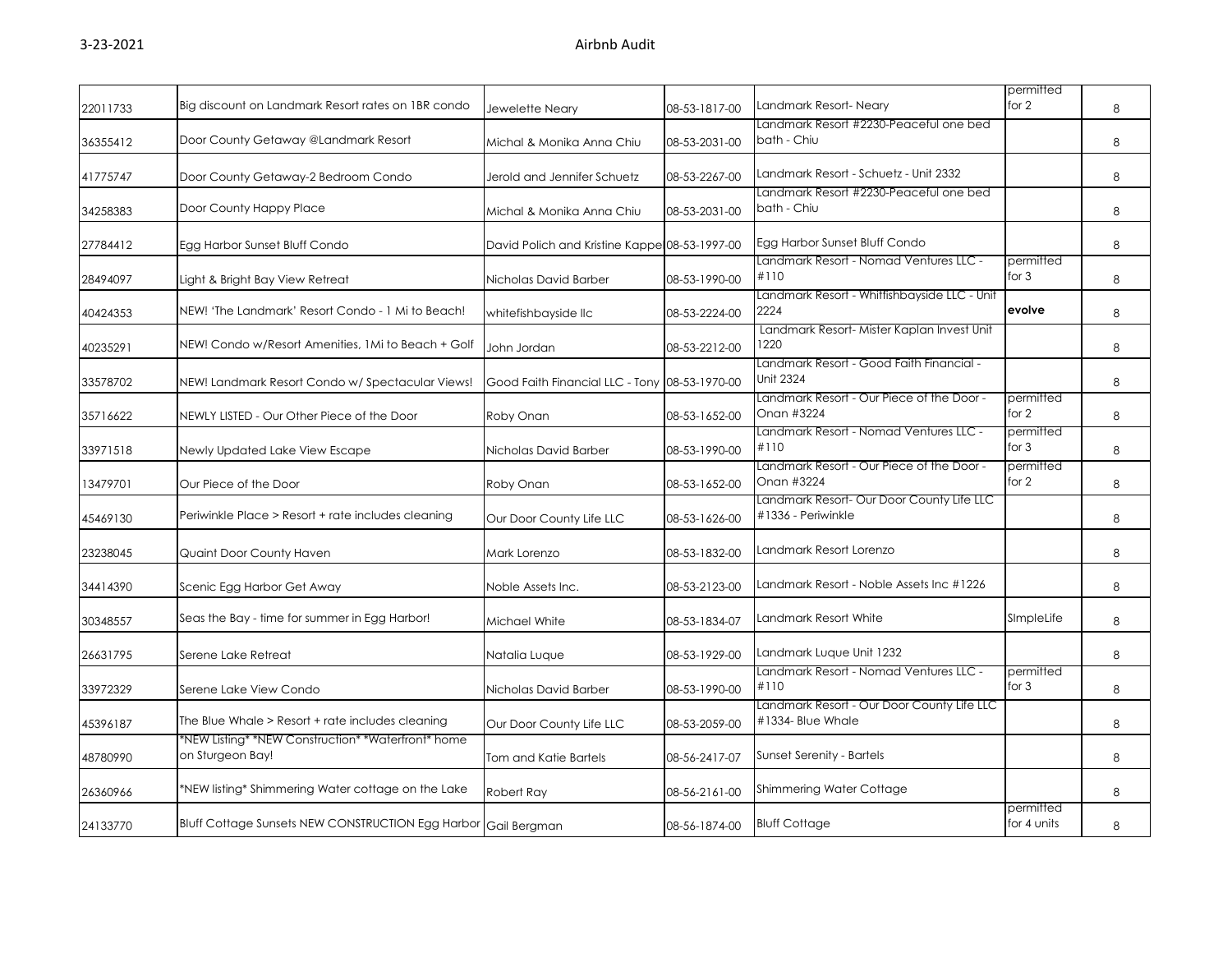| 13606442 | Cozy Farmhouse Studio                           | Renee Schwaller and Steve Bea 08-56-1649-00   |               | Farmhouse Studio                                                   |                           | 8 |
|----------|-------------------------------------------------|-----------------------------------------------|---------------|--------------------------------------------------------------------|---------------------------|---|
| 26020119 | Door Haven                                      | Ronald & Christine Puszynski                  | 08-56-0099-02 | Door Haven                                                         | lundquist                 | 8 |
| 43791403 | Egg Harbor White House                          | James Schleicher                              | 08-56-2331-00 | Egg Harbor White House                                             |                           | 8 |
| 44665788 | Farmhouse on Bluff with Expansive Bay Views!    | <b>ACB Holdings LLC</b>                       | 08-56-2225-02 | <b>Bluff House</b>                                                 |                           | 8 |
| 48079894 | Horseshoe Bay Club Cottage Getaway 7            | CONSTANCE L ORLANDINI TRST                    | 08-53-2302-16 | Club Cottages at Horseshoe Bay -<br><b>ORLANDINI #7</b>            | DC<br>lighthouse          | 8 |
| 48068478 | Horseshoe Bay Cottage Getaway 6                 | Carolyn Brada                                 | 08-53-2245-16 | Club Cottages at Horseshoe Bay - Brada #6                          | DC<br>lighthouse          | 8 |
| 47747224 | Horseshoe Bay Cottage Hideaway 3                | Patrick J. O'Flaherty                         | 08-53-2249-16 | Club Cottages at Horseshoe Bay -<br>OFlaherty - #3                 | DC<br>lighthouse          | 8 |
| 47747224 | Horseshoe Bay Cottage Hideaway 3                | Patrick J. O'Flaherty                         | 08-53-2249-16 | Club Cottages at Horseshoe Bay -<br>O'Flaherty - #3                | DС<br>lighthouse          | 8 |
| 48068282 | Horseshoe Bay Cottage Hideaway 4                | Candis and Melvin Flagstad                    | 08-53-2242-16 | Club Cottages at Horseshoe Bay - Flagstad                          | DC<br>lighthouse          | 8 |
| 48067504 | Horseshoe Bay Cottages Hideaway 2               | Michael and Amy Nelson                        | 08-53-2253-16 | Club Cottages at Horseshoe Bay - Nelson #2                         | DС<br>lighthouse          | 8 |
| 41376611 | New Listing! Cabin in the Woods!                | David and Lynn Zawojski                       | 08-56-2148-07 | Cabin in the woods                                                 | SImpleLife                | 8 |
| 20123459 | NEW! 2BR Egg Harbor House on 2 Acres!           | Kerri Zergoski                                | 08-56-1768-00 | Lodge 42                                                           |                           | 8 |
| 22339046 | Ohlson Chateau                                  | David Ohlson - Charles Chilcote 08-56-0729-06 |               | Ohlson Chateau                                                     | <b>DCPM</b>               | 8 |
| 20403760 | Pet friendly Applewood cottage in Egg Harbor    | Sharon Hughes                                 | 08-55-0093-00 | Applewood Cottage                                                  |                           | 8 |
| 16987204 | Relaxing Nostalgic Log Home "Green Apple Lodge" | <b>Patricia Culliton</b>                      | 08-56-1715-00 | Green Apple Lodge                                                  |                           | 8 |
| 15399898 | Relaxing Waterfront Door County Lake House      | Brianne & Barry Tegel                         | 08-56-1707-00 | Door County Lake House Tegel                                       |                           | 8 |
| 46338794 | Serene, cozy cottage in the woods               | Scott and Terese Kraemer                      | 08-56-2373-00 | Haven                                                              |                           | 8 |
| 29054697 | <b>Stones Throw</b>                             | <b>Jeff Garbers</b>                           | 08-56-1396-07 | Stone's Throw                                                      | SImpleLife                | 8 |
| 29054699 | <b>Stony Shore Cabin</b>                        | <b>Jeff Garbers</b>                           | 08-56-1395-07 | <b>Stony Shores</b>                                                | SImpleLife                | 8 |
| 6677520  | Sunset Bluff Getaway in Egg Harbor              | Michael & Christina Hauge                     | 08-53-0384-00 | Sunset Bluff Condo - Unit 2- Hauge                                 |                           | 8 |
| 22164013 | <b>Sunset Sanctuary</b>                         | Daniel & Wanda Kupsco                         | 08-56-1566-06 | Sunset Sanctuary                                                   | <b>DCPM</b>               | 8 |
| 7340588  | The Cabin at Plum Bottom                        | Chad Luberger/ Marlyn &<br>Pamela Moore       | 08-56-1284-00 | The Treehouse at Plum Bottom/ The<br>Carriage House at Plum Bottom | for two units<br>owner is | 8 |
|          |                                                 |                                               |               |                                                                    |                           |   |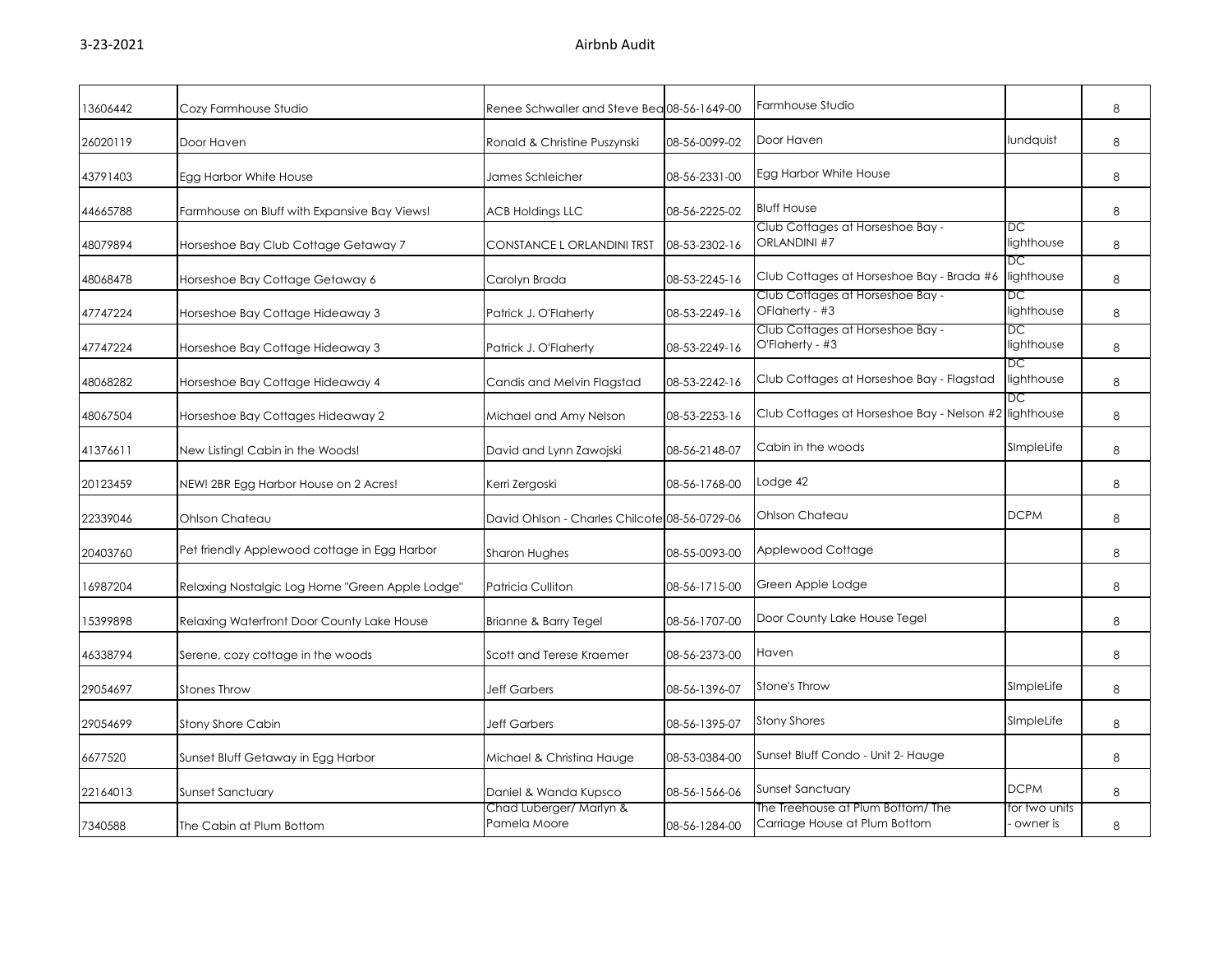| 28614069 | The Cabin at Shady Grove                                                    | Maureen Gribble                               | 08-56-1925-00 | <b>Shady Grove Gribble</b>                                         |                           | 8 |
|----------|-----------------------------------------------------------------------------|-----------------------------------------------|---------------|--------------------------------------------------------------------|---------------------------|---|
| 8163799  | The Cottage at Plum Bottom                                                  | Chad Luberger/ Marlyn & Pame 08-56-1284-00    |               | The Treehouse at Plum Bottom/ The<br>Carriage House at Plum Bottom | for two units<br>owner is | 8 |
| 45640602 | The Hein Cottage-Beautiful hideaway in the $\heartsuit$ of DC               | Julia Hein                                    | 08-56-2355-00 | The Hein Cottage                                                   |                           | 8 |
| 48270434 | The House On Wooded Ridge                                                   | Donna Ahrens                                  | 08-56-2426-00 | The House on Wooded Ridge                                          |                           | 8 |
| 43132537 | The Quiet Woods - Private Room and bath                                     | Joan Hutchinson                               | 08-56-2285-00 | The Quiet Woods                                                    |                           | 8 |
| 4950769  | The Treehouse at Plum Bottom                                                | Chad Luberger/ Marlyn &<br>Pamela Moore       | 08-56-1284-00 | The Treehouse at Plum Bottom/ The<br>Carriage House at Plum Bottom | for two units<br>owner is | 8 |
| 46870681 | Timber Lodge on Large Wooded Lot mid Door County Nicholas and Nicole Langer |                                               | 08-56-2372-00 | Timber Lodge                                                       |                           | 8 |
| 30973479 | White Cliff Landing                                                         | Aymee and David Balison - Balis 08-56-2034-06 |               | White Cliff Landing                                                | <b>DCPM</b>               | 8 |
| 22164041 | Whitestone at the Water                                                     | Sara Steinhardt & Jon Chapmar 08-56-1316-06   |               | Whitestone at the Water                                            | <b>DCPM</b>               | 8 |
|          |                                                                             |                                               |               |                                                                    |                           |   |
| 36691575 | <b>Sunset View Apartment</b>                                                | Sarah Hastings-Sawyer                         | 09-50-0115-00 | Egg Harbor Lodge                                                   | permitted<br>for 25       | 9 |
| 44942245 | 'Indoor Pool * Egg Harbor Townhouse Condo Unit 50.                          | Aaron Seubert                                 | 09-53-2323-00 | *NEW LISTING* Egg Harbor Townhouse<br>Condo Unit 50                |                           | 9 |
| 44327727 | *INDOOR POOL* Egg Harbor Townhouse Condo Unit<br>24                         | Ryan Herlache                                 | 09-53-2317-00 | Meadow Ridge Units 21-24-Townhouse Style<br>Condo in Egg Harbor    |                           | 9 |
| 44323514 | *INDOOR POOL* Egg Harbor Townhouse condo-Unit 21 Ryan Herlache              |                                               | 09-53-2317-00 | Meadow Ridge Units 21-24-Townhouse Style<br>Condo in Egg Harbor    |                           | 9 |
| 44338869 | *NEW LISTING* Egg Harbor Townhouse Condo Unit 52                            | Ryan Herlache                                 | 09-53-2318-00 | Meadow Ridge Unit 52- Townhouse Style<br>Condo in Egg Harbor       |                           | 9 |
| 17121280 | Awesome Sunset Condo                                                        | <b>Christine Crowley</b>                      | 09-53-0549-16 | Awesome Sunset Condo - Ridgewood<br>Condo 5                        | Lighthouse                | 9 |
| 19113075 | Awesome Sunset Condo TOO                                                    | Claire & Frank Murphy                         | 09-53-1445-16 | Awesome Sunset Condo TOO                                           | Lighthouse                | 9 |
| 9602336  | Downstown Sunset View Apartment                                             | Kathy Navis                                   | 09-53-1576-00 | <b>Sunset View Apartment</b>                                       | permitted<br>for 4        | 9 |
| 45527394 | Entire Townhouse - Escape to Door County                                    | Escape to Door County LLC-Ma 09-53-2377-00    |               | Meadow Ridge Unit 22 - Escape to Door<br>County LLC                |                           | 9 |
| 11512240 | Gorgeous View ~ Walk to Town                                                | Melanie and Richard Parsons                   | 09-53-1609-00 | Ridgewood Bluff Condo - Parson                                     |                           | 9 |
| 20770425 | Green Door Inn Unit #5                                                      | Kathy Navis                                   | 09-53-1576-00 | Sunset View Apartment                                              | permitted<br>for 5        | 9 |
| 20771252 | Green Door Inn Unit #6                                                      | Kathy Navis                                   | 09-53-1576-00 | <b>Sunset View Apartment</b>                                       | permitted<br>for $5$      | 9 |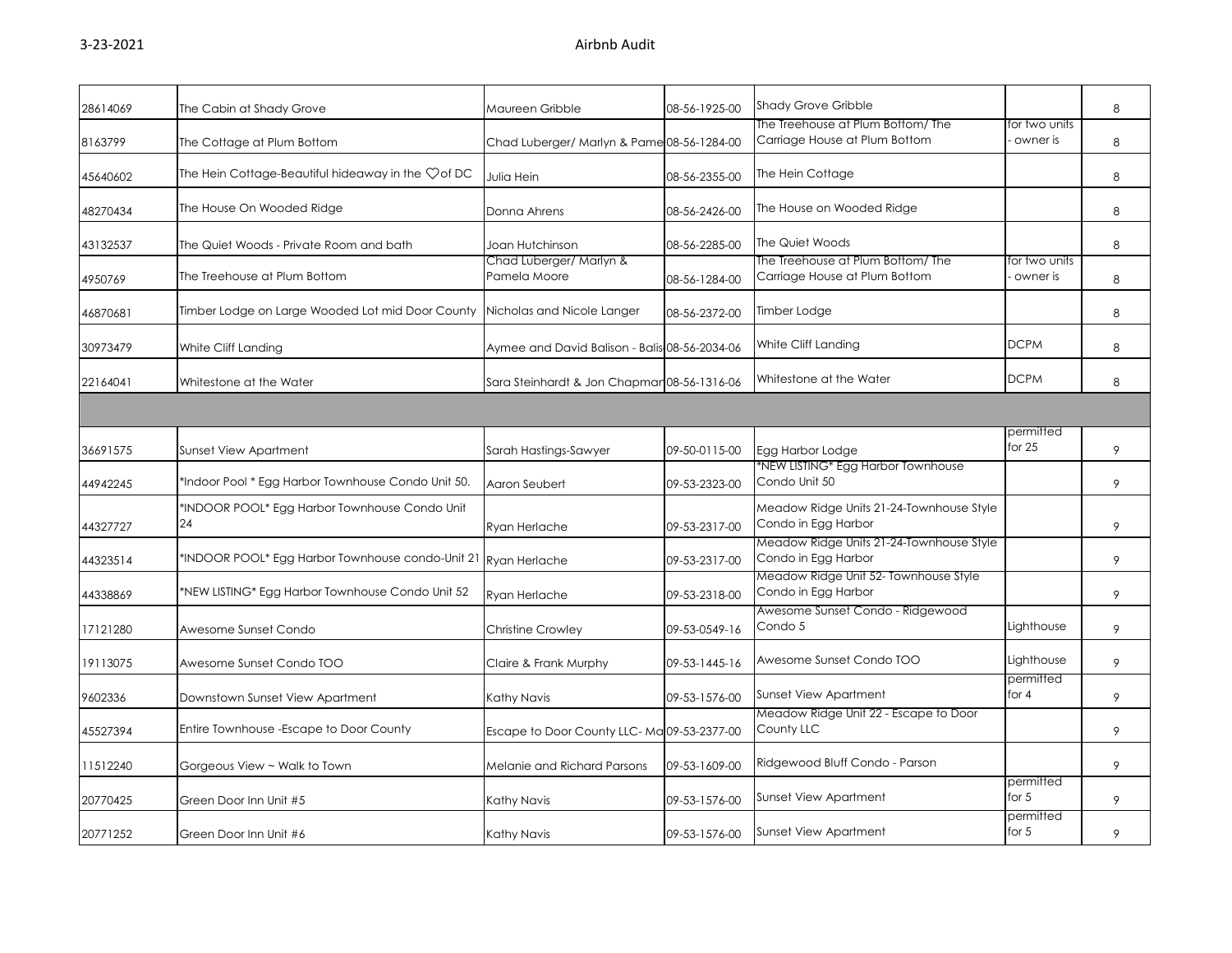| 44168543 | Heart of Egg Harbor Apartment                                          | Kathy Navis                                  | 09-53-1576-00 | Sunset View Apartment                                  | permitted<br>for 5   | 9 |
|----------|------------------------------------------------------------------------|----------------------------------------------|---------------|--------------------------------------------------------|----------------------|---|
| 44380996 | Indoor pool/hottub Now open!! Egg Harbor condo<br>#51                  | Scoot LeFevre                                | 09-53-2329-00 | Meadow Ridge Unit 51 - LeFevre                         |                      | 9 |
| 44032190 | Indoor/Outdoor Pool - Egg Harbor Meadow Ridge #23 Meadow Ridge F23 LLC |                                              | 09-53-2322-00 | Meadow Ridge - Meadow Ridge F23 LLC                    |                      | 9 |
| 25688306 | Modern, updated, Door County condo with pool!                          | Michael and Georgina Styke                   | 09-53-1959-00 | Anchorage Condo - Style                                |                      | 9 |
| 15922477 | Treehouse Appartment                                                   | Kathy Navis                                  | 09-53-1576-00 | Sunset View Apartment                                  | permitted<br>for $5$ | 9 |
| 47923565 | White Cliff #5                                                         | <b>Arthur Derse</b>                          | 09-53-1100-06 | Derse's White Cliff Condo - Unit 5                     | dcpm                 | 9 |
| 22846687 | <b>Bay Tree Loft</b>                                                   | <b>Jill Sommers</b>                          | 09-56-1839-00 | Bay Tree Loft                                          |                      | 9 |
| 42581351 | Carla's House Egg Harbor                                               | <b>Bob Dickson</b>                           | 09-56-1453-00 | Falun House-Bluffside - Carla's House                  |                      | 9 |
| 43893210 | Door County Cottage Retreat, Walk to Beach & Town                      | Country Cottage Properties LLC 09-56-2312-00 |               | Door County Cottage Retreat of Egg Harbor              |                      | 9 |
| 28027474 | Door County Designer Cottage, wooded yard by<br>beach                  | Shawn and Sonny Hennessy                     | 09-56-2010-00 | Cottage - Hennessy                                     |                      | 9 |
| 34708260 | Door County Retreat, Sunset Views, Egg Harbor                          | Mark and Elizabeth Sternig                   | 09-56-2146-00 | Door County Retreat-Sunset Views- Egg<br><b>Harbor</b> |                      | 9 |
| 13812976 | Egg Harbor Bluffwood House                                             | Claire & Frank Murphy                        | 09-56-1232-00 | <b>Blluffwood House</b>                                |                      | 9 |
| 20360386 | Egg Harbor Hideaway                                                    | RME Holdings - Robert Esposito               | 09-56-1780-00 | Egg Harbor Hideaway                                    | permitted<br>for 2   | 9 |
| 13589290 | Egg Harbor Log Cabin                                                   | Karen Berndt                                 | 09-56-1646-00 | Egg Harbor Log Cabin                                   |                      | 9 |
| 20975595 | Egg Harbor waterfront 4 bedroom ~ incredible views                     | Mary Zeller                                  | 09-56-1882-00 | Point Beach Home                                       |                      | 9 |
| 22280403 | Lighthouse Place                                                       | Frank & Claire Murphy                        | 09-56-1830-16 | Lighthouse Place                                       |                      | 9 |
| 27360482 | Modern Craftsman Home and Hideaway                                     | RME Holdings - Robert Esposito               | 09-56-1780-00 | Egg Harbor Hideaway                                    | for $2-$<br>combined | 9 |
| 22446412 | Modern Craftsman Home in Egg Harbor                                    | RME Holdings - Robert Esposito               | 09-56-1780-00 | Egg Harbor Hideaway                                    | permitted<br>for 2   | 9 |
| 22163979 | On the Water Escape                                                    | Jan & Craig Bilgen                           | 09-55-0817-06 | On the Water Escape                                    | <b>DCPM</b>          | 9 |
| 525258   | Quiaint Cozy A-Frame in Door County                                    | Tim & Kristin Mahoney                        | 09-56-1308-00 | Quaint Cozy A-Frame                                    |                      | 9 |
| 23697711 | Scenic Home in Egg Harbor                                              | Massoud Maleki                               | 09-56-1086-06 | Scenic Home in Egg Harbor                              | <b>DCPM</b>          | 9 |
| 48830631 | Stone Cottage - Lower unit                                             | Dennis Joski                                 |               |                                                        |                      | 9 |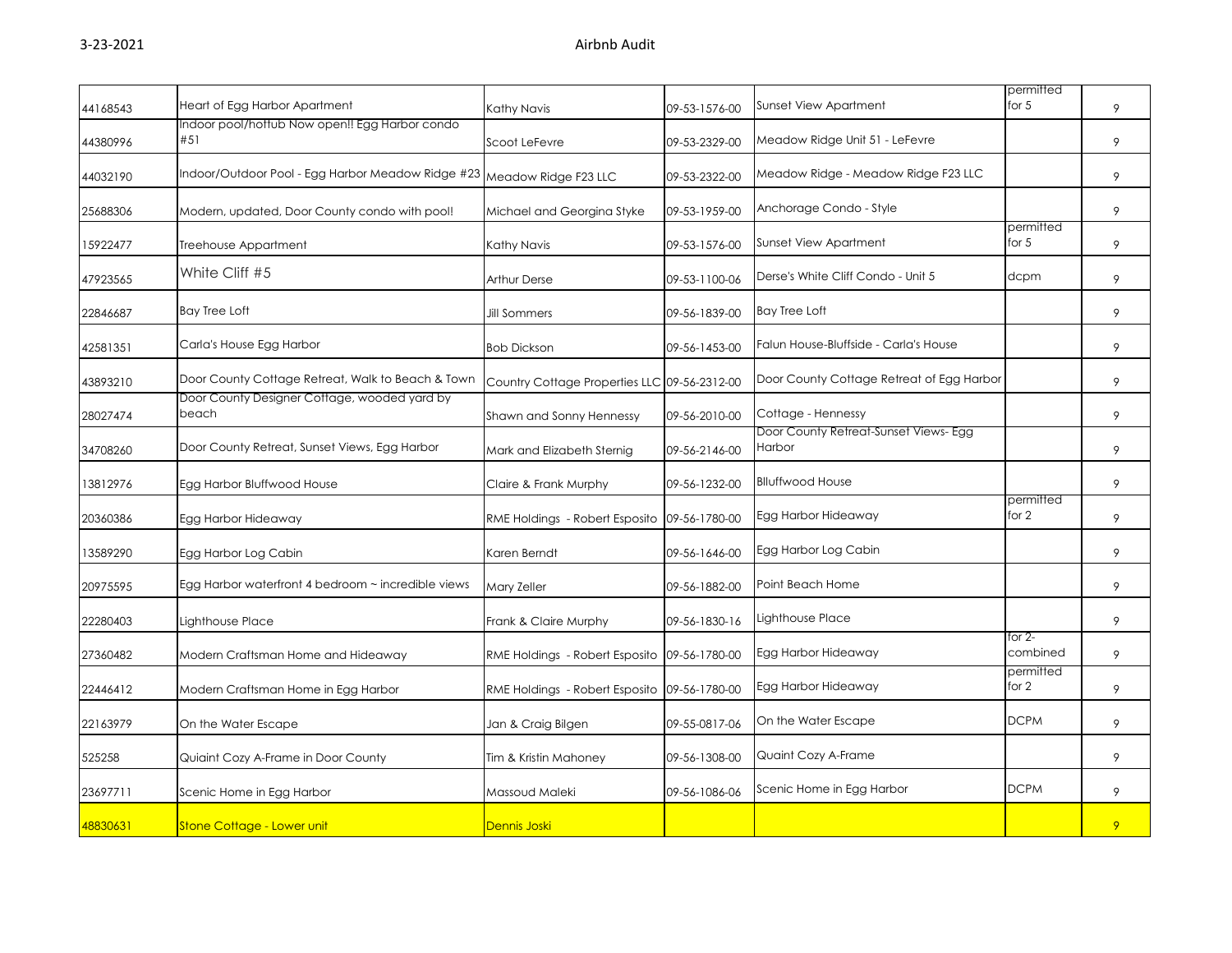| 48589149 | <b>Stone Cottage - upper unit</b>                                                                | Dennis Joski                                  |               |                                      |                      | 9  |
|----------|--------------------------------------------------------------------------------------------------|-----------------------------------------------|---------------|--------------------------------------|----------------------|----|
| 31711362 | The Flats on Church Street - #101                                                                | Egg Bnb LLC                                   | 09-56-2071-00 | Flats on Church Street               | permitted<br>for 4   | 9  |
| 32686901 | The Flats on Church Street - #102                                                                | Egg Bnb LLC                                   | 09-56-2071-00 | Flats on Church Street               | permitted<br>for $4$ | 9  |
| 32687171 | The Flats on Church Street - #103                                                                | Egg Bnb LLC                                   | 09-56-2071-00 | Flats on Church Street               | permitted<br>for 4   | 9  |
| 33310719 | The Flats on Church Street - #104                                                                | Egg Bnb LLC                                   | 09-56-2071-00 | Flats on Church Street               | permitted<br>for $4$ | 9  |
| 48258247 | The Heart of Town                                                                                | Jan Mills                                     |               |                                      |                      | 9  |
| 22339056 | White Cliff Cottage                                                                              | Michael & Dawn McCole                         | 09-56-0894-06 | White Cliff Cottage                  | <b>DCPM</b>          | 9  |
|          |                                                                                                  |                                               |               |                                      |                      |    |
| 31743342 | Waterfront Studio with Private Beach in Ephraim #1                                               | Evergreen Beachside, LLC                      | 11-50-1479-00 | Evergreen Beachside Vacation Rentals | permitted<br>for 4   | 11 |
| 32305284 | Waterfront Studio with Private Beach in Ephraim #2                                               | Evergreen Beachside, LLC                      | 11-50-1479-00 | Evergreen Beachside Vacation Rentals | permitted<br>for 4   | 11 |
| 32304716 | Waterfront Studio with Private Beach in Ephraim #3                                               | Evergreen Beachside, LLC                      | 11-50-1479-00 | Evergreen Beachside Vacation Rentals | for $4$              | 11 |
| 32305079 | Waterfront Studio with Private Beach in Ephraim #4                                               | Evergreen Beachside, LLC                      | 11-50-1479-00 | Evergreen Beachside Vacation Rentals | for $4$              | 11 |
| 45623420 | Ephraim Stay with a View - 2 Bedroom - Unit # 204                                                | Ephraim Guest House Condo<br>Assn Inc         | 11-51-0061-00 | <b>Ephraim Guest House</b>           |                      | 11 |
| 45623917 | Ephraim Stay with a View - 2 Bedroom - Unit # 402                                                | Ephraim Guest House Condo<br>Assn Inc         | 11-51-0061-00 | <b>Ephraim Guest House</b>           |                      | 11 |
| 45623171 | Ephraim Stay with a view - 3 Bedroom - Unit # 201                                                | Ephraim Guest House Condo<br>Assn Inc         |               | 11-51-0061-00 Ephraim Guest House    |                      | 11 |
| 45617779 | Ephraim Stay with a View - Unit # 103                                                            | Ephraim Guest House Condo<br>Assn Inc         | 11-51-0061-00 | <b>Ephraim Guest House</b>           |                      | 11 |
| 45616865 | Ephraim Unit with a View # 102                                                                   | Ephraim Guest House Condo<br>Assn Inc         | 11-51-0061-00 | <b>Ephraim Guest House</b>           |                      | 11 |
| 45618489 | Outdoor Entrance   Ephraim Unit # 104                                                            | Ephraim Guest House Condo<br>Assn Inc         |               | 11-51-0061-00 Ephraim Guest House    |                      | 11 |
| 45618790 | Outdoor Entrance   Ephraim Unit # 301                                                            | Ephraim Guest House Condo<br>Assn Inc         | 11-51-0061-00 | <b>Ephraim Guest House</b>           |                      | 11 |
| 44193811 | Bright • Updated • Clean Condo Near Water Ephraim   Ephraim Guest House #302 LLC   11-53-2332-00 |                                               |               | Ephraim Guest House #302 LLC         |                      | 11 |
| 43881653 | Chic   Modern   Clean Condo Near Water   Ephraim                                                 | Laurel Ciohon and Chris Janisse 11-53-2333-00 |               | Ephraim Condo #303                   |                      | 11 |
| 7746988  | #1 Peninsula Park and Island View                                                                | James Lindbloom                               | 11-56-1558-00 | Peninsula Park and Island View       | permitted<br>for 2   | 11 |
| 7833318  | #2 Peninsula Park and Island View                                                                | James Lindbloom                               | 11-56-1558-00 | Peninsula Park and Island View       | permitted<br>for 2   | 11 |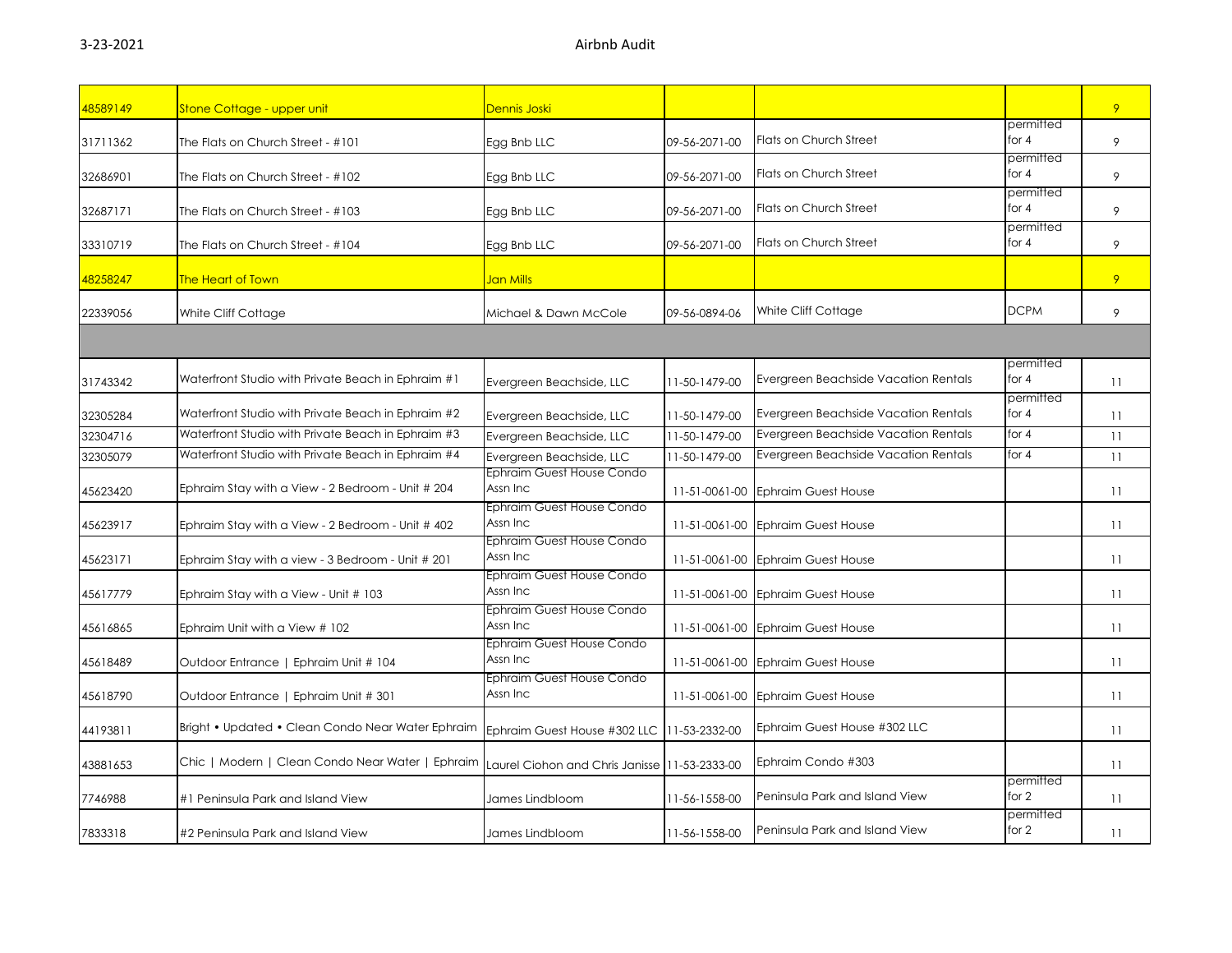| 42271180 | *New Listing* Adorable Pet Friendly Cottage in the<br>Heart of Ephraim! | Terry and Kim Cassidy                            | 11-56-1574-07 | Cassidy's Cottages                       | permitted<br>for $2$ | 11 |
|----------|-------------------------------------------------------------------------|--------------------------------------------------|---------------|------------------------------------------|----------------------|----|
| 42268703 | *New Listing* Walk to Everything Ephraim has to Offer!<br>Pet Friendly! | Terry and Kim Cassidy                            | 11-56-1574-07 | Cassidy's Cottages                       | permitted<br>for $2$ | 11 |
| 22163846 | <b>Bay View Cottage</b>                                                 | Rick Wegman                                      | 11-56-1498-06 | <b>Bay View Cottage</b>                  | <b>DCPM</b>          | 11 |
| 22163819 | <b>BD Thorp House</b>                                                   | <b>BD Thorp</b>                                  | 11-56-0809-06 | Thorpe House, The                        | <b>DCPM</b>          | 11 |
| 31168096 | Big & Beautiful Ephraim Vacation House and Gardens                      | Colin Welford                                    | 11-56-2133-00 | <b>Green Gables</b>                      |                      | 11 |
| 35809467 | Binkhaven - A Norwegian Fairytale                                       | Cathcart Holdings LLC - Elliot Tai 11-56-2028-00 |               | Binkhaven the Rosemailing Cottage        |                      | 11 |
| 20916442 | Boutique Home in Door County w/Eagle Harbor Views! Carol S Corbett      |                                                  | 11-56-1806-00 | Harbor View Ephraim - Corbett            |                      | 11 |
| 22163826 | Cedar Barn                                                              | Jennifer & Bjorn Larson                          | 11-56-1635-06 | Cedar Barn Rental                        | <b>DCPM</b>          | 11 |
| 22337314 | Cedar Glen                                                              | John & Rachel Rothschild                         | 11-55-0758-06 | Cedar Glen                               | <b>DCPM</b>          | 11 |
| 39965933 | Charming & Historic Cottage in Door County                              | Donna Moretti                                    | 11-56-1677-00 | Moretti - 10438 Water St - Nordic Hearth |                      | 11 |
| 36114162 | Comfy Cozy Duplex Cottage @ Ephraim Beach                               | Daryl Larson                                     | 11-56-2288-00 | <b>Ephraim Village Cottages</b>          |                      | 11 |
| 22339193 | Coral Hill Cottage                                                      | Leslee and Morrie Goldman                        | 11-56-1258-06 | Coral Hill Cottage                       | <b>DCPM</b>          | 11 |
| 22163862 | Cottage on Townline                                                     | Roy Elquist                                      | 11-56-1069-06 | Townline                                 | <b>DCPM</b>          | 11 |
| 36116048 | Cozy Duplex Cottage @ Ephraim Beach                                     | Daryl Larson                                     | 11-56-2288-00 | Ephraim Village Cottages                 |                      | 11 |
| 27084618 | Eagle Harbor Cottage Loft                                               | Meredith (Dee) Brestin                           | 11-56-1988-00 | Eagle Harbor Cottage Loft                |                      | 11 |
| 37902032 | Elegant Retreat in the Heart of Door County                             | Colin Welford                                    | 11-56-2133-00 | <b>Green Gables</b>                      | permitted<br>for 2   | 11 |
| 35942416 | Ephraim Beach at Bayview (Lower Unit)                                   | Daryl Larson                                     | 11-56-2288-00 | Ephraim Village Cottages                 |                      | 11 |
| 35941818 | Ephraim Beach at Bayview (Upper Unit - Water View)                      | Daryl Larson                                     | 11-56-2288-00 | <b>Ephraim Village Cottages</b>          |                      | 11 |
| 40227752 | Ephraim Beach View Cottage                                              | Stuart Chomeau BTC HOLDINGS 11-56-1295-00        |               | <b>Beach View Cottage</b>                |                      | 11 |
| 23698434 | Ephraim Boat House                                                      | Robert and Nicole Collins                        | 11-56-1708-06 | Ephraim Boat House                       | <b>DCPM</b>          | 11 |
| 26892652 | Ephraim Home.                                                           | David Vartanian                                  | 11-56-1088-00 | Vartanian - 3235 Holand Rd               |                      | 11 |
| 46356676 | Ephraim Stone Cottage and Cabin                                         | <b>Brad Massey</b>                               | 11-56-2300-00 | Ephraim Stone Cottage and Cabin          |                      | 11 |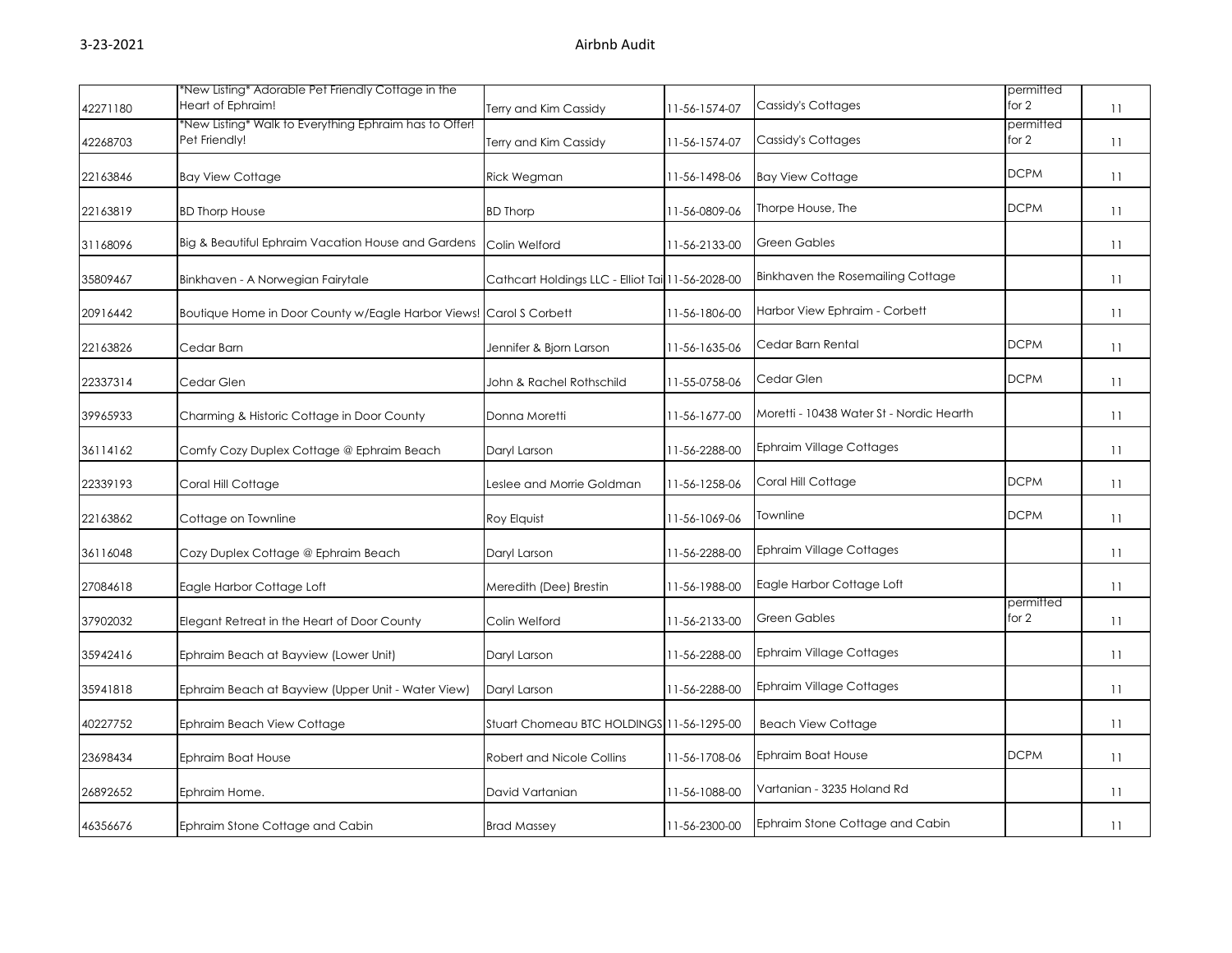| 35938228 | Family Friendly Cottage - Duplex (Right Side)                      | Daryl Larson                                       | 11-56-2288-00 | Ephraim Village Cottages                |                      | 11 |
|----------|--------------------------------------------------------------------|----------------------------------------------------|---------------|-----------------------------------------|----------------------|----|
| 35916033 | Family Fun Cottage - Duplex (Left Side)                            | Daryl Larson                                       | 11-56-2288-00 | <b>Ephraim Village Cottages</b>         |                      | 11 |
| 34809243 | Great Value Big Families! Luxury in $\heartsuit$ of Door!          | Brian & Amanda Jenkins                             | 11-56-1407-00 | Norra Skoggen                           |                      | 11 |
| 22163884 | <b>Harbor House</b>                                                | Windsor McCutcheon                                 | 11-56-1724-06 | Harbor House on North Shore             | <b>DCPM</b>          | 11 |
| 13769377 | <b>Hollis House</b>                                                | Daniel & Lori Schwefel                             | 11-56-1659-00 | <b>Hollis House</b>                     |                      | 11 |
| 43769613 | Home Away from Home @ Ephraim Beach                                | Daryl Larson                                       | 11-56-2288-00 | Ephraim Village Cottages                |                      | 11 |
| 43939361 | Meadow View II @ Ephraim Beach                                     | Daryl Larson                                       | 11-56-2288-00 | <b>Ephraim Village Cottages</b>         |                      | 11 |
| 44473578 | Meadow View III @ Ephraim Beach                                    | Daryl Larson                                       | 11-56-2288-00 | Ephraim Village Cottages                |                      | 11 |
| 24052610 | Natures Window                                                     | <b>Bill Anderson</b>                               | 11-56-1958-00 | Natures Window                          |                      | 11 |
| 26845264 | NEW 'The Carriage House' Walk to Peninsula St Park                 | Deborah Eckert                                     | 11-55-0680-00 | <b>Park Place Cottages</b>              | permitted<br>for $5$ | 11 |
| 26845266 | NEW! 'Butternut Cottage' in Central Door County!                   | Deborah Eckert                                     | 11-55-0680-00 | <b>Park Place Cottages</b>              | permitted<br>for $5$ | 11 |
| 26845401 | NEW! 'Cherry Cottage' near Peninsula State Park!                   | Deborah Eckert                                     | 11-55-0680-00 | <b>Park Place Cottages</b>              | permitted<br>for $5$ | 11 |
| 26845261 | NEW! Cozy Ephraim 'Cedar Cottage' w/Private Deck!                  | Deborah Eckert                                     | 11-55-0680-00 | <b>Park Place Cottages</b>              | permitted<br>for $5$ | 11 |
| 37971066 | NEW! Ephraim Home w/ Yard - Walk to Lake Michigan! Carol S Corbett |                                                    | 11-56-1806-00 | Harbor View Ephraim - Corbett           |                      | 11 |
| 26845402 | NEW! Updated Ephraim 'Pine Cottage' w/ Deck!                       | Deborah Eckert                                     | 11-55-0680-00 | <b>Park Place Cottages</b>              | permitted<br>for $5$ | 11 |
| 22163929 | Northwind Cottage 1                                                | Northwinds Holdings LLC-<br>Alison and Jon Beadell | 11-56-2392-06 | Northwind Cottages                      | permitted<br>for $3$ | 11 |
| 22163935 | Northwind Cottage 2                                                | Northwinds Holdings LLC-<br>Alison and Jon Beadell | 11-56-2392-06 | Northwind Cottages                      | permitted<br>for $3$ | 11 |
| 22163944 | Northwind Cottage 3                                                | Northwinds Holdings LLC-<br>Alison and Jon Beadell | 11-56-2392-06 | Northwind Cottages                      | permitted<br>for $3$ | 11 |
| 22163987 | Park's Edge Lakeshore Home                                         | Jacob and Greta Odders                             | 11-56-1818-06 | Parks Edge Lakeshore Beach House        | <b>DCPM</b>          | 11 |
| 15152902 | Peninsula Park and Island View - 3 bedroom house                   | James Lindbloom                                    | 11-56-1558-00 | Peninsula Park and Island View          | permitted<br>for 2   | 11 |
| 42780411 | Quaint and Sunny - Steps from Ephraim Beach                        | Daryl Larson                                       | 11-56-2288-00 | <b>Ephraim Village Cottages</b>         |                      | 11 |
| 24993392 | Remodeled Ephraim cottage 500' from the water!                     | 3039 Cedar Street LLC                              | 11-56-1763-00 | Ephraim Cottage - 3039 Cedar Street LLC |                      | 11 |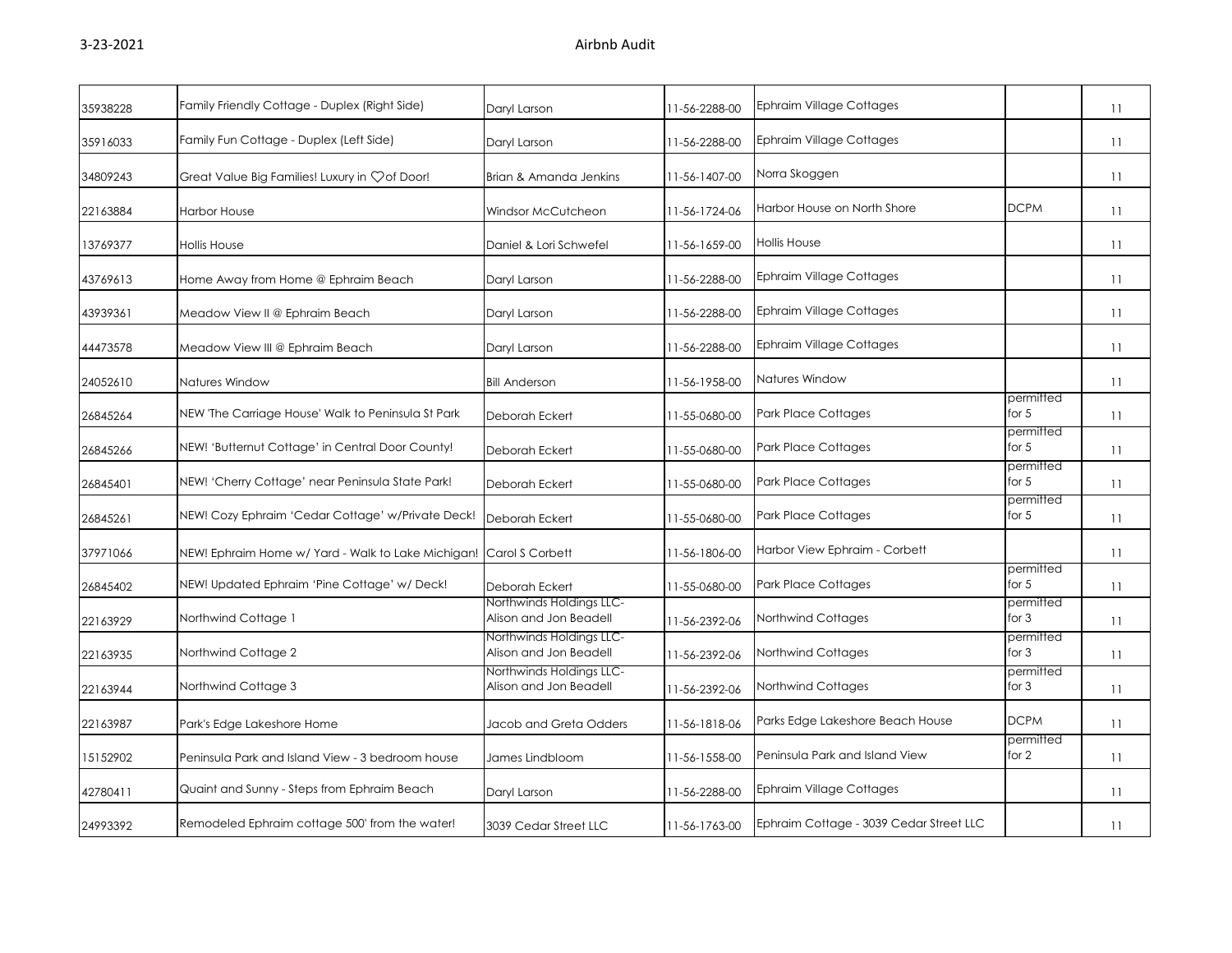| 13549163 | <b>Rustic Elegance</b>                                | Daniel & Laurel Simons | 11-56-1656-00 | Elegant Home in Ephraim                             |                   | 11 |
|----------|-------------------------------------------------------|------------------------|---------------|-----------------------------------------------------|-------------------|----|
| 22750642 | Sunny Studio in Perfect Location                      | Laurel Ciohon          | 11-56-1853-00 | Ephraim Modern Guesthouse - Ciohon                  |                   | 11 |
| 35996063 | The Cedars Near Ephraim Beach                         | Daryl Larson           | 11-56-2288-00 | <b>Ephraim Village Cottages</b>                     |                   | 11 |
| 43449644 | Wee One Cottage Near Ephraim Beach                    | Daryl Larson           | 11-56-2288-00 | <b>Ephraim Village Cottages</b>                     |                   | 11 |
|          |                                                       |                        |               |                                                     |                   |    |
| 23629319 | <b>Fish Creek Retreat</b>                             |                        |               | 30+ days only                                       |                   | 12 |
| 7213011  | <b>Tuckers Retreat</b>                                |                        |               | 30+ days only                                       |                   | 12 |
| 35609837 | Blue Jay Cottage. Fish Creek access! Downtown         | Carol Vande Walle      | 12-50-0387-00 | Peninsula Park View                                 |                   | 12 |
| 35224872 | Chestnut Cottage at Peninsula Park-View               | Carol Vande Walle      | 12-50-0387-00 | Peninsula Park View                                 |                   | 12 |
| 30904112 | Countryside Cottage 5                                 | Sandra Solomon         | 12-50-1042-00 | Julies Park Café & Motel - Countryside Motel for 40 | permitted         | 12 |
| 30904456 | Countryside Cottage 6                                 | Sandra Solomon         | 12-50-1042-00 | Julies Park Café & Motel - Countryside Motel for 40 | permitted         | 12 |
| 30229308 | Countryside Cottage/Duplex Unit 7                     | Sandra Solomon         | 12-50-1042-00 | Julies Park Café & Motel - Countryside Motel for 40 | permitted         | 12 |
| 29003329 | Countryside Cottage/Duplex- Unit 8                    | Sandra Solomon         | 12-50-1042-00 | Julies Park Café & Motel - Countryside Motel for 40 | permitted         | 12 |
| 26007168 | Evergreen                                             | Carol Vande Walle      | 12-50-0387-00 | Peninsula Park View                                 |                   | 12 |
| 48041223 | Garden King Suite at Peninsula Park View              | Carol Vande Walle      | 12-50-0387-00 | Peninsula Park View                                 |                   | 12 |
| 22015884 | Julies Park Café Suite                                | Sandra Salomon         | 12-50-1042-00 | Julies Park Café and Motel                          |                   | 12 |
| 41451594 | Lilac Cottage at Peninsula Park-View, NEW LISTING     | Carol Vande Walle      | 12-50-0387-00 | Peninsula Park View                                 |                   | 12 |
| 35514974 | Peninsula Parkview Sunset Meadow Whirlpool<br>Cottage | Carol Vande Walle      | 12-50-0387-00 | Peninsula Park View                                 |                   | 12 |
| 35515408 | Starling Cottage. Fish Creek access! downtown         | Carol Vande Walle      | 12-50-0387-00 | Peninsula Park View                                 |                   | 12 |
| 48032380 | 1 Bedroom Suite in a World-Class Swedish Resort       |                        |               |                                                     | <b>Wholesaler</b> | 12 |
| 48604196 | All Season Resort in Wisconsin's Door County (1B)     |                        |               |                                                     | Wholesaler        | 12 |
| 48138990 | All Season Resort in Wisconsin's Door County (2B)     |                        |               |                                                     | <b>Wholesaler</b> | 12 |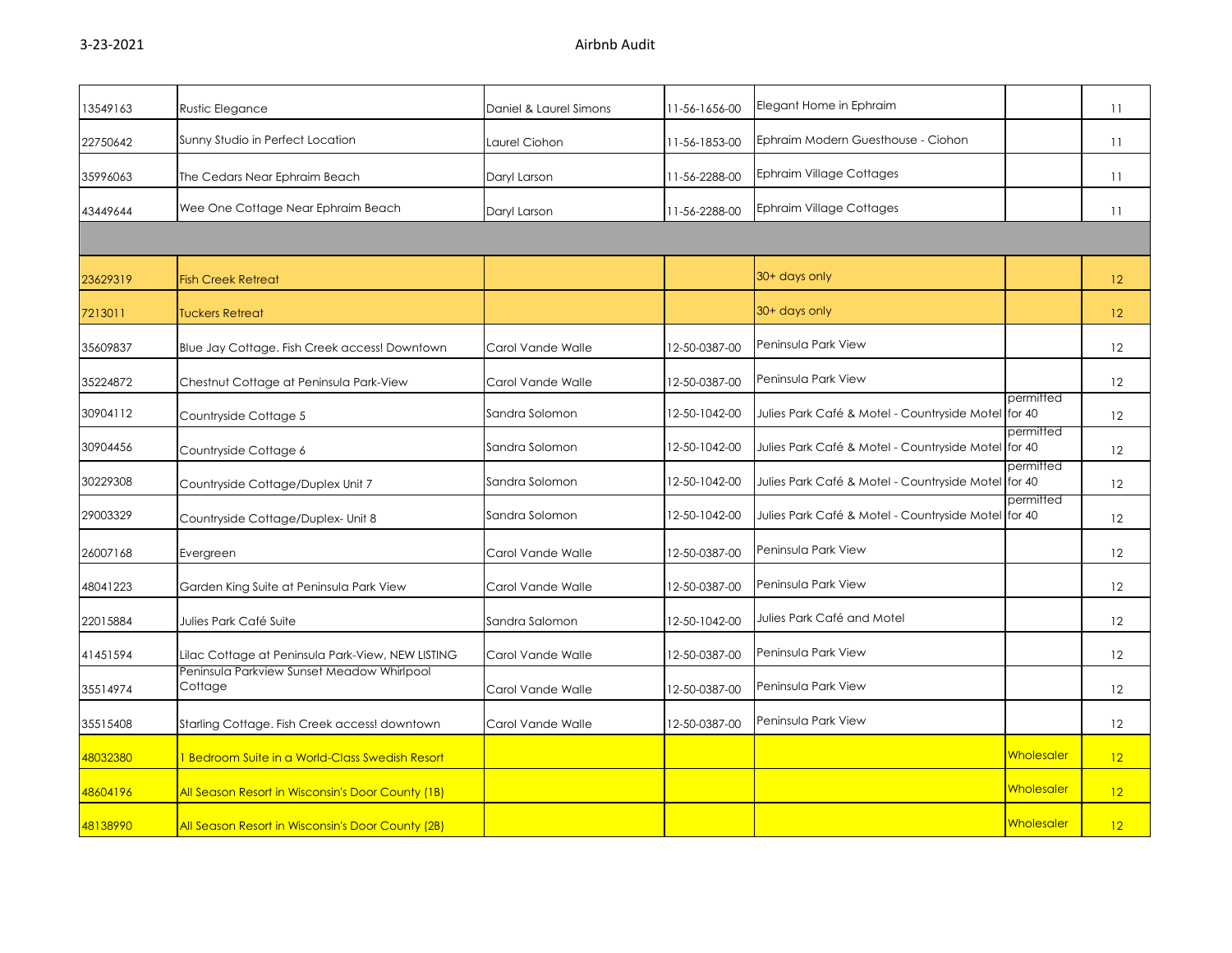| 48603938 | All Season Resort in Wisconsin's Door County (2B)                        |                                              |               |                                          | <mark>Wholesaler</mark> | 12 |
|----------|--------------------------------------------------------------------------|----------------------------------------------|---------------|------------------------------------------|-------------------------|----|
| 48138983 | All Season Resort in Wisconsin's Door County (2B)                        |                                              |               |                                          | <b>Wholesaler</b>       | 12 |
| 48697600 | Charming Wisconsin Resort 1 Bedroom Suite                                |                                              |               |                                          | Wholesaler              | 12 |
| 48698068 | <b>Charming Wisconsin Resort 2 Bedroom Suite</b>                         |                                              |               |                                          | <b>Wholesaler</b>       | 12 |
| 37886362 | Cozy, Warm and Great Views in Fish Creek                                 |                                              |               |                                          | <b>Wholesaler</b>       | 12 |
| 23008138 | <b>Fish Creek Country Resort - I Bedroom Suites</b>                      |                                              |               |                                          | <b>Wholesaler</b>       | 12 |
| 23709001 | <b>Get Away at Fish Creek</b>                                            |                                              |               |                                          | <b>Wholesaler</b>       | 12 |
| 36825938 | Double room-Ensuite-Standard-Deluxe Room 7                               | William Tressler                             | 12-52-0174-00 | Whistling Swan                           | permitted<br>for 7      | 12 |
| 36825808 | Double room-Ensuite-Standard-Room 1                                      | William Tressler                             | 12-52-0174-00 | Whistling Swan                           | permitted<br>for 7      | 12 |
| 36825836 | Double room-Ensuite-Standard-Room 2                                      | <b>William Tressler</b>                      | 12-52-0174-00 | Whistling Swan                           | permitted<br>for 7      | 12 |
| 36825887 | Double room-Ensuite-Standard-Room 4                                      | William Tressler                             | 12-52-0174-00 | Whistling Swan                           | permitted<br>for 7      | 12 |
| 36825919 | Double room-Ensuite-Standard-Room 6                                      | William Tressler                             | 12-52-0174-00 | Whistling Swan                           | permitted<br>for 7      | 12 |
| 36825858 | Double room-Ensuite-Standard-Suite 3                                     | <b>William Tressler</b>                      | 12-52-0174-00 | Whistling Swan                           | permitted<br>for 7      | 12 |
| 36825902 | Double room-Ensuite-Standard-Suite 5                                     | <b>William Tressler</b>                      | 12-52-0174-00 | Whistling Swan                           | permitted<br>for 7      | 12 |
| 47937953 | "Little Yellow Cottage"-Downtown Fish Creek with<br>POOL/Kayak/Bike/Fish | Tony Goebel                                  | 12-53-2401-00 | Yellow Cottage, The                      |                         | 12 |
| 40223988 | Brook Point #4, in the heart of Fish Creek!                              | SMC Door County, LLC-Stuart Ch 12-53-0626-00 |               | Brookpoint #4                            | Douglas                 | 12 |
| 22268447 | Downtown Fish Creek with a View                                          | <b>Stacey Berndt</b>                         | 12-53-1855-00 | Downtown Fish Creek with a View - Berndt |                         | 12 |
| 24189891 | Elegant Creekside Cottage (on Fish Creek)                                | Patricia Culliton                            | 12-53-1890-00 | Creekside Cottage                        |                         | 12 |
| 29660011 | Evergreen A8                                                             | Evergreen Hill Condo Owners As 12-53-0357-00 |               | Evergreen Hill                           | permitted<br>for $15$   | 12 |
| 29660194 | Evergreen B!                                                             | Evergreen Hill Condo Owners As 12-53-0357-00 |               | Evergreen Hill                           | permitted<br>for $15$   | 12 |
| 29659642 | Evergreen B3                                                             | Evergreen Hill Condo Owners As 12-53-0357-00 |               | Evergreen Hill                           | permitted<br>for $15$   | 12 |
| 29708652 | Evergreen B4                                                             | Evergreen Hill Condo Owners As 12-53-0357-00 |               | Evergreen Hill                           | permitted<br>for $15$   | 12 |
| 29756847 | Evergreen B5                                                             | Evergreen Hill Condo Owners As 12-53-0357-00 |               | Evergreen Hill                           | permitted<br>for 15     | 12 |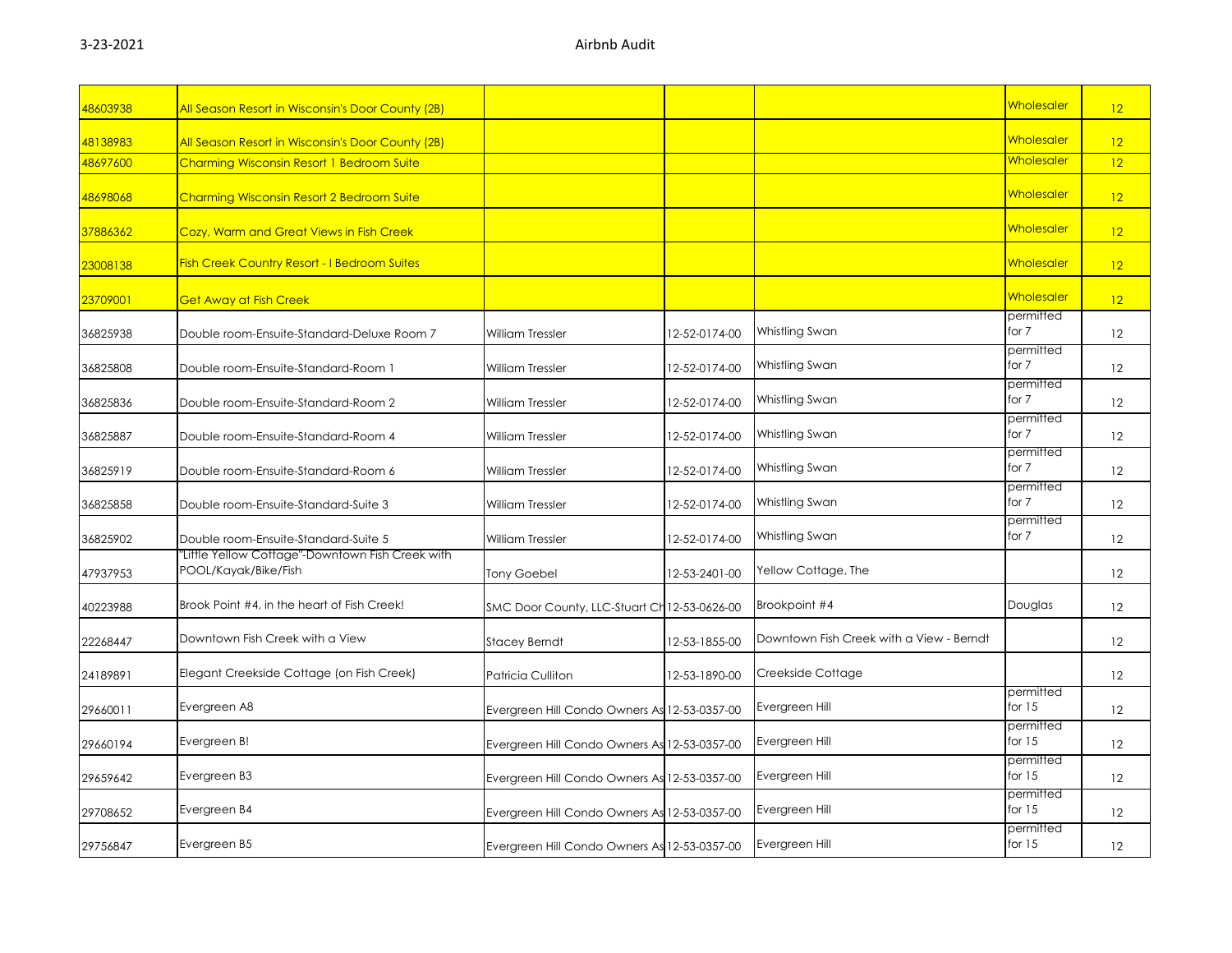| 29709704 | Evergreen B6                                                    | Evergreen Hill Condo Owners As 12-53-0357-00  |               | Evergreen Hill                            | permitted<br>for $15$ | 12                |
|----------|-----------------------------------------------------------------|-----------------------------------------------|---------------|-------------------------------------------|-----------------------|-------------------|
| 46728157 | Evergreen Hill A Condo by Peninsula State Park                  | Evergreen Hill Condo Owners As 12-53-0357-00  |               | Evergreen Hill                            | permitted<br>for $15$ | 12                |
| 46728528 | Evergreen Hill B Condo by Peninsula State Park                  | Evergreen Hill Condo Owners As 12-53-0357-00  |               | Evergreen Hill                            | permitted<br>for $15$ | 12                |
| 29002621 | Evergreen Hill Condo - B2                                       | Evergreen Hill Condo Owners As 12-53-0357-00  |               | Evergreen Hill                            | permitted<br>for $15$ | 12                |
| 29513544 | Evergreen Hill Condo B7 - By Peninsula State Park               | Evergreen Hill Condo Owners As 12-53-0357-00  |               | Evergreen Hill                            | permitted<br>for $15$ | 12                |
| 15634038 | Fish Creek Condo/Town Home at Brook Point, Door Co Karen Berndt |                                               | 12-53-1681-00 | Brook Point Condo #5- Berndt              |                       | 12                |
| 20308419 | Luxury tri-Level Condo Downtown Fish Creek                      | Jonathan Glapa                                | 12-53-1791-00 | Luxury Tri-Level Fish Creek - Glapa       |                       | 12                |
| 5278540  | Irish Hospitality in Fish Creek WI                              | Megan O'Meara                                 | 12-54-0685-00 | O'Meara's Cottage Loft                    |                       | 12                |
| 23398401 | A Retreat Art Gallery Stay in Door County                       | <b>Wendy Carpenter</b>                        | 12-56-1975-00 | A Retreat Art Gallery Stay in Door County |                       | 12                |
| 44135893 | Apple Orchard House                                             | David Thorp                                   | 12-56-2295-06 | Apple Orchard House                       | <b>DCPM</b>           | 12                |
| 32206576 | Artist's Retreat Luxury Home in Charming setting                | Paul and Katherine Munck                      | 12-56-1519-02 | An Artists Retreat                        | Iundquist             | 12                |
| 47935254 | Bedroom #1 in a spacious log home                               | Miriam Erickson Trust                         |               | 12-56-2427-00 The Hermitage               |                       | $12 \overline{ }$ |
| 47552822 | Bedroom #2 in spacious log home                                 | Miriam Erickson Trust                         |               | 12-56-2427-00 The Hermitage               |                       | 12                |
| 26019754 | <b>Birch Bluff</b>                                              | Eleanor J Warntjes                            | 12-56-1845-02 | <b>Birch Bluff</b>                        | lundquist             | 12                |
| 38599705 | Carraig Dale Cottage - A Peaceful Oasis                         | <b>Carraig Cottages</b>                       | 12-56-1276-09 | Carraig Dale                              | carraig               | 12                |
| 38600512 | Carraig Nua House- A luxurious Door County Retreat              | Carraig Cottages                              | 12-56-1277-09 | Carraig Nua                               | carraig               | 12                |
| 1894636  | Cedar Creek Lodge II                                            | Michael Servais                               | 12-56-1357-00 | Cedar Creek Lodge #2                      |                       | 12                |
| 13496429 | Cedarwood Vacation Home                                         | Jay and Carla Marr                            | 12-55-0778-00 | Cedarwood Marr                            |                       | 12                |
| 35918147 | Cottage in the Creek- Centrally Located DoCo Oasis              | <b>Irish Stories LLC</b>                      | 12-56-2077-00 | Centrally Located Fish Creek Cottage      |                       | $12 \overline{ }$ |
| 16497330 | COZY DC HOME RETREAT IN FISH CREEK, WI                          | Steven Pachonphai                             | 12-56-1692-00 | DC HOME Pachonphai                        |                       | 12                |
| 35616070 | Cuckoo's Nest: Solitude & Nature Near Everything                | Cuckoo's Nest LLC                             | 12-56-2167-00 | Cuckoo's Nest                             |                       | 12                |
| 26021111 | Daisy Patch Retreat                                             | Tierney Home Rental LLC - Cath: 12-56-1798-02 |               | <b>Tierney Home</b>                       | Iundquist             | 12                |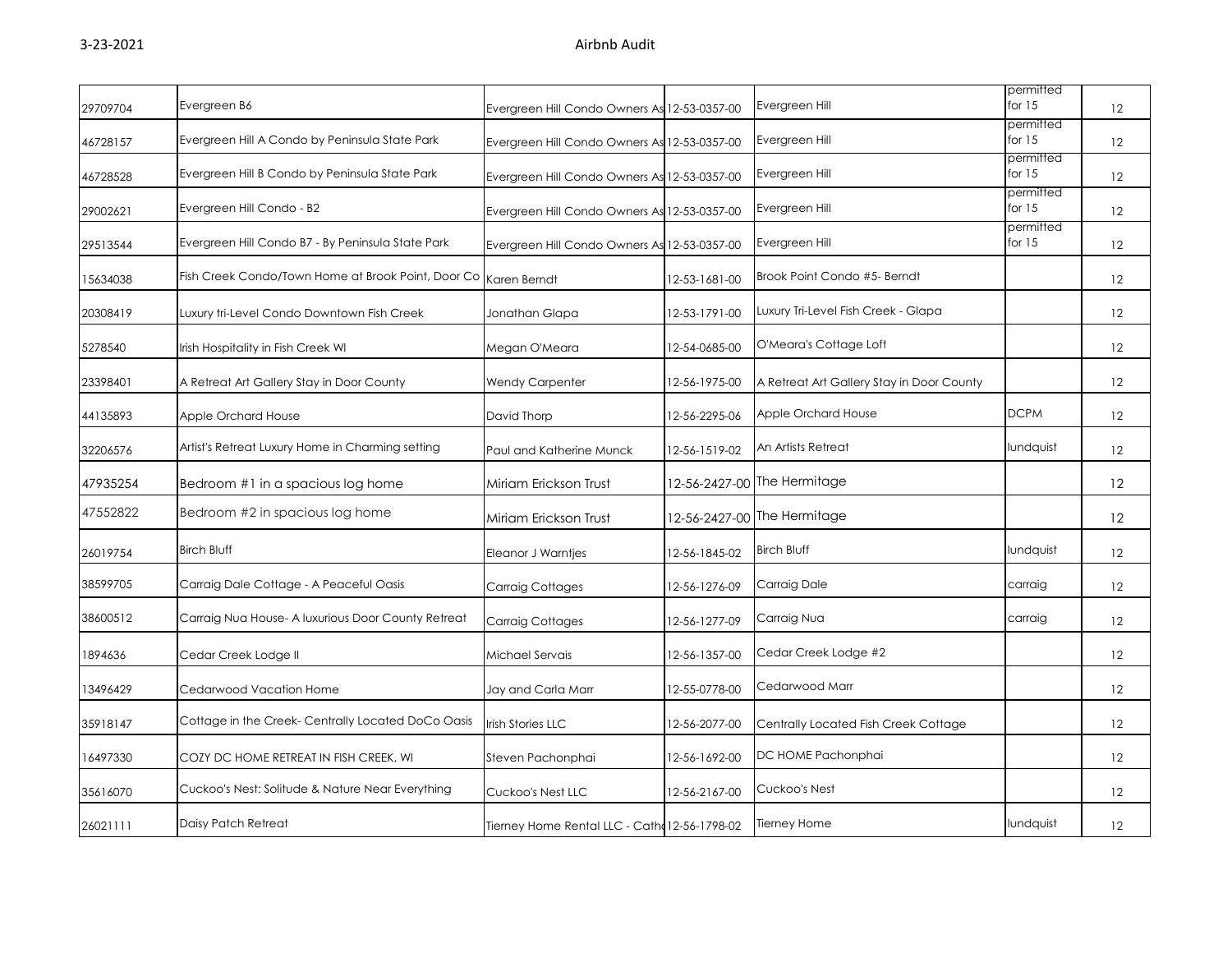|          |                                                    |                                               |               | Night Cap Studio Loft in Downtown Fish                     |             |    |
|----------|----------------------------------------------------|-----------------------------------------------|---------------|------------------------------------------------------------|-------------|----|
| 30762173 | Downtown Fish Creek "Night Cap" Studio Apartment   | <b>Bonnie Spielman</b>                        | 12-56-2335-00 | Creek                                                      |             | 12 |
| 22163833 | Eagle Harbor View                                  | Nancy Claypool                                | 12-56-1570-06 | Eagle Harbor View                                          | <b>DCPM</b> | 12 |
| 18941540 | <b>Ellmann House</b>                               | Steve Ellmann                                 | 12-56-0369-00 | Ellman House                                               |             | 12 |
| 36177607 | <b>Fish Creek Beach House</b>                      | Wickman LLC                                   | 12-56-2142-06 | <b>Fish Creek Beach House</b>                              | <b>DCPM</b> | 12 |
| 36178650 | <b>Fish Creek Road House</b>                       | Wickman LLC                                   | 12-56-2141-06 | Road House, The - 4086 Main St                             | <b>DCPM</b> | 12 |
| 12964179 | Fish Creek, WI: Sweet log cabin & meditation paths | Robin Bienemann                               | 12-56-1665-00 | Sweet Log Cabin Bienneman                                  |             | 12 |
| 31948544 | Foxlea Guest House in Fish Creek                   | <b>Rymar Properties LLC</b>                   | 12-56-2055-00 | <b>Foxlea Farms</b>                                        |             | 12 |
| 28693376 | Garden House                                       | Marise Redman                                 | 12-56-2065-00 | Garden House - 9130 STH 42- Redmann                        |             | 12 |
| 22163877 | Gibraltar House                                    | Paul & Amy Devine                             | 12-56-1439-06 | Gibraltar House                                            | <b>DCPM</b> | 12 |
| 42094787 | Historic Cabin on the Green Bay Shoreline          | Door County Retreats LLC - Pegg 12-56-2251-00 |               | Door County Retreats LLC - Reineck                         |             | 12 |
| 26989763 | Homestead Park House                               | <b>PDW Rentals LLC</b>                        | 12-56-1801-00 | Park House                                                 |             | 12 |
| 35875588 | House on the Hill                                  | <b>Brett Lecy</b>                             | 12-56-2147-06 | Fish Creek Central Home                                    | <b>DCPM</b> | 12 |
| 34395537 | Kaye's Hideaway                                    | Kaye's Hideaway                               | 12-56-2054-00 | Paul Kaye                                                  |             | 12 |
| 10015145 | Lawler Guest House - Blue                          | Greg and Dan Lawler                           | 12-56-1573-00 | Lawler Guest House Blue                                    |             | 12 |
| 38405636 | Lawler Guest House - Green                         | Greg and Dan Lawler                           | 12-56-2218-00 | Lawler Guest House Green                                   |             | 12 |
| 22339034 | Log Retreat at Fish Creek                          | William Anderson                              | 12-56-1225-06 | og Retreat at Fish Creek                                   | <b>DCPM</b> | 12 |
| 28431338 | Maple Grove Cottage                                | Maple Grove Cottage LLC                       | 12-56-1330-00 | Maple Grove Cottage                                        |             | 12 |
| 28127081 | Maple Grove Landing (Brand New Rental)             | Rick and Rachel Chomeau                       | 12-56-2003-00 | Maple Grove Landing Chomeau                                |             | 12 |
| 36606925 | Modern Hygge Farmhouse - Baileys Harbor/Fish Creek | Shelly Sprinkman                              | 12-56-2217-00 | Modern Farmhouse - Sprinkman                               |             | 12 |
| 26845405 | NEW Family-Friendly Fish Creek 'Cape House' w/Yard | Deborah, Carl & Joan Eckert                   | 12-56-0679-00 | Eckert Vacation Home - Cape Cod House<br><b>Fish Creek</b> |             | 12 |
| 41931234 | NEW LISTING! Charming Stone Cottage in Fish Creek! | Ryan and Karilyn Dayton                       | 12-56-1743-07 | Manistique Stone Cottage                                   | SImpleLife  | 12 |
| 32662963 | Newly renovated farmhouse in Fish Creek on 25 acre | JJ JETS LLC                                   | 12-56-2078-00 | Tirangle Farmhouse                                         |             | 12 |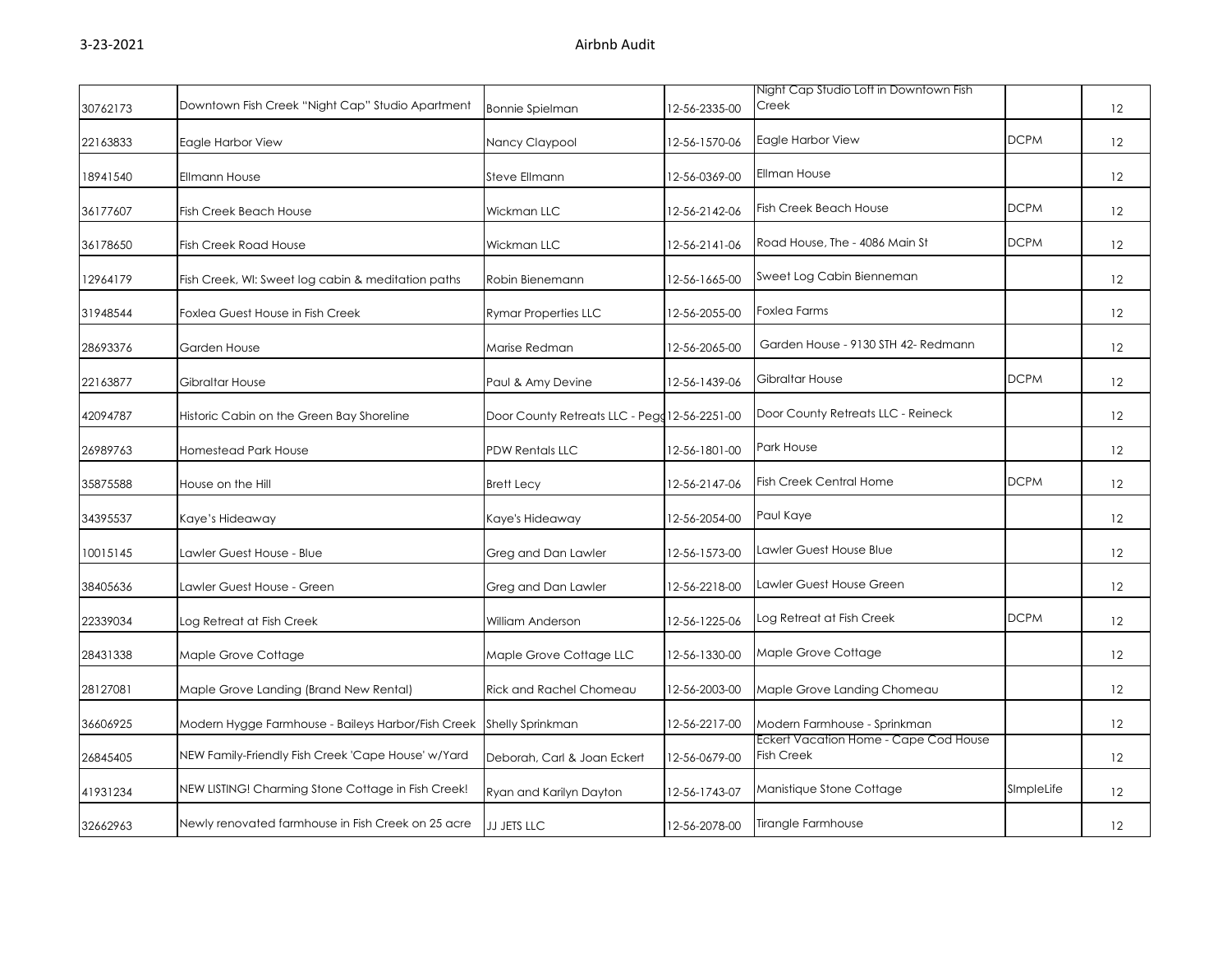|                                                    |                                                   |               |                                                                                                                                                                                               |                                                                                    | 12                     |
|----------------------------------------------------|---------------------------------------------------|---------------|-----------------------------------------------------------------------------------------------------------------------------------------------------------------------------------------------|------------------------------------------------------------------------------------|------------------------|
| Perfect for weekend getaways and family reunions   | Ken Riche                                         | 12-56-1241-00 | Riche - 9419 Tree Top                                                                                                                                                                         |                                                                                    | 12                     |
| Private Fish Creek cottage in the woods.           | Steven and Lana Amenda                            | 12-56-2091-00 | Private Fish Creek Cottage - Amenda                                                                                                                                                           |                                                                                    | 12                     |
| Relax & Refocus at Hesed House                     |                                                   |               | <b>Hesed House</b>                                                                                                                                                                            |                                                                                    | 12                     |
| Tall Pine Retreat - Fish Creek, WI                 | Walt Teichen                                      | 12-56-2247-00 | <b>Tall Pines</b>                                                                                                                                                                             |                                                                                    | 12                     |
| The Glass House on Birch Bluff                     | Katherine D Blair                                 | 12-56-2334-00 | Birch Bluff Retreat - Blair - 9695 Maple Grove                                                                                                                                                |                                                                                    | 12                     |
| The House on High Rock Creek                       |                                                   |               | House on High Rock Creek                                                                                                                                                                      |                                                                                    | 12                     |
|                                                    |                                                   |               |                                                                                                                                                                                               |                                                                                    |                        |
| Forest hideaway Home                               | <b>Ransom Flanders</b>                            | 14-56-1961-00 | Forestville Hideaway Home                                                                                                                                                                     |                                                                                    | 14                     |
|                                                    |                                                   |               |                                                                                                                                                                                               |                                                                                    |                        |
| 5 St Modern Waterfront Lake Cabin in Door County   | Jeremy Jeffrey                                    | 15-56-2215-00 | The Bay on Clark Lake                                                                                                                                                                         |                                                                                    | 15                     |
| Beach House Whispering Pines Door Co, lake view    | <b>Beth Ann Meyer</b>                             | 15-56-1793-00 | <b>Whispering Pines</b>                                                                                                                                                                       | for 2                                                                              | 15                     |
| Beach House Whispering Pines, Door Co, forest view | <b>Beth Ann Meyer</b>                             | 15-56-1793-00 | <b>Whispering Pines</b>                                                                                                                                                                       | for 2                                                                              | 15                     |
| Beautiful Lake Michigan                            | Carrie Sather                                     | 15-56-2433-00 | Beautiful Lake Michigan                                                                                                                                                                       |                                                                                    | 15                     |
| Beautiful Waterfront Cottage on Clark Lake         | Kari and Scott Hunt                               | 15-56-1998-00 | Beautiful Waterfront Cottage on Clark Lake                                                                                                                                                    |                                                                                    | 15                     |
| Beechwood Lodge                                    | Jessica Porter                                    | 15-56-1956-00 | Beechwood Lodge Porter                                                                                                                                                                        |                                                                                    | 15                     |
| Classic Farm House in Egg Harbor (upper unit)      | Tim Raduenz                                       | 15-56-1601-00 | Raduenz 6551 CTH T                                                                                                                                                                            |                                                                                    | 15                     |
| Cozy Log Cabin on 4 Acres                          | Christine Skogg                                   | 15-56-2237-00 | Acres                                                                                                                                                                                         |                                                                                    | 15                     |
| Door County Lakeside Retreat                       | Janet Slater                                      | 15-56-1085-00 | Lakeside Paradise Slater                                                                                                                                                                      |                                                                                    | 15                     |
| Jacksonport Home                                   | Robert Geitner                                    | 15-56-1944-00 | Jacksonport Home Geitner                                                                                                                                                                      |                                                                                    | 15                     |
| Kangaroo South Shore                               |                                                   |               | Kangaroo South Shore                                                                                                                                                                          | <b>DCPM</b>                                                                        | 15                     |
| Logan Creek Cottage                                | <b>Robert Geitner</b>                             | 15-56-2105-00 | Logan Creek Cottage                                                                                                                                                                           |                                                                                    | 15                     |
|                                                    | Nicely located Ranch Home Near Fish Creek-4BD/2BA |               | Klems Investment Properties LLC 12-56-2027-00<br>Rebecca and Richard Van Sistin 12-56-2038-00<br>Karen L Wagner Trust & Andrew, 12-56-1938-00<br>Michael K & Mary Lou H Sercher 15-56-1157-06 | Klems Investments - Klimczyk 8580 STH 42<br>Recently Renovated Cozy Log Cabin on 4 | permitted<br>permitted |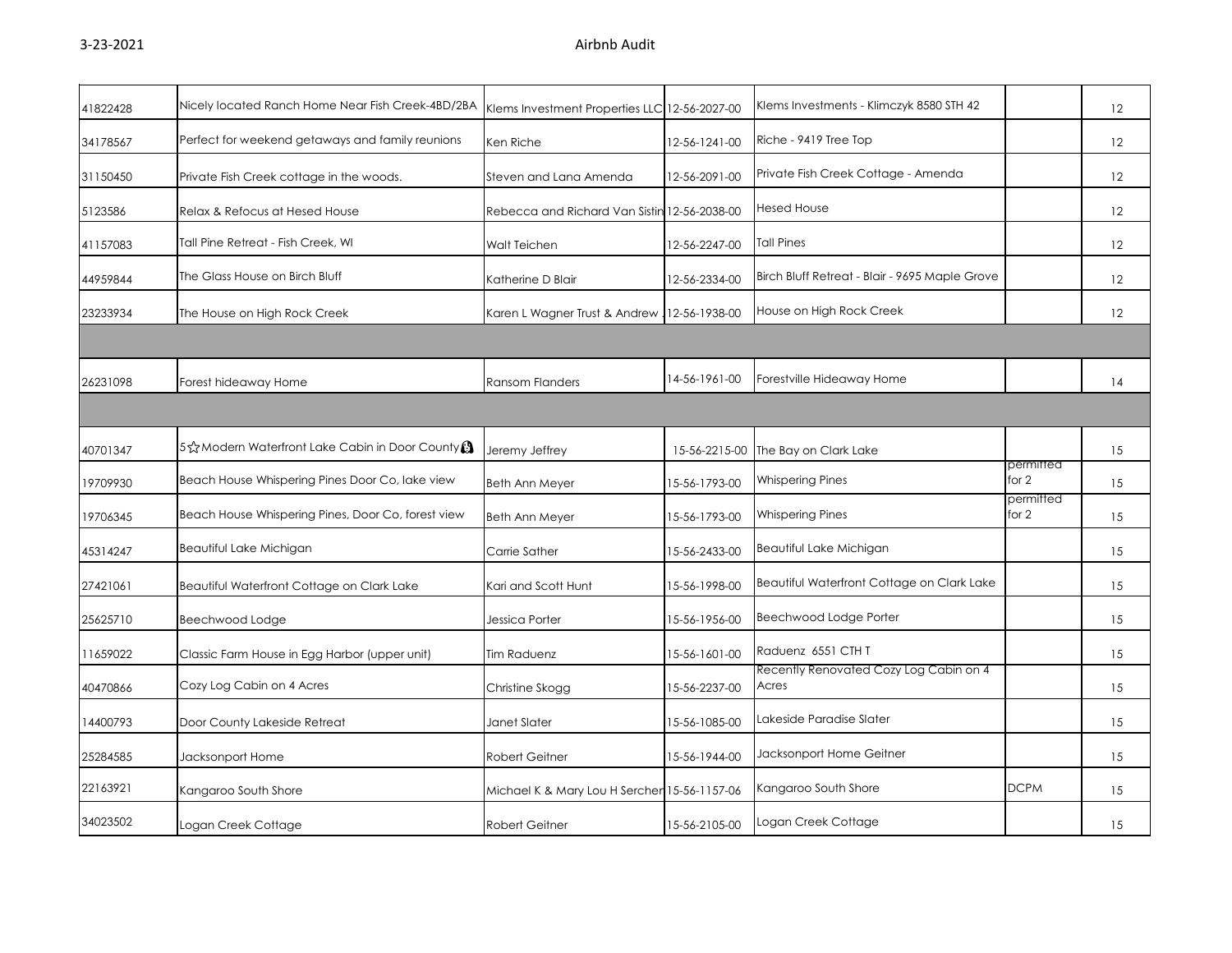| 29701170 | NEW! Door County Lake Cabin on Private Peninsula                  | Jeremy and Caitlyn Jeffery                       | 15-56-2060-00 | The Point on Clark Lake                                    |                       | 15 |
|----------|-------------------------------------------------------------------|--------------------------------------------------|---------------|------------------------------------------------------------|-----------------------|----|
| 47308287 | The Pines on T                                                    | Jane Welsing                                     | 15-56-2382-00 | The Pines on T                                             |                       | 15 |
| 22164036 | Vans Log Home                                                     | Robert & Marilyn Van Lieshout                    | 15-56-0308-06 | Vans Log Home                                              | <b>DCPM</b>           | 15 |
|          |                                                                   |                                                  |               |                                                            |                       |    |
| 47857729 | Beach Harbor Resort - Family Room                                 | Jon Hanson                                       | 27-51-0807-00 | <b>Beach Harbor Resort</b>                                 | beach<br>$harbor + 1$ | 27 |
| 43927524 | Beautifully remodeled unit with king bed and<br>waterfront access | Jon Hanson                                       | 27-51-0807-00 | <b>Beach Harbor Resort</b>                                 | beach<br>harbor + 1   | 27 |
| 28561474 | Deluxe Apartment with Whirlpool *Stay & Play in<br>Sturgeon Bay*  | Jon Hanson                                       | 27-51-0807-00 | <b>Beach Harbor Resort</b>                                 | beach<br>$harbor + 1$ | 27 |
| 43927523 | Deluxe Lower Apartment                                            | Jon Hanson                                       | 27-51-0807-00 | <b>Beach Harbor Resort</b>                                 | beach                 | 27 |
| 45362398 | Double Room with Private Bathroom and beach<br>access             | Jon Hanson                                       | 27-51-0807-00 | <b>Beach Harbor Resort</b>                                 | beach<br>harbor + 1   | 27 |
| 33826439 | Studio Cottage with beach accesss                                 | Jon Hanson                                       | 27-51-0807-00 | <b>Beach Harbor Resort</b>                                 | beach<br>$harbor + 1$ | 27 |
| 33284391 | Waterfront Beach House Cottage                                    | Jon Hanson                                       | 27-51-0807-00 | <b>Beach Harbor Resort</b>                                 | beach<br>$harbor + 1$ | 27 |
| 44089140 | "Adventure Cottage" on Sand Bay Point, Door County                | <b>Anthony Goebel</b>                            | 27-56-2327-00 | Adventure Cottages LLC                                     |                       | 27 |
| 48481227 | "Sherwood Point Lodge" Luxury Waterfront Log Cabin                | Sherwood Point Lodge LLC -<br><b>Tony Goebel</b> | 27-56-2425-00 | Sherwood Point Lodge                                       |                       | 27 |
| 47595590 | *New Listing** Waterfront *Pet friendly* home on<br>Green Bay!    | William Berndt                                   | 27-56-2386-07 | Shorewood Point Shores-Berndt- 4481<br>Sherwood Point Road | simplelife            | 27 |
| 24010019 | Door County Cabin next to working lighthouse                      | Bay Area Property Managemen 27-56-1900-00        |               | Door County Cabin next to Lighthouse                       |                       | 27 |
| 9953250  | Door County Country Home                                          | <b>Terry Kinney</b>                              | 27-55-0737-00 | Door County Country Home                                   |                       | 27 |
| 185416   | Door County Waterfront Cottage                                    | Lane Kendig and Elaine Carmic 27-56-1156-00      |               | Kendig Snake Island                                        |                       | 27 |
| 26157331 | English Bluebell Cottage                                          | Reginald Peter Jackson                           | 27-56-1955-00 | English Blubell Cottage                                    |                       | 27 |
| 35999204 | Log Cabin House on the Water (Waterfront)                         | <b>Rachel Messner</b>                            | 27-56-2184-00 | Log Cabin House on the Water                               |                       | 27 |
| 25447356 | Nasewaupee Trail Log Home                                         | Terry Kinney                                     | 27-56-1841-00 | Nasewaupee Trail Log Home react 5/29/18                    |                       | 27 |
| 41002430 | Open Door Oasis                                                   | LLC-Przemyslaw (Peter)<br>Szewczyk               | 27-56-2204-00 | Open Door Oasis                                            |                       | 27 |
| 25189877 | Quiet Country Shed Surrounded by Nature's Beauty                  | Glen Vander Velden                               | 27-56-1912-00 | Shed, The - Vander Velden                                  |                       | 27 |
| 20965365 | Secluded Retreat Near Potawatomi State Park                       | Glen and Gloria La Plante                        | 27-56-2233-00 | Secluded Retreat Near Potawatomi State<br>Park             |                       | 27 |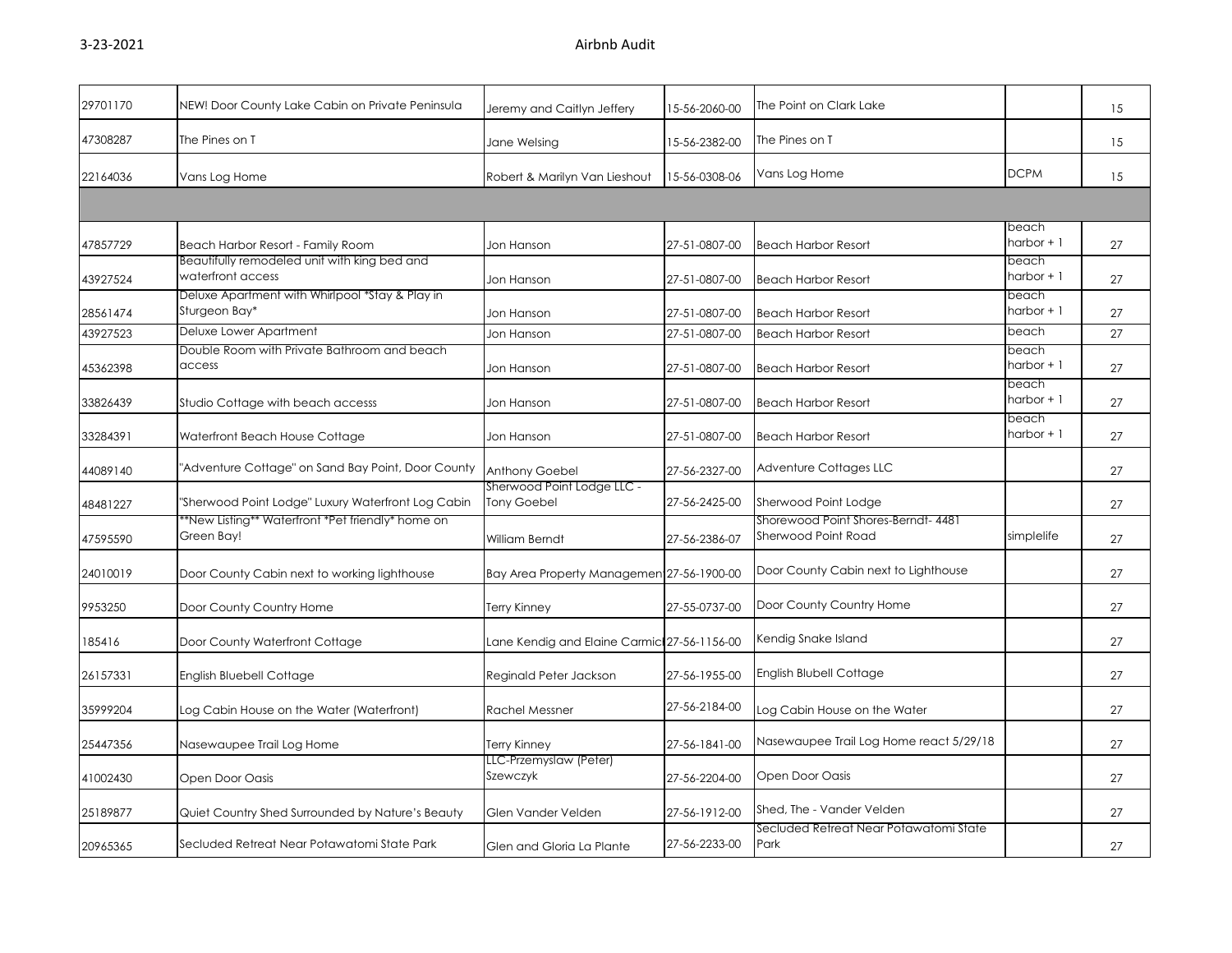|          | Spacious and peaceful beach house on Riley's                    |                                                    |               | Riley's Bay Beach House - 3843 Sand Bay                                      |             |    |
|----------|-----------------------------------------------------------------|----------------------------------------------------|---------------|------------------------------------------------------------------------------|-------------|----|
| 47563877 | Bay                                                             | Donald and Pam LeRoy                               | 27-56-2387-00 | Lane                                                                         |             | 27 |
| 47112433 | Stone's Throw Cottage                                           | Lee and Bridget Spude                              | 27-56-2376-00 | Stone's Throw Cottage - Spude                                                |             | 27 |
| 22983752 | Sunrise Cabin in Sturgeon Bay, Door County                      | Claire Miller & Justin Berken                      | 27-56-1861-00 | Big Island                                                                   | owner       | 27 |
| 22983092 | Sunset Cabin in Sturgeon Bay, Door County                       | Claire Miller & Justin Berken                      | 27-56-1861-00 | <b>Big Island</b>                                                            | owner       | 27 |
| 28741299 | The Bungalow at Potawatomi State Park                           | Andrew and Erin Isaacson                           | 27-56-2011-00 | Bungalow at Potawatomi Park-Isaacson                                         |             | 27 |
| 44305288 | The House on the Harbor - Door County Waterfront                | Travis & Sara Le Roy                               | 27-56-2326-00 | Le Roy - 7015 Prospect - The House on the<br>Harbor - Door County Waterfront |             | 27 |
| 44695162 | <b>Waterfront Door County!</b>                                  | Michael Jeanguart                                  | 27-56-2324-00 | Sunset Lagoon                                                                |             | 27 |
|          |                                                                 |                                                    |               |                                                                              |             |    |
| 43871860 | Spacious Water View Condominium                                 | Rockton Shoreline, LLC                             | 32-51-0796-00 | Shoreline Resort & Condos                                                    |             | 32 |
| 22163909 | Hideaway                                                        | Gregory Herman                                     | 32-53-0955-06 | Hideaway, The Herman                                                         | <b>DCPM</b> | 32 |
| 13368133 | Delightful 2 Bdrm B&B                                           | Kathleen Schmidt                                   | 32-54-1638-00 | Hummingbird B&B                                                              |             | 32 |
| 6798124  | 1969 waterfront A-frame with stunning sunrises                  | Kimberly Hazen                                     | 32-56-1496-00 | Hazen Cabbage                                                                |             | 32 |
| 4371155  | A Little House in the Woods                                     | Erica and Emmet Hirsch                             | 32-56-2365-00 | A Little House in the Woods                                                  |             | 32 |
| 23698547 | Appleport Sunrise                                               | Kathleen and Edward Callahan 32-56-1913-06         |               | <b>Appleport Sunrise</b>                                                     | <b>DCPM</b> | 32 |
| 22163843 | Arnie's Sanctuary                                               | James Arneson                                      | 32-56-1352-06 | Arnie's Sanctuary                                                            | <b>DCPM</b> | 32 |
| 22163815 | Aunt Sallys                                                     | William Bell                                       | 32-56-1238-06 | Aunt Sallys                                                                  | <b>DCPM</b> | 32 |
| 46623877 | Bay Beach Rental-water front cottage                            | Yacht Haven LLC                                    | 32-56-2380-00 | <b>Bay Beach Rental</b>                                                      |             | 32 |
| 46305638 | <b>Bayside Hideaway</b>                                         | Eric K Ferren Trust                                | 32-56-2430-00 | <b>Bayside Hideaway</b>                                                      |             | 32 |
| 22163849 | <b>Beechers Cabin</b>                                           | Susan Szabo & Mark Beecher                         | 32-56-1571-06 | <b>Beechers Cabin</b>                                                        | <b>DCPM</b> | 32 |
| 45799888 | Beechwood Cottage - Secluded A-Frame in Sister Bay Megan Welter |                                                    | 32-56-2342-00 | <b>Beechwood Cabin</b>                                                       |             | 32 |
| 22163853 | <b>Bells' Cottage</b>                                           | Matt & Ryan Bell                                   | 32-56-1131-06 | <b>Bells Cottage</b>                                                         | <b>DCPM</b> | 32 |
| 35162816 | <b>Birch Isle</b>                                               | reBarn LLC - Douglas and<br>Gretchen Cunliffe-Owen | 32-56-1922-02 | <b>Birch Isle</b>                                                            | Lundquist   | 32 |
| 45099729 | <b>Birds Nest</b>                                               | Cedar Tree Properties LLC - Sara 32-56-2358-00     |               | Cedar Tree Properties LLC- Bird's Nest                                       |             | 32 |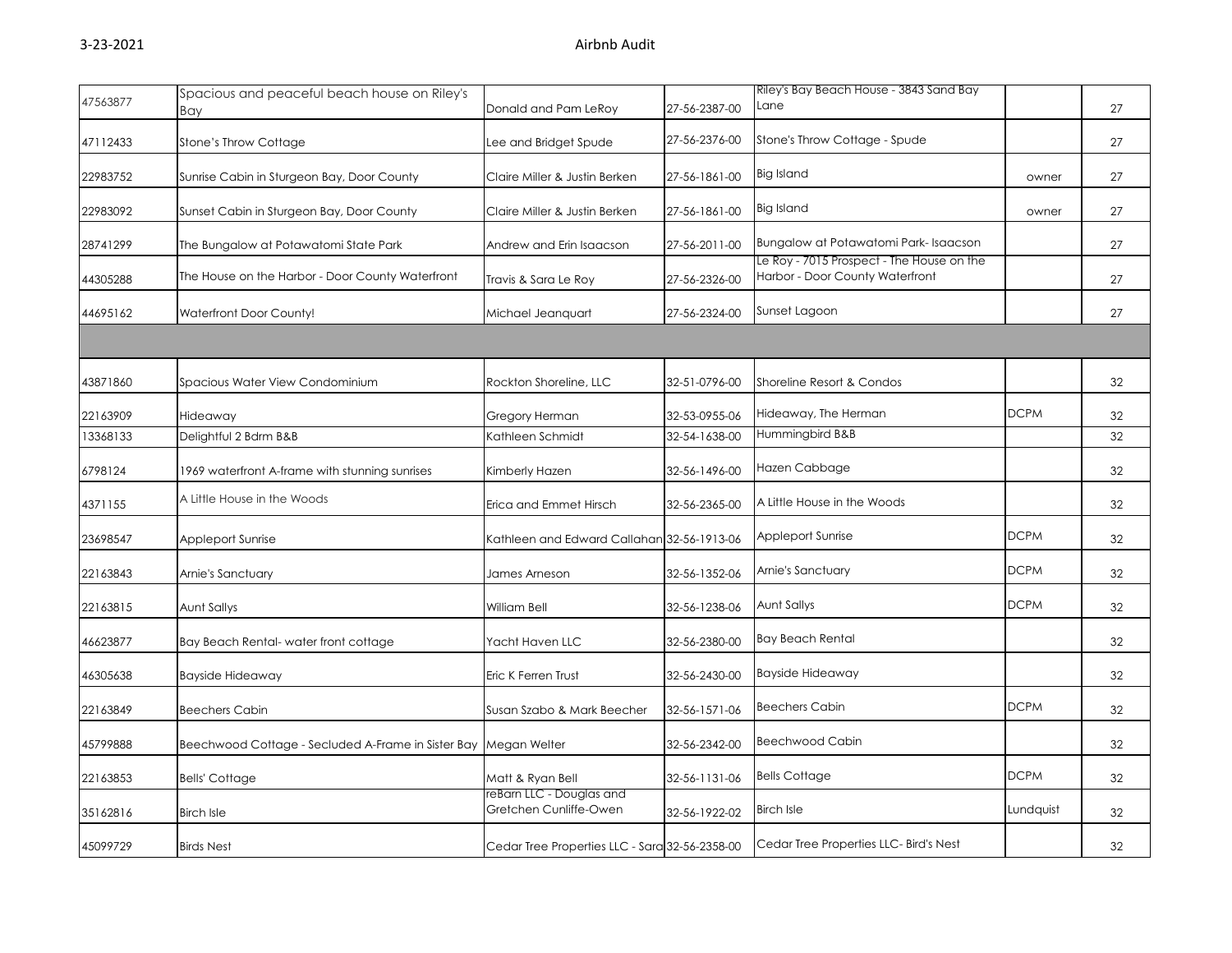| 23005364 | <b>Blackberry Acres</b>                            | Chad Ewald                                    | 32-56-1847-00 | <b>Blackberry Acres</b>          |             | 32 |
|----------|----------------------------------------------------|-----------------------------------------------|---------------|----------------------------------|-------------|----|
| 22163856 | <b>Brenner Tower</b>                               | <b>Brenner Tower LLC</b>                      | 32-56-1227-06 | <b>Brenner Tower</b>             | <b>DCPM</b> | 32 |
| 36554021 | Cabin at the tip of the Door                       | Scott Studebaker                              | 32-56-1747-02 | Cabin at the Tip of the Door     | Lundquist   | 32 |
| 26020396 | Camp Door                                          | Jonathan Ocker                                | 32-56-1844-02 | Camp Door                        | Lundquist   | 32 |
| 22163823 | Cedar Dell Chalet                                  | <b>Vicky Kalscheur</b>                        | 32-56-1203-06 | Cedar Dell Chalet                | <b>DCPM</b> | 32 |
| 21026430 | Cottage Hideaway                                   | Mary Jahnke                                   | 32-55-0710-00 | Cottage Hideaway                 |             | 32 |
| 39248101 | Cro's Nest - On the shore, Island views.           | Donald Lee Buckingham                         | 32-56-2270-00 | Cro's Nest                       |             | 32 |
| 27550326 | DOOR 42                                            | Shawn and Kim Marshall                        | 32-56-1976-00 | DOOR 42                          |             | 32 |
| 24741359 | Eagle Sands Beach Lodge                            | Matthew P Shumway                             | 32-56-1870-06 | Vandelay Shore                   | <b>DCPM</b> | 32 |
| 22163835 | East Haven                                         | <b>Barnara Moline</b>                         | 32-56-1592-06 | East Haven                       | <b>DCPM</b> | 32 |
| 1036370  | <b>Eclectic Style Cottage</b>                      | Tim Raduenz                                   | 32-56-0930-00 | <b>EBDC-Raduenz</b>              |             | 32 |
| 44072623 | Ellison Bay Family Compound! 8 bed/5bath/20 acres  | Tim Raduenz                                   | 32-56-2374-00 | EBDC-2                           |             | 32 |
| 46735456 | Fin de la Terre - magical cabin steps to the lake  | Kira Connolly Nelson                          | 32-56-2428-00 | Fin de la Terre                  |             | 32 |
| 1807644  | First Floor with Forest View                       | Loren & Helen Fandrei                         | 32-56-1341-00 | Granpa's House Rental Door Co WI |             | 32 |
| 22163867 | Garret Bay Bluff                                   | William Berry                                 | 32-56-1641-06 | Garret Bay Bluff                 | <b>DCPM</b> | 32 |
| 20802710 | Garrett Bay Getaway                                | Kenneth Hays & Sally Wheelock 32-56-1802-00   |               | Garret Bay Getaway               |             | 32 |
| 18686076 | Get Ready to hear Welcome Home                     | Charlene K Berg                               | 32-56-1756-00 | Welcome Home- 12625 STH 42       |             | 32 |
| 37805022 | <b>Gunderson Cabin</b>                             | <b>Edward Patera</b>                          | 32-56-2186-00 | Gunderson Cabin on the Water     |             | 32 |
| 9818691  | Historic Log Cabin by the Bay (Lake View & Access) | Greg Bott                                     | 32-56-2311-00 | Doc's Hideaway                   |             | 32 |
| 22163913 | Hoffman's Up North                                 | Hoffman's Up North LLC - Matthe 32-56-1463-06 |               | Hoffman's Up North               | <b>DCPM</b> | 32 |
| 22163924 | Krause Cottage                                     | Douglas & Ellen Krause                        | 32-56-1466-06 | Krause Cottage                   | <b>DCPM</b> | 32 |
| 23682161 | Lakeview Lodge                                     | Lee Hildebrand - Lakeview Lodg 32-56-1804-06  |               | Lakeview Lodge                   | <b>DCPM</b> | 32 |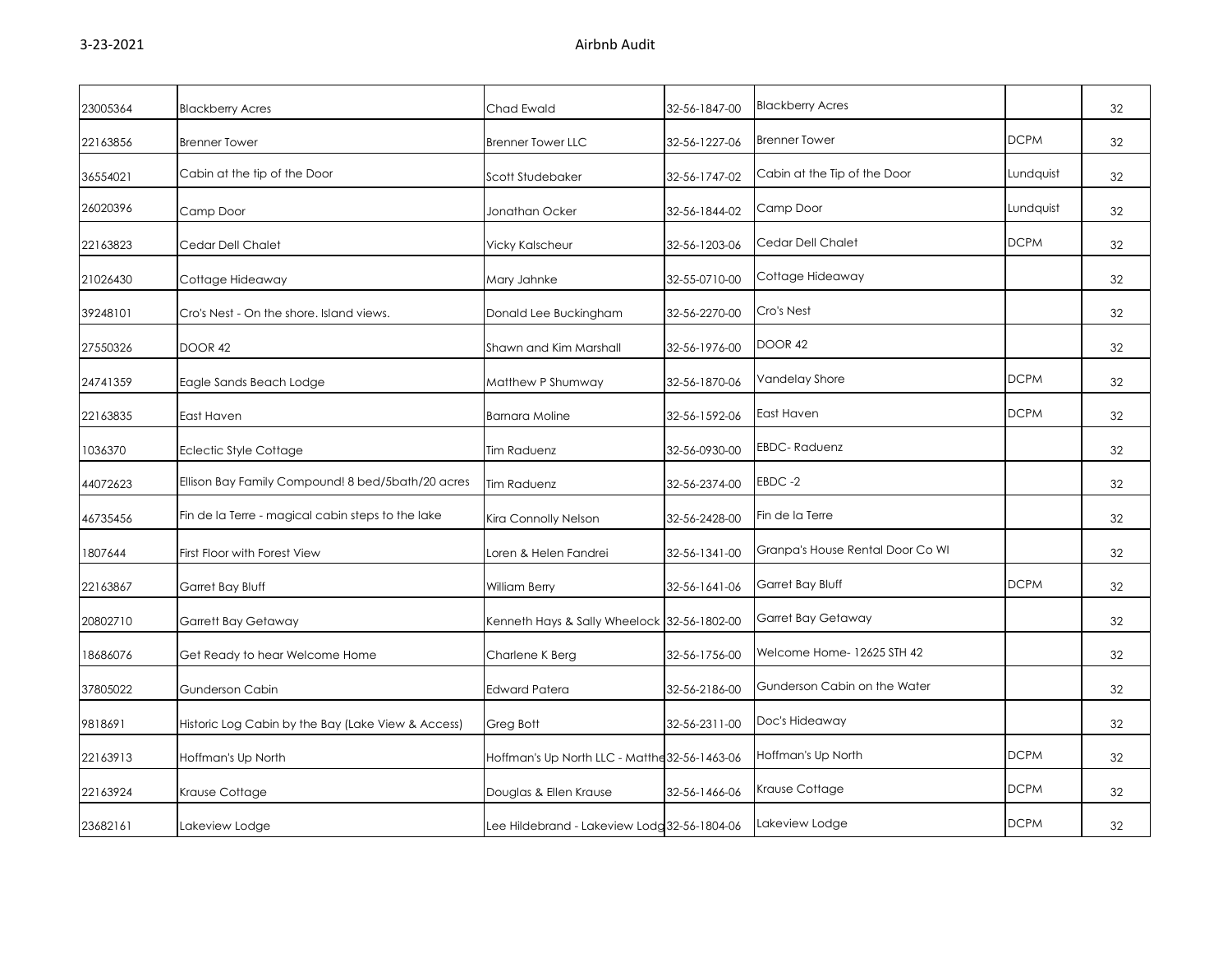| 26960062 | Lovely Apt in Sister Bay                                                       | <b>Stoyan Dimitrov</b>                                  | 32-56-2006-00 | Lovely Apartment in Sister Bay- Dimitrov    |                         | 32 |
|----------|--------------------------------------------------------------------------------|---------------------------------------------------------|---------------|---------------------------------------------|-------------------------|----|
| 35222861 | Moose Manor                                                                    | David & Cory Erickson                                   | 32-56-2085-02 | Moose Manor                                 | Lundquist               | 32 |
| 27154178 | Never Want to Leave Cottage                                                    | Herman and Camille Unger                                | 32-56-1996-00 | Never Want to Leave Cottage                 |                         | 32 |
| 36416958 | NEW! Cottage in Roweleys Bay w/ Deck & Grill!                                  | Mary Cole                                               | 32-55-0014-00 | Rowleys Bay Cabins                          | evolve                  | 32 |
| 43858030 | NEW! Door County Retreat ~3 Mi to Sister Bay Beach                             | Stoyan Dimitrov                                         | 32-56-2006-00 | Lovely Apartment in Sister Bay - Dimitrov   | evolve                  | 32 |
| 48311671 | NEW! Luxury Waterfront Cabin in Northern Door County                           | Jeremy and Caitlyn Jeffery                              | 32-56-2364-00 | Porte Haven - 12786                         |                         | 32 |
| 36417068 | NEW! Rowleys Bay Cottage w/Grill Near Fall Foliage                             | Mary Cole                                               | 32-55-0014-00 | <b>Rowleys Bay Cabins</b>                   | evolve                  | 32 |
| 48602932 | NEW! Stunning Sister Bay Home 4 Mi to Lake + Beach                             | Zachary & Brittany Ezzell/ Shann 32-56-2415-00          |               | Our Swamp                                   | evolve                  | 32 |
| 38669989 | NEW! Updated Home w/Deck, 2 Mi to Sister Bay Beach Brian and Alissa Schwalbach |                                                         | 32-56-2200-00 | Beach Road Cottage - Schwalbach             | evolve                  | 32 |
| 19476764 | North Woods Cottage                                                            | <b>Robert Grant</b>                                     | 32-56-1749-00 | Northwoods Cottage                          |                         | 32 |
| 40304839 | Northern Lights Farmhouse                                                      | Randall J Daubner                                       | 32-56-1722-00 | Timberline Road - Daubner                   | previously<br>permitted | 32 |
| 38484779 | Peaceful Studio Loft on Outskirts of Sister Bay                                | Sunwise Turn LLC- Eryka Fiedler                         | 32-56-2171-00 | Sunwise Turn                                |                         | 32 |
| 22163990 | Porcupine Shores                                                               | Brian Bartell - Kim Winburn                             | 32-56-1603-06 | Porcupine Shores                            | <b>DCPM</b>             | 32 |
| 23052847 | Rothaus/Europe Lake                                                            | Roman and Claudia Apuzzo                                | 32-56-1849-00 | Europe Lake Cottage-Apuzzo -501 Europe Lake |                         | 32 |
| 47922019 | Rowley's Bay Lakefront                                                         | Charles Kraemer Trust C/O Saral 32-56-2304-06           |               | House 21 at Rowleys Bay                     |                         | 32 |
| 6795558  | Rustic Summer Sleeping House                                                   | Tim and Kathleen Kay                                    | 32-56-1523-00 | <b>Three Sisters Farm</b>                   | permnitted<br>for $3$   | 32 |
| 31885024 | Sand Bay Beach Cabin (Waterfront w/ private beach)                             | Tom & Tanya Wismar - Sand<br><b>Bay Beach Cabin LLC</b> | 32-56-1880-00 | Sand Bay Beach Cabin LLC - Wismar           |                         | 32 |
| 17656861 | Schwandt Cottage                                                               | Georgina Schwandt                                       | 32-55-0177-00 | Schwandt Cottage                            |                         | 32 |
| 44315844 | Sea Glass Cottage                                                              | <b>Blair and Jeffrey Wisnicky</b>                       | 32-56-2330-00 | Sister Bay Cottage on the Water - Wisnicky  |                         | 32 |
| 48736594 | Secluded Door County haven minutes to everything!                              |                                                         |               |                                             |                         | 32 |
| 31074495 | Serendipity Meadow 7-acre oasis in Door County WI                              | Cecilia and Dennis Lindell                              | 32-56-1963-00 | Serendipity Meadow                          |                         | 32 |
| 26095414 | Serenity Now                                                                   | Todd and Michelle Cox                                   | 32-56-1838-00 | Sister Bay Respite                          |                         | 32 |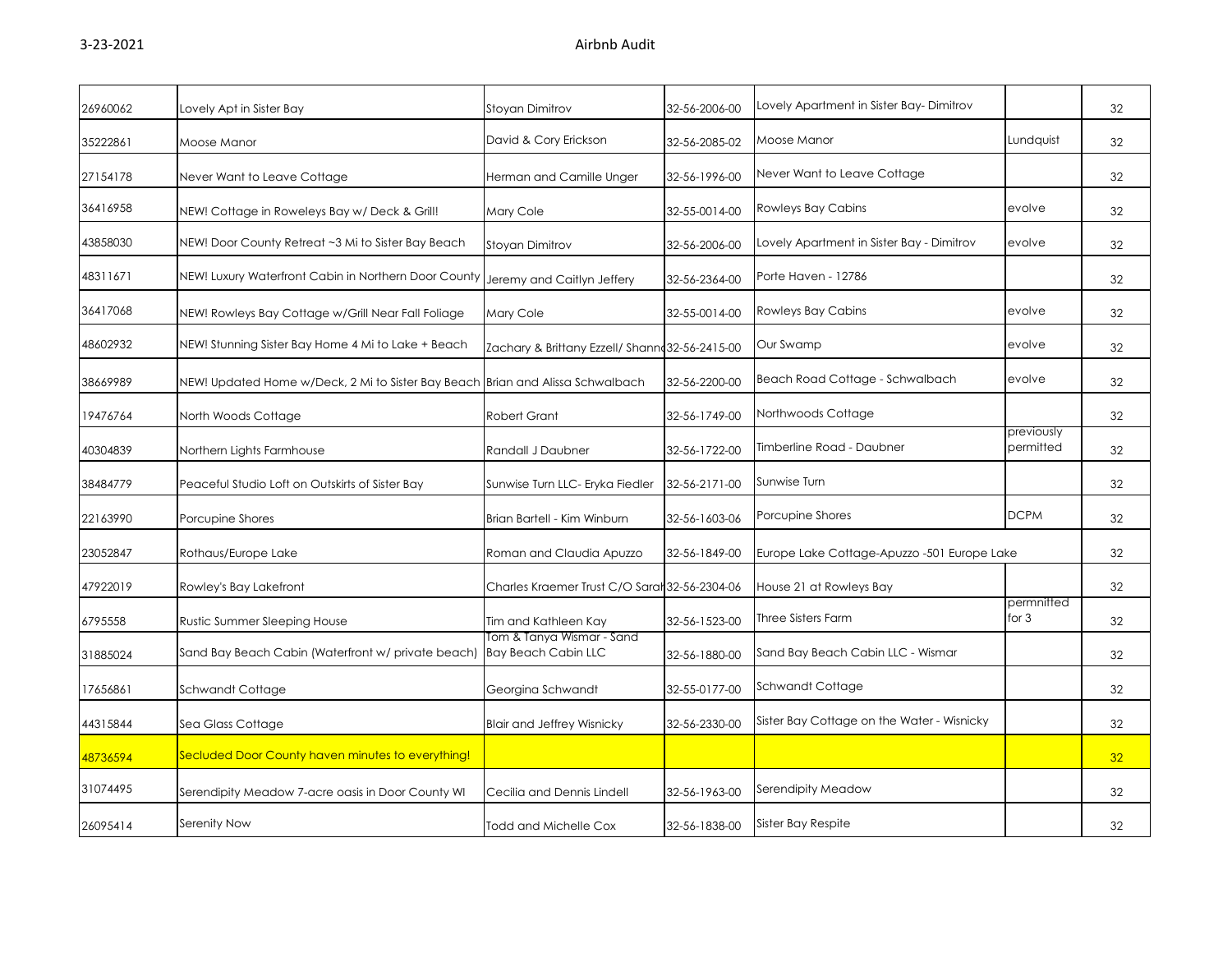| 22339050 | Shadow Lawn                                        | John Peterson                               | 32-56-0190-06 | Shadown Lawn                    | <b>DCPM</b>                 | 32 |
|----------|----------------------------------------------------|---------------------------------------------|---------------|---------------------------------|-----------------------------|----|
| 24307299 | Sister Bay Log Home with a View                    | Van Moreau Properties LLC                   | 32-56-1932-00 | Sister Bay Log Home with a view |                             | 32 |
| 896385   | Sunny Cottage in Ellson Bay                        | Deborah "Sophie" Taubert Geha 32-55-0124-00 |               | Terra Cottages                  | permitted<br>for five units | 32 |
| 2336212  | Terra Cottages #2                                  | Deborah "Sophie" Taubert Geha 32-55-0124-00 |               | Terra Cottages                  | permitted<br>for five units | 32 |
| 14648663 | Terra Cottages #4                                  | Deborah "Sophie" Taubert Geha 32-55-0124-00 |               | Terra Cottages                  | permitted<br>for five units | 32 |
| 896560   | Terra Cottages Gills Rock 3                        | Deborah "Sophie" Taubert Geha 32-55-0124-00 |               | Terra Cottages                  | permitted<br>for five units | 32 |
| 897991   | Terra Cottages Gills Rock, Door Co.                | Deborah "Sophie" Taubert Geha 32-55-0124-00 |               | Terra Cottages                  | permitted<br>for five units | 32 |
| 46873260 | Teskie's Cottage-on the water in Gills Rock        | Christina Witmer                            | 32-56-2405-00 | Teskies Cottage                 |                             | 32 |
| 22164029 | The Nest                                           | Paul O'Keefe                                | 32-56-1514-06 | Nest, The                       | <b>DCPM</b>                 | 32 |
| 41772460 | The Swedish Orchard Farm                           | Peder Nelson                                | 32-56-2083-00 | The Swedish Orchard Farm        |                             | 32 |
| 8036265  | Three Sisters "Sweet" Retreat                      | Tim and Kathleen Kay                        | 32-56-1523-00 | <b>Three Sisters Farm</b>       | for three<br>units          | 32 |
| 48580040 | Three Sister's Cottage Barn Retreat                | Tim and Kathleen Kay                        | 32-56-1523-00 | <b>Three Sisters Farm</b>       | for three<br>units          | 32 |
| 31650868 | Tree Top Getaway                                   | Kayla Gensler                               | 32-56-2040-00 | Tree Top Getaway                |                             | 32 |
| 40775569 | Under The Tree Top Getaway                         | Kayla Gensler                               | 32-56-2040-00 | Tree Top Getaway                |                             | 32 |
| 24230129 | Unique architect designed home on waterfront bluff | Kimberly Hazen                              | 32-56-1971-00 | Vinkelhus-Vest                  |                             | 32 |
| 34750391 | Windermere                                         | <b>Barton Warner</b>                        | 32-56-2103-06 | Windermere                      |                             | 32 |
| 43318300 | Winding Down - A Retreat on the "Quiet Side"       | James Kulerstrand                           | 32-56-2279-00 | Winding Down                    |                             | 32 |
| 22164049 | <b>Windmill Place</b>                              | Michael & Vicki Bowers                      | 32-56-1134-06 | Windmill - 10104 Town Line Dr   | <b>DCPM</b>                 | 32 |
|          |                                                    |                                             |               |                                 |                             |    |
| 26565068 | Chanticleer Guest House-Garden Room                | Chanticleer Guest House, Inc.               | 33-54-0006-00 | <b>Chanticleer Guest House</b>  | permitted<br>for 12         | 33 |
| 26537104 | Chanticleer Guest House-Granary Room               | Chanticleer Guest House, Inc.               | 33-54-0006-00 | <b>Chanticleer Guest House</b>  | permitted<br>for $12$       | 33 |
| 26564676 | Chanticleer Guest House-Loft Room                  | Chanticleer Guest House, Inc.               | 33-54-0006-00 | <b>Chanticleer Guest House</b>  | permitted<br>for 12         | 33 |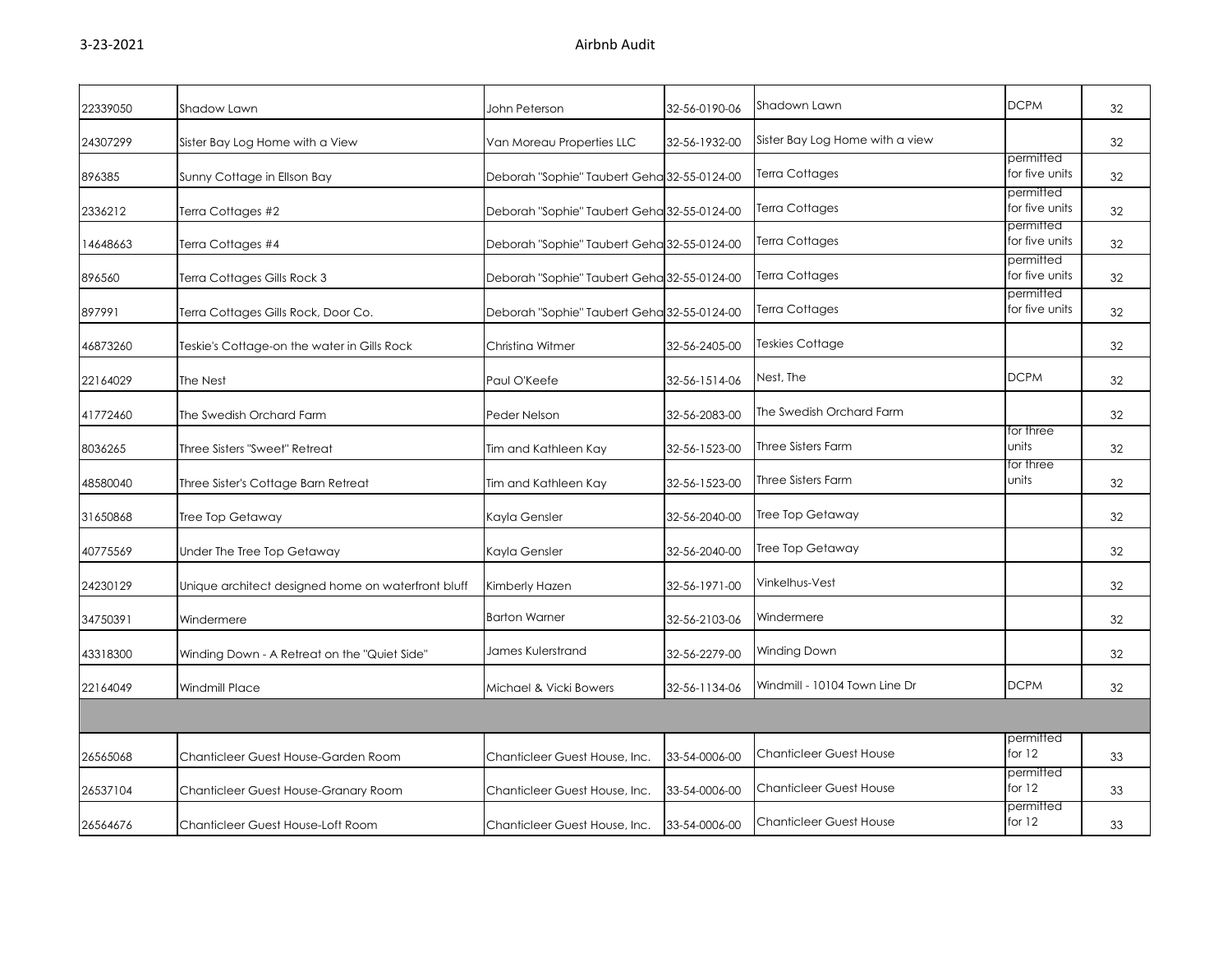| 26565824 | Chanticleer Guest House-Rose Room                        | Chanticleer Guest House, Inc.                       | 33-54-0006-00 | Chanticleer Guest House                                      | permitted<br>for 12  | 33 |
|----------|----------------------------------------------------------|-----------------------------------------------------|---------------|--------------------------------------------------------------|----------------------|----|
| 26565527 | Chanticleer Guest House-Sunflower Room                   | Chanticleer Guest House, Inc.                       | 33-54-0006-00 | <b>Chanticleer Guest House</b>                               | permitted<br>for 12  | 33 |
| 47070356 | "Little Harbor Retreat" - #1 Large Group Rental          | e Harbor Retreat LLC - Tony Goe 33-50-2367-00       |               | Little Harbor Retreat                                        |                      | 33 |
| 28359743 | Beautiful home on the best sand beach in Door Co.        | Gary and Marion Ciepluch                            | 33-56-2009-00 | Beautiful Home on the Best Sand Beach in<br>Do Co - Ciepluch |                      | 33 |
| 23546503 | Birmingham's Barn by the Bay                             | Birmingham's of Sturgeon Bay                        | 33-55-0163-00 | <b>Birminghams Cottages</b>                                  |                      | 33 |
| 43206365 | Door County Bluffside Home with Stunning Views of<br>Bay | Hendrickson Trust - Terese Hendri 33-56-2236-07     |               | <b>Baydream Believer</b>                                     | simplelife           | 33 |
| 13328872 | Door County Dream House                                  | Fred Suchy                                          | 33-56-0695-00 | Door County Dream Home                                       |                      | 33 |
| 5048452  | Door County Escape!                                      | Ann Johnson                                         | 33-56-1660-00 | Clark Lake Cottage - Johnson                                 |                      | 33 |
| 44094563 | Elegant Farmhouse Stay in Central Door County            | <b>Russell Burie</b>                                | 33-56-1851-00 | Elegant Farmhouse                                            |                      | 33 |
| 28484110 | Featured in Door County Magazine Luxury Homes            | Travis & Jolyn Boland                               | 33-56-0620-00 | Whitefish Bay - Boland 4967 Cave Point Dr S                  |                      | 33 |
| 39088182 | Glidden Cottage                                          | Justin & Lindsey Bohrer                             | 33-56-1954-00 | Bayside Cottage -- Bohrer - 3815 Bayshore                    | permitted<br>for 2   | 33 |
| 22164023 | Green House                                              | A&J Properties, LLC                                 | 33-56-1493-06 | Green House                                                  | <b>DCPM</b>          | 33 |
| 22163954 | Lakeside Haven                                           | Kathy Richmond                                      | 33-56-1240-06 | Lakeside Haven                                               | <b>DCPM</b>          | 33 |
| 46451918 | Little House Cottage                                     | Julie Felhofer                                      | 33-56-2379-00 | Little House Cottage - 4914 Brauer Road                      |                      | 33 |
| 25742101 | Lodge on Laurie Lane                                     | Shirley Becker Trust - Polly Kerkm: 33-56-1492-17   |               | Lodge on Laurie Lane                                         | restassure           | 33 |
| 28407162 | Log Cabin on the nicest sand beach in Door County        | Log Cabin Rentals LLC                               | 33-56-1447-00 | Log Cabin on the Water                                       |                      | 33 |
| 18834422 | Midship at Three's Company                               | Jon Hanson                                          | 33-56-906-00  | Little Harbor Cottages                                       | permitted<br>for $3$ | 33 |
| 33554883 | NEW LISTING - Rustic Charm just steps from the Bay       | John & Julie Thenell- Thenell<br><b>Rentals LLC</b> | 33-55-0063-07 | <b>Thenells Cottage</b>                                      | simplelife           | 33 |
| 25551184 | Sand Beach Cottage - prime Door County waterfront        | Greg, Mary, Nick and Jennelle<br>Anderson           | 33-56-1942-00 | Sand Beach Cottage - Anderson                                |                      | 33 |
| 48696597 | Large year outdoor fire pit surrounded by pergola        |                                                     |               |                                                              |                      | 33 |
| 18834495 | Snug Harbor Inn - Port Cottage                           | Jon Hanson                                          | 33-56-0906-00 | Snug Harbor Inn                                              | permitted<br>for 3   | 33 |
| 18834309 | Starboard Cottage at Three's Company                     | Jon Hanson                                          | 33-56-0906-00 | Little Harbor Cottages                                       | permitted<br>for $3$ | 33 |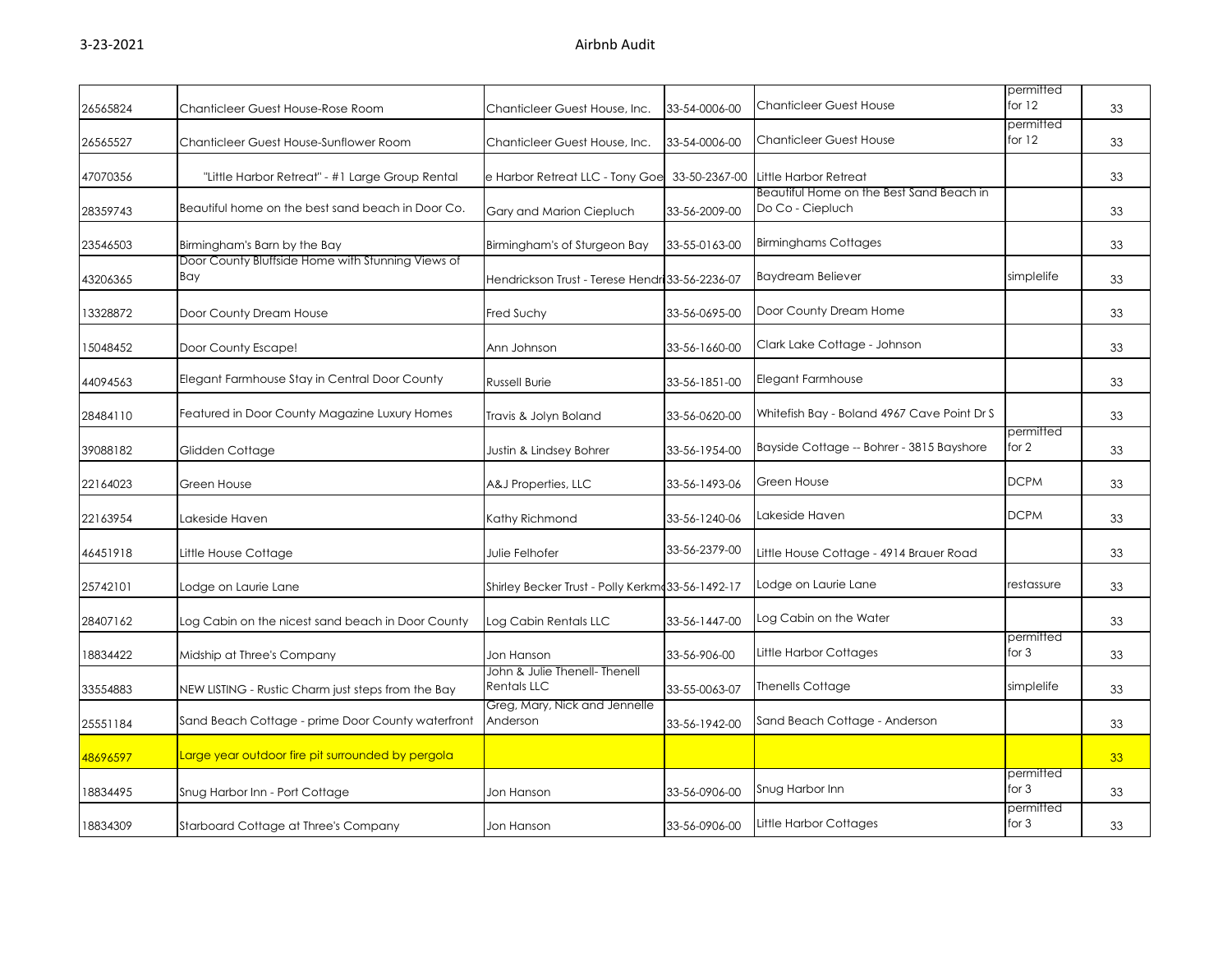| 19767552 | <b>Stunning Door County Sunsets</b>               | Beth Ann Resch                                  | 33-56-1792-00 | <b>Stunning Door County Sunsets - Resch</b> |             | 33 |
|----------|---------------------------------------------------|-------------------------------------------------|---------------|---------------------------------------------|-------------|----|
| 25487105 | Sturgeon Bay Waterfront Cottage                   | Justin & Lindsey Bohrer                         | 33-56-1954-00 | Bayside Cottage -- Bohrer - 3815 Bayshore   |             | 33 |
| 38026760 | Sunset Bluff                                      | Carter Holdings LLC                             | 33-56-2205-00 | Sunset Bluff - 5217 Red Sunset Lane         |             | 33 |
| 45959451 | White Rock on Glidden Drive                       | JASON B KIEHNAU NANCY M KIEH 33-56-2391-00      |               | <b>White Rocl</b>                           |             | 33 |
| 12323917 | Woodsy Retreat on Lake Michigan                   | Joan Shiels                                     | 33-56-1627-00 | Woodsy Retreat on Lake Michigan             |             | 33 |
|          |                                                   |                                                 |               |                                             |             |    |
| 26339590 | <b>Bedroom Suite</b>                              | Nora Zacek                                      | 34-50-0077-00 | Open Hearth Lodge                           |             | 34 |
| 47595108 | Brand New Boutique Hotel with Water Views         | Dorr Hotel Holdings LLC                         | 34-50-2216-00 | The Dorr Hotel                              |             | 34 |
| 26339607 | Evergreen Suite                                   | Nora Zacek                                      | 34-50-0077-00 | Open Hearth Lodge                           |             | 34 |
| 47595704 | New Boutique Hotel in Downtown Sister Bay         | Dorr Hotel Holdings LLC                         | 34-50-2216-00 | The Dorr Hotel                              |             | 34 |
| 35615823 | 101: Downtown Sister Bay Door County, Wisconsin   | Mary Erickson                                   | 34-53-2150-00 | Marina View Condominium #101 - The 101      |             | 34 |
| 34598765 | Marina View #104                                  | Max Mc Cormick                                  | 34-56-2023-06 | Marina View Condominiums #104               | <b>DCPM</b> | 34 |
| 34538998 | Mill Road Place #1                                | Patrick Quinn                                   | 34-53-2072-06 | Mill Road Place #1                          | <b>DCPM</b> | 34 |
| 34539755 | Mill Road Place #2                                | Kevin and Vicki Quinn                           | 34-53-2120-06 | Mill Road Place #2                          | <b>DCPM</b> | 34 |
| 34540316 | Mill Road Place #3                                | Ken Larsen - Mill Road Place LLC 34-53-2112-06  |               | Mill Road Place #3                          | <b>DCPM</b> | 34 |
| 34540627 | Mill Road Place #4                                | Ken Larsen - Mill Road Place LLC 34-53-21 13-06 |               | Mill Road Place #4                          | <b>DCPM</b> | 34 |
| 38355098 | Abode on Spring                                   | Kevin Schuhart                                  | 34-56-1291-06 | Abode on Spring                             | <b>DCPM</b> | 34 |
| 23698884 | Another Thyme                                     | David Peterson                                  | 34-56-1805-06 | Another Thyme                               | <b>DCPM</b> | 34 |
| 43266518 | Bay Shore Bungalow---Home With a View             | Door County Squires LLC                         | 34-56-2287-00 | <b>Bayshore Bungalow</b>                    |             | 34 |
| 43237668 | Bay Shore Bungalow---Home With a View             | Door County Squires LLC                         | 34-56-2287-00 | <b>Bayshore Bungalow</b>                    | duplicate   | 34 |
| 12672427 | Beach view waterfront park access!                | Dawn and Walter Nawrot                          | 34-56-1620-00 | Parkview Drive - Nawrot                     |             | 34 |
| 44234783 | BRAND NEW HOME 2020! Vacation Place at Sister Bay | Jeff Lauscher                                   | 34-56-2319-00 | Vacation Place in Sister Bay - Lauscher     |             | 34 |
|          |                                                   |                                                 |               |                                             |             |    |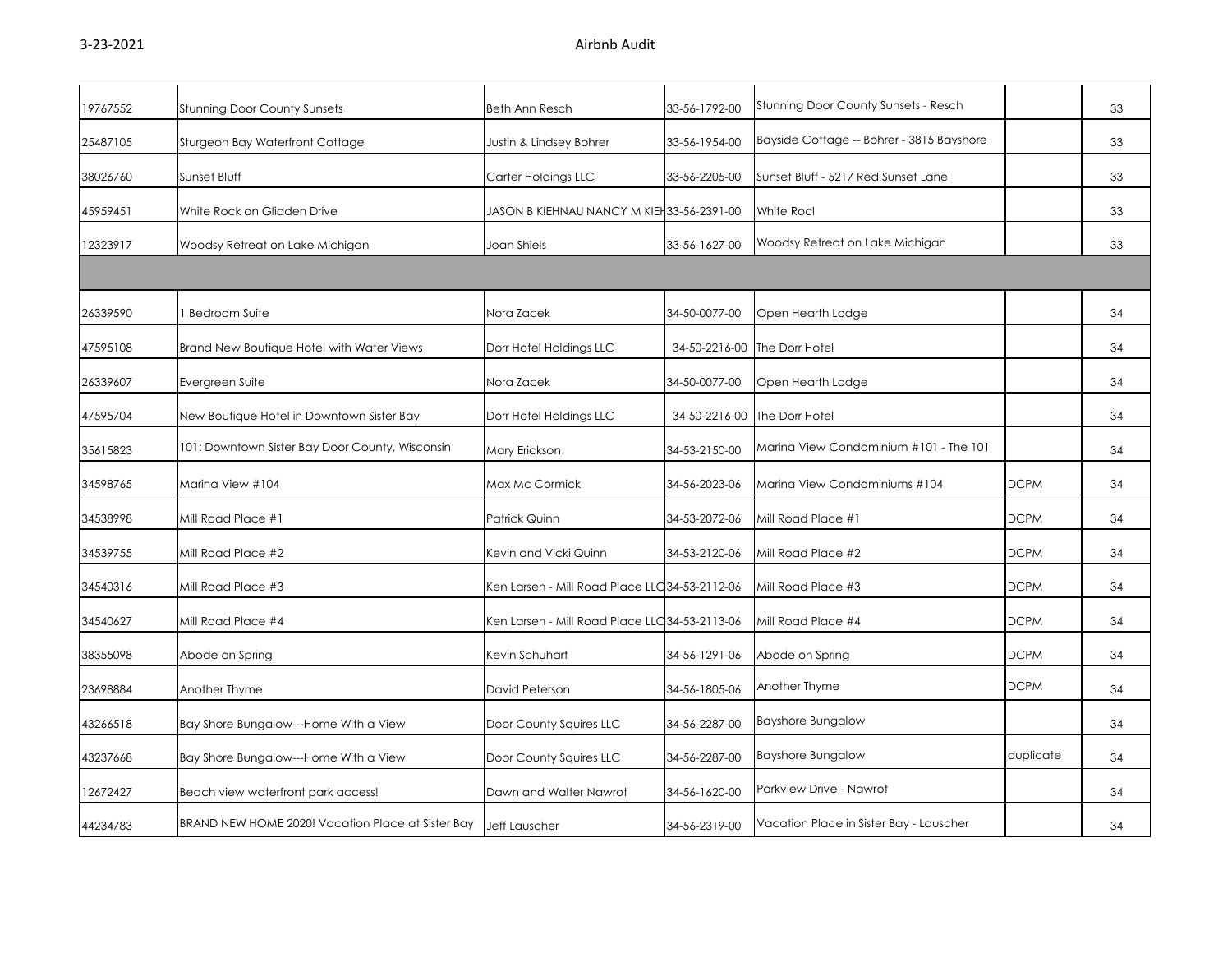| 42412911 |                                                               |                                                   | 34-56-2256-00 |                                    |                    | 34 |
|----------|---------------------------------------------------------------|---------------------------------------------------|---------------|------------------------------------|--------------------|----|
|          | Camp Kukubuku                                                 | Kevin and Annie Geurts                            |               | Camp Kukubuku                      |                    |    |
| 22163827 | Copper Moon                                                   | Donald Denny                                      | 34-55-0761-06 | Copper Moon Cottage                | <b>DCPM</b>        | 34 |
| 19227870 | Cute and Cozy Steps from Downtown                             | Audrey and Craig Schmidt                          | 34-56-1769-00 | Cute and Cozy Sister Bay - Schmidt |                    | 34 |
| 25692012 | Door in the woods                                             | Tom Ahlbeck - Daisy Ahlbeck Tru 34-56-1892-06     |               | Door in the Woods                  |                    | 34 |
| 16332969 | Family Friendly Retreat in the Heart of Sister Bay            | Pamela Schmitz/ CPS Holdings L 34-56-1695-00      |               | Sister Bay Chalet                  |                    | 34 |
| 33579557 | Farmhouse on Northwoods                                       | <b>Hillside Cove LLC</b>                          | 34-56-2080-00 | Farmhouse on Northwoods            |                    | 34 |
| 22163906 | <b>Hidden Gem</b>                                             | Julie & Nathan Slovin                             | 34-56-0495-06 | Hidden Gem on Trillium             | <b>DCPM</b>        | 34 |
| 22164027 | High Garden                                                   | Jeff & Alisha Wiswell - Wiswell Pra 34-56-1888-06 |               | High Garden                        | <b>DCPM</b>        | 34 |
| 30368118 | Hillside Haven                                                | Pamela Schmitz/ CPS Holdings L 34-56-2051-00      |               | Hillside Haven                     |                    | 34 |
| 22339043 | King's Landing                                                | Wiswell Property Group                            | 34-56-1602-06 | Kings Landing                      | <b>DCPM</b>        | 34 |
| 47095419 | Luna's Retreat available July 2021!                           | Carley and Mark Swanson                           | 34-56-2383-00 | Luna's Retreat                     |                    | 34 |
| 30958438 | Maple Manor                                                   | <b>Gary Polipnick</b>                             | 34-56-2050-00 | Maple Manor - Polipnick            |                    | 34 |
| 48157236 | Newly remodeled motel room downtown sister bay<br>#14         | <b>Fred Bexell</b>                                | 34-56-2138-00 | Heart of Sister Bay- Bexell        | permitted<br>for 6 | 34 |
| 48157881 | Newly remodeled motel room downtown sister bay<br>#15         | <b>Fred Bexell</b>                                | 34-56-2138-00 | Heart of Sister Bay- Bexell        | permitted<br>for 6 | 34 |
| 48167159 | Newly remodeled motel room downtown sister bay<br>#16         | Fred Bexell                                       | 34-56-2138-00 | Heart of Sister Bay- Bexell        | permitted<br>for 6 | 34 |
| 48195430 | Newly remodeled motel room downtown sister bay<br>#17         | <b>Fred Bexell</b>                                | 34-56-2138-00 | Heart of Sister Bay- Bexell        | permitted<br>for 6 | 34 |
| 48195744 | Newly remodeled motel room downtown sister bay #7 Fred Bexell |                                                   | 34-56-2138-00 | Heart of Sister Bay- Bexell        | permitted<br>for 6 | 34 |
| 33591420 | Newly Renovated Home in Heart of Sister Bay                   | <b>Fred Bexell</b>                                | 34-56-2138-00 | Heart of Sister Bay Bexell         |                    | 34 |
| 42222859 | Pheasant Court Near the Bay                                   | Charles Raymond                                   | 34-56-2260-06 | Pheasant Court Near the Bay        | <b>DCPM</b>        | 34 |
| 22163993 | Port New                                                      | Andrew Bookmeier                                  | 34-56-0075-06 | Port New                           | <b>DCPM</b>        | 34 |
| 43897664 | Remodeled motel room in down town Sister Bay.Nr 8             | <b>Fred Bexell</b>                                | 34-56-2138-00 | Heart of Sister Bay- Bexell        | permitted<br>for 6 | 34 |
| 44478661 | Remodeled motel room nr 10 one block from<br>downtown         | <b>Fred Bexell</b>                                | 34-56-2138-00 | Heart of Sister Bay- Bexell        | permitted<br>for 6 | 34 |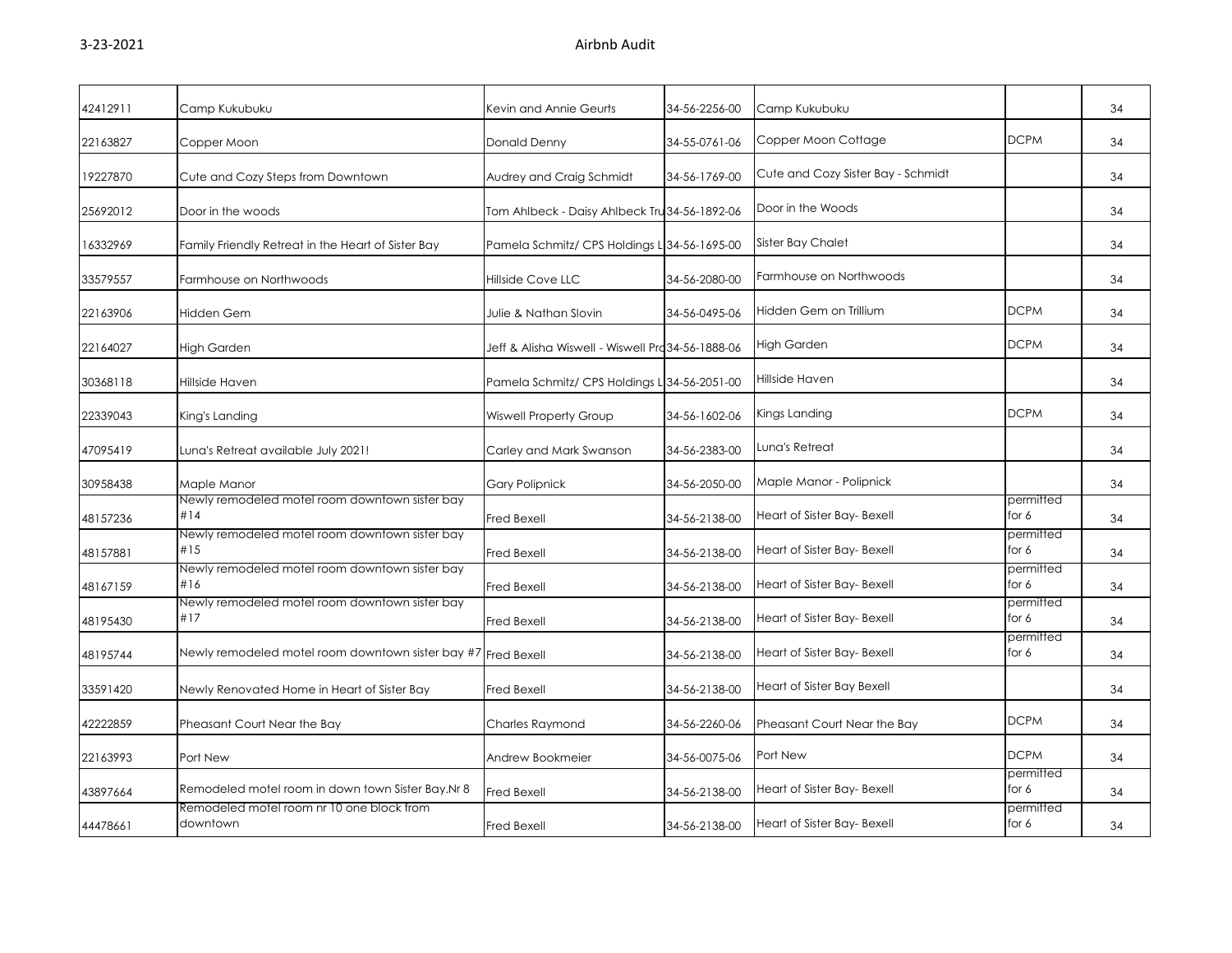|          | Remodeled motel room Nr 9 one block from down     |                                            |               |                                         | permitted             |    |
|----------|---------------------------------------------------|--------------------------------------------|---------------|-----------------------------------------|-----------------------|----|
| 43914574 | town                                              | <b>Fred Bexell</b>                         | 34-56-2138-00 | Heart of Sister Bay- Bexell             | for 6                 | 34 |
| 43914792 | Remodeled motel room with 2 double beds. Nr 11    | Fred Bexell                                | 34-56-2138-00 | Heart of Sister Bay- Bexell             | permitted<br>for 6    | 34 |
| 43914679 | Remodeled motel room with 2 double beds.Nr 12     | <b>Fred Bexell</b>                         | 34-56-2138-00 | Heart of Sister Bay- Bexell             | permitted<br>for 6    | 34 |
| 25692031 | Salinskys Domicile Cottage                        | Jim Salinsky                               | 34-56-1757-06 | Salinskys Domicile Cottage              | <b>DCPM</b>           | 34 |
| 20981273 | Sister Bay Cottage                                | Karen Berndt                               | 34-56-1788-00 | Sister Bay Cottage                      |                       | 34 |
| 23352551 | Sister Bay Eclectic Cottage                       | Tim Raduenz                                | 34-56-1859-00 | SBDC                                    |                       | 34 |
| 45513834 | Spacious & Secluded - .3 miles to DT Sister Bay   | Dean Lagenfield                            | 34-56-2314-07 | Scandia Haven -Lagenfeld - 2210 Scandia |                       | 34 |
| 2613362  | The Cotter Cottage                                | <b>Brandon Cotter</b>                      | 34-56-1371-00 | The Cotter Cottage                      |                       | 34 |
| 26327643 | The Yoga Pad - Open & Eclectic Includes Free Yoga | <b>Brad Massey</b>                         | 34-56-1982-00 | Yoga Pad, The                           |                       | 34 |
| 48160388 | Treetops in Sister Baya luxury respite            | Dan and Laurel Simons                      | 34-56-2173-00 | Treetops in Sister Bay                  |                       | 34 |
| 22164033 | Trillium Lane                                     | Dennis & Maribeth Dorn                     | 34-56-1702-06 | Trillium Retreat                        | <b>DCPM</b>           | 34 |
| 22164040 | Wall to Wall Retreat                              | Jack and Teresa Wall                       | 34-56-1335-06 | Wall to Wall Retreat                    | DCPM                  | 34 |
|          |                                                   |                                            |               |                                         |                       |    |
| 27656165 | 33ft Yacht!                                       | Jon Hanson                                 | 35-50-0907-00 | Snug Harbor Inn                         | rooms + 2<br>boats)   | 35 |
| 20869118 | Carver Cabin                                      | Jon Hanson                                 | 35-50-0907-00 | Snug Harbor Inn                         | rooms + 2<br>boats)   | 35 |
| 31929058 | Deluxe Room, 1 King Bed, Second Floor             | Holiday Motel Management LLC 35-50-0964-00 |               | Holiday Music Hotel                     | permitted<br>for $18$ | 35 |
| 31927648 | Deluxe Room, 1 Queen Bed, Second Floor            | Holiday Motel Management LLC35-50-0964-00  |               | Holiday Music Hotel                     | permitted<br>for $18$ | 35 |
| 33549110 | Luxury Suite                                      | Jon Hanson                                 | 35-50-0907-00 | Snug Harbor Inn                         | rooms + 2<br>boats)   | 35 |
| 31928802 | Room, 1 King Bed, Second Floor                    | Holiday Motel Management LLC 35-50-0964-00 |               | Holiday Music Hotel                     | permitted<br>for $18$ | 35 |
| 24498867 | Room, 1 Queen Bed and 1 Full Bed, Ground Floor    | Holiday Motel Management LLC 35-50-0964-00 |               | Holiday Music Hotel                     | permitted<br>for $18$ | 35 |
| 31928561 | Room, 1 Queen Bed and 1 Full Bed, Second Floor    | Holiday Motel Management LLC 35-50-0964-00 |               | <b>Holiday Music Hotel</b>              | permitted<br>for $18$ | 35 |
| 24476710 | Room, 1 Queen Bed, Ground Floor                   | Holiday Motel Management LLC35-50-0964-00  |               | Holiday Music Hotel                     | permitted<br>for 18   | 35 |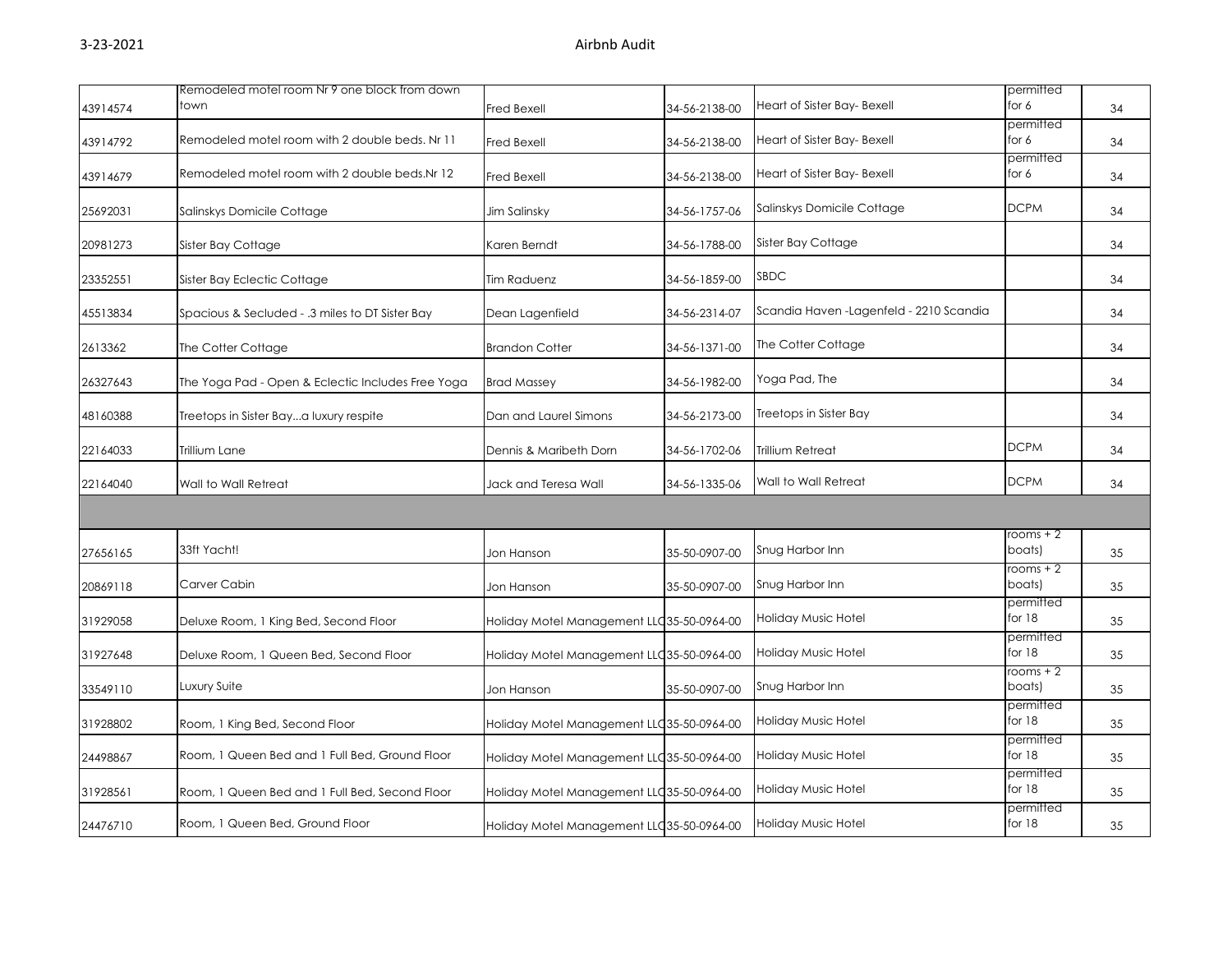|          |                                                                |                                            |               |                     | permitted             |    |
|----------|----------------------------------------------------------------|--------------------------------------------|---------------|---------------------|-----------------------|----|
| 31927631 | Room, 1 Queen Bed, Second Floor                                | Holiday Motel Management LLC 35-50-0964-00 |               | Holiday Music Hotel | for 18                | 35 |
| 31926806 | Room, 2 Double beds, Ground Floor                              | Holiday Motel Management LLC 35-50-0964-00 |               | Holiday Music Hotel | permitted<br>for 18   | 35 |
| 31928285 | Room, 2 Double Beds, Second Floor                              | Holiday Motel Management LLC 35-50-0964-00 |               | Holiday Music Hotel | permitted<br>for $18$ | 35 |
| 33826458 | Snug Harbor Inn - Deluxe                                       | Jon Hanson                                 | 35-50-0907-00 | Snug Harbor Inn     | rooms + 2<br>boats)   | 35 |
| 24114480 | Studio Suite                                                   | Jon Hanson                                 | 35-50-0907-00 | Snug Harbor Inn     | $rooms + 2$<br>boats) | 35 |
| 33826447 | Waterfront 2 Bedroom Cottage at Snug Harbor Inn                | Jon Hanson                                 | 35-50-0907-00 | Snug Harbor Inn     | rooms + 2<br>boats)   | 35 |
| 33826450 | Waterfront Boutique Room                                       | Jon Hanson                                 | 35-50-0907-00 | Snug Harbor Inn     | rooms $+2$<br>boats)  | 35 |
| 24113755 | Waterfront Luxury Cottage with 2 Bedrooms &<br>Whirlpool!      | Jon Hanson                                 | 35-50-0907-00 | Snug Harbor Inn     | rooms $+2$<br>boats)  | 35 |
| 24114293 | Waterfront Luxury Cottage with Whirlpool at Snug<br>Harbor Inn | Jon Hanson                                 | 35-50-0907-00 | Snug Harbor Inn     | rooms + 2<br>boats)   | 35 |
| 33826446 | Waterfront Studio Cottage with Whirlpool                       | Jon Hanson                                 | 35-50-0907-00 | Snug Harbor Inn     | $rooms + 2$<br>boats) | 35 |
| 31535739 | Room 1: Door County Orchard (Main House) - White<br>Lace Inn   | Dennis Statz                               | 35-52-0856-00 | White Lace Inn      | permitted<br>for 19   | 35 |
| 31560774 | Room 10: Secret Garden (Garden House) - White<br>Lace Inn      | Dennis Statz                               | 35-52-0856-00 | White Lace Inn      | permitted<br>for 19   | 35 |
| 31560870 | Room 11: The Hideaway (Garden House) - White Lace<br>Inn       | Dennis Statz                               | 35-52-0856-00 | White Lace Inn      | permitted<br>for 19   | 35 |
| 31535845 | Room 2: Old Garden Roses (Main House) - White Lace<br>Inn      | <b>Dennis Statz</b>                        | 35-52-0856-00 | White Lace Inn      | permitted<br>for 19   | 35 |
| 31536049 | Room 3: English Lavender (Main House) - White Lace<br>Inn      | Dennis Statz                               | 35-52-0856-00 | White Lace Inn      | permitted<br>for 19   | 35 |
| 31536176 | Room 4: Romantic Retreat (Main House) - White Lace<br>Inn      | Dennis Statz                               | 35-52-0856-00 | White Lace Inn      | permitted<br>for 19   | 35 |
| 31536254 | Room 6: Vintage Rose (Garden house) - White Lace<br>Inn        | Dennis Statz                               | 35-52-0856-00 | White Lace Inn      | permitted<br>for 19   | 35 |
| 31536340 | Room 7: Garden View (Garden House) - White Lace<br>Inn         | Dennis Statz                               | 35-52-0856-00 | White Lace Inn      | permitted<br>for 19   | 35 |
| 31560145 | Room 8: English Country (Garden House) - White Lace<br>Inn     | Dennis Statz                               | 35-52-0856-00 | White Lace Inn      | permitted<br>for 19   | 35 |
| 31560520 | Room 9: Casual Victorian (Garden House) - White<br>Lace Inn    | Dennis Statz                               | 35-52-0856-00 | White Lace Inn      | permitted<br>for 19   | 35 |
| 31561008 | Room A: Royal Chamber (Washburn House) - White<br>Lace Inn     | Dennis Statz                               | 35-52-0856-00 | White Lace Inn      | permitted<br>for 19   | 35 |
| 31566668 | Room C: Wild Roses (Washburn House) - White Lace<br>Inn        | <b>Dennis Statz</b>                        | 35-52-0856-00 | White Lace Inn      | permitted<br>for 19   | 35 |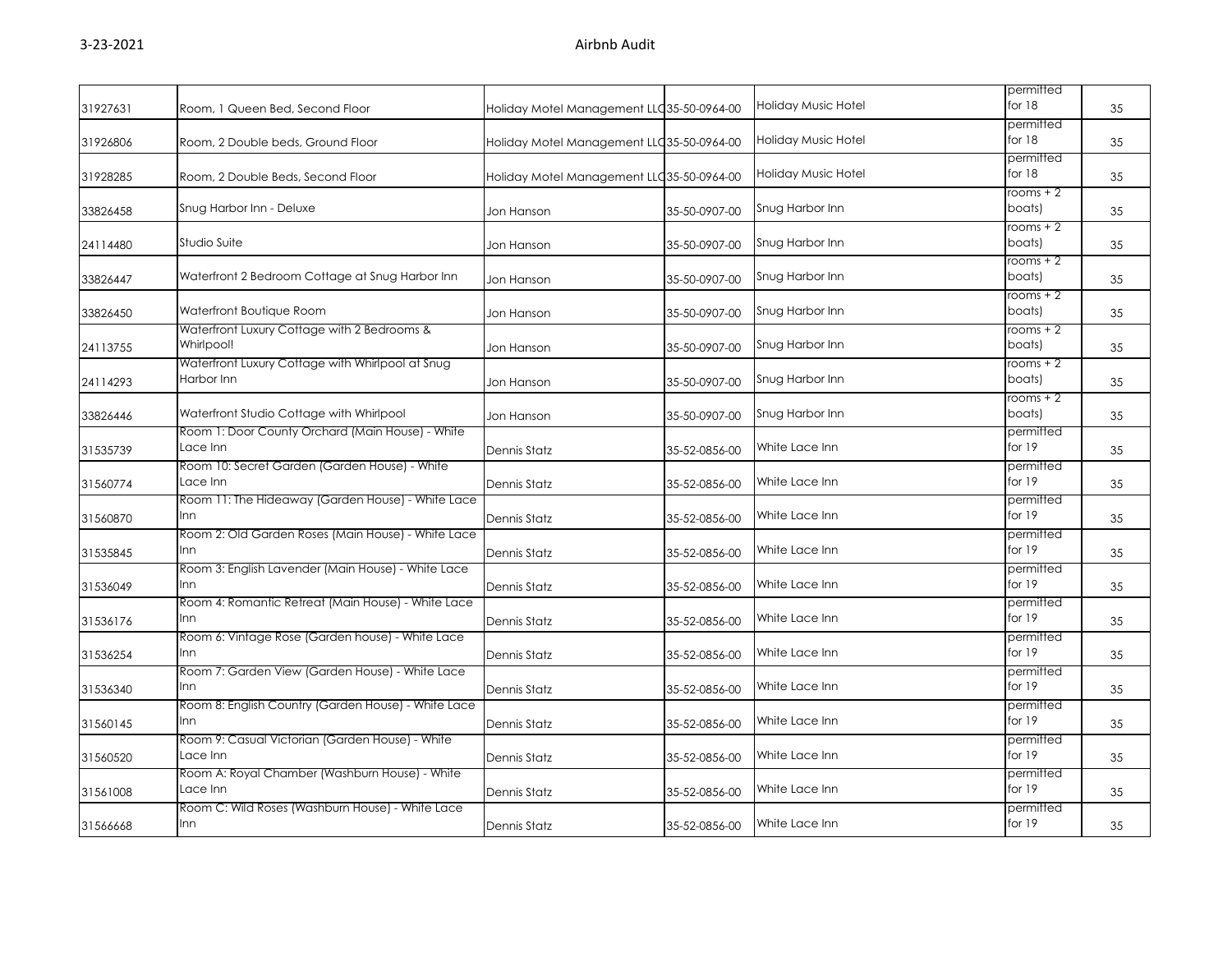|          | Room D: Country Cottage (Washburn House) - White                |                                  |               |                                   | permitted                  |    |
|----------|-----------------------------------------------------------------|----------------------------------|---------------|-----------------------------------|----------------------------|----|
| 31566760 | Lace Inn                                                        | Dennis Statz                     | 35-52-0856-00 | White Lace Inn                    | for 19                     | 35 |
| 31877729 | Steeple View Cottage                                            | Dennis Statz                     | 35-52-0856-00 | White Lace Inn                    | permitted<br>for 19        | 35 |
| 31586882 | Suite 16: Winter Warmth (Hadley House) - White Lace<br>Inn      | Dennis Statz                     | 35-52-0856-00 | White Lace Inn                    | permitted<br>for 19        | 35 |
| 31587028 | Suite 17: Country Summer (Hadley House) - White<br>Lace Inn     | Dennis Statz                     | 35-52-0856-00 | White Lace Inn                    | permitted<br>for 19        | 35 |
| 31587189 | Suite 18: Fall Festival (Hadley House) - White Lace Inn         | Dennis Statz                     | 35-52-0856-00 | White Lace Inn                    | permitted<br>for 19        | 35 |
| 31587433 | Suite 19: Spring Floral (Hadley House) - White Lace Inn         | Dennis Statz                     | 35-52-0856-00 | White Lace Inn                    | permitted<br>for 19        | 35 |
| 31561096 | Suite B: Victorian Suite (Washburn House) - White Lace<br>Inn   | Dennis Statz                     | 35-52-0856-00 | White Lace Inn                    | permitted<br>for 19        | 35 |
| 3190446  | Downtown Sturgeon Bay - Postcard                                | RME Holdings - Robert Esposito   | 35-53-1452-00 | Arbor and Postcard - RME Holdings | Permitted<br>for two units | 35 |
| 12792862 | Downtown Sturgeon Bay CornerSuite                               | Robert & Teresa Esposito         | 35-53-1628-00 | Villa and Corner Suite            | permitted<br>for 3         | 35 |
| 12793691 | Downtown Sturgeon Bay Villa Suite                               | Robert & Teresa Esposito         | 35-53-1628-00 | Villa and Corner Suite            | permitted<br>for 3         | 35 |
| 3324489  | Downtown Sturgeon Bay, Arbor                                    | RME Holdings - Robert Esposito   | 35-53-1452-00 | Arbor and Postcard - RME Holdings | Permitted<br>for two units | 35 |
| 43229860 | Overlooking Third Ave                                           | <b>Bill &amp; Veronica Behme</b> | 35-56-2284-00 | Overlooking 3rd Ave - Behme       |                            | 35 |
| 19180482 | The Coach House                                                 | Robert & Teresa Esposito         | 35-53-1628-00 | Villa and Corner Suite            | permitted<br>for $3$       | 35 |
| 3980384  | the MAGNOLIA suite                                              | Diane Allen & Mike Perski        | 35-53-1096-00 | The Magnolia                      | duplicate<br>listing       | 35 |
| 9506189  | Diplomat Bed and Breakfast/Treaty Suite                         | Tami Dal Santo                   | 35-54-1544-00 | Diplomat Bed and Breakfast        | permitted<br>for six units | 35 |
| 27085342 | Garden Gate Bed & Breakfast: English Lavender Room Robin Vallow |                                  | 35-54-0858-00 | Garden Gate                       | permitted<br>for $4$       | 35 |
| 27085059 | Garden Gate Bed and Breakfast: Cottage Rose Room                | Robin Vallow                     | 35-54-0858-00 | Garden Gate                       | permitted<br>for $4$       | 35 |
| 27084207 | Garden Gate Bed and Breakfast: Garden Suite                     | Robin Vallow                     | 35-54-0858-00 | Garden Gate                       | permitted<br>for $4$       | 35 |
| 26745725 | Garden Gate Bed and Breakfast: Vintage Rose Room                | Robin Vallow                     | 35-54-0858-00 | Garden Gate                       | permitted<br>for 4         | 35 |
| 35225889 | Suite Sweets #2 Cherries Jubilee                                | <b>Terry Ullman</b>              | 35-54-1967-00 | Door County Candy B&B             | permitted<br>for $3$       | 35 |
| 28540445 | <b>Sweet Suites</b>                                             | <b>Terry Ullman</b>              | 35-54-1967-00 | Door County Candy B&B             | permitted<br>for $3$       | 35 |
| 17586605 | The Diplomat Bed and Breakfast/Chancery suite                   | Tami Dal Santo                   | 35-54-1544-00 | Diplomat Bed and Breakfast        | permitted<br>for six units | 35 |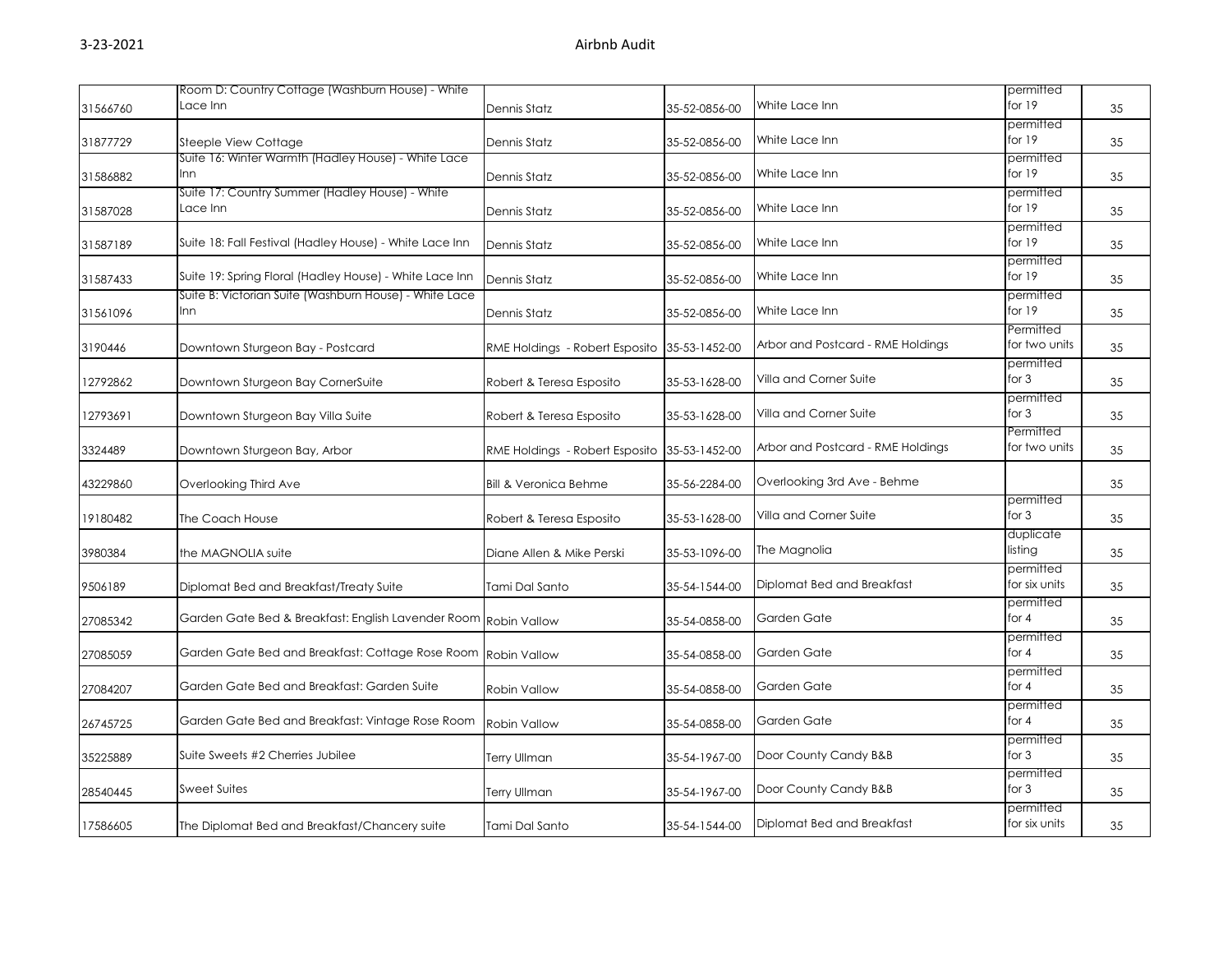| 46327399 | The Pembrooke Inn, a historic victorian B&B                     | Brett Goetsch and Carla Morga 35-54-2347-00    |               | The Pembrooke Inn               |                    | 35 |
|----------|-----------------------------------------------------------------|------------------------------------------------|---------------|---------------------------------|--------------------|----|
| 45198898 | Victorian Mansion open for B&B in Sturgeon Bay                  | Brett Goetsch and Carla Morga 35-54-2347-00    |               | The Pembrooke Inn               |                    | 35 |
| 45882159 | *NEW LISTING!* *Pet Friendly* Walk to downtown<br>Sturgeon Bay! | Cindy and Paul Weber                           | 35-56-2339-07 | Weber- 630 Kentucky             | Simple Life        | 35 |
| 44122852 | 1920s Bungalow by the Bay                                       | Kevin and Kelsey McElrath                      | 35-56-2321-00 | 1920's Bungalow by the Bay      |                    | 35 |
| 24911248 | 3BR Newly Renovated House in Sturgeon Bay                       | Phlip Lyons and Judith Dwyer Lyc 35-56-1994-00 |               | Three Bedroom House - Lyons     |                    | 35 |
| 1095333  | A City Cottage in the Heart of Town                             | Kelly Avenson & Elliot Goettelmc 35-56-1651-17 |               | City Cottage, The               | permitted<br>for 2 | 35 |
| 26203239 | Air Mikey B                                                     | Michael Bleck                                  | 35-56-1911-00 | Bleck-316 N Joliet              |                    | 35 |
| 18359397 | <b>Barbara's Guest House</b>                                    | Stephen Day                                    | 35-56-1727-00 | <b>Barbara's Guest House</b>    |                    | 35 |
| 47716123 | Bayside BAYframe on Sturgeon Bay Waterfront                     | Fear Investments                               | 35-56-1889-00 | Dock on the Bay                 |                    | 35 |
| 47964721 | Blue Door, the door to Door County                              | Veronica Fernandez Kahr                        | 35-56-2257-00 | Kahr-711 N 5th Ave              |                    | 35 |
| 37879336 | Canal House - Waterfront Living in Sturgeon Bay                 | Shaun Tauber                                   | 35-56-2163-00 | Tauber Memorial Drive           |                    | 35 |
| 24733645 | Castaway Cottage                                                | Jonathan & Kathy Salit                         | 35-56-1936-00 | Castaway Cottage                |                    | 35 |
| 19824536 | Chalet by the Bay                                               | Jonathan Salit                                 | 35-56-1807-00 | Chalet by the Bay - Salit       |                    | 35 |
| 9271311  | Chalet on the Shore                                             | Jennifer Jorns & Brian Frisque                 | 35-56-1663-00 | Chalet by the Shore             |                    | 35 |
| 28415584 | City Apartment   In the heart of historic downtown              | Kelly Avenson & Elliot Goettelme 35-56-1651-17 |               | City Cottage, The               | permitted<br>for 2 | 35 |
| 34182259 | Compass Cove   Downtown Home with Modern<br>updates             | Matthew and Desiree Wood                       | 35-56-2048-17 | <b>Compass Cove</b>             | Restassure         | 35 |
| 43930262 | Cozy Hudson Avenue Loft   Close to Everything                   | Lauri Fish                                     | 35-56-2263-00 | <b>Hudson House LLC</b>         |                    | 35 |
| 8146241  | Cute Yellow House                                               | Joan Schiels/Jan Mills                         | 35-56-1559-00 | Little Yellow House             |                    | 35 |
| 24261293 | Dock on the Bay Coach Home                                      | Fear Investments                               | 35-56-1889-00 | Dock on the Bay                 |                    | 35 |
| 19179293 | Door County Bayview                                             | Diane Rockwell                                 | 35-56-1772-00 | Door County Bayview             |                    | 35 |
| 28511065 | Door County Home Away From Home                                 | Alison and Phil Weckler                        | 35-56-2001-00 | Door County Home Away from Home |                    | 35 |
| 3280736  | Door County Waterfront Cottage                                  | CenterPointe Yacht Services                    | 35-56-0911-00 | CenterPointe Marina             | for three<br>units | 35 |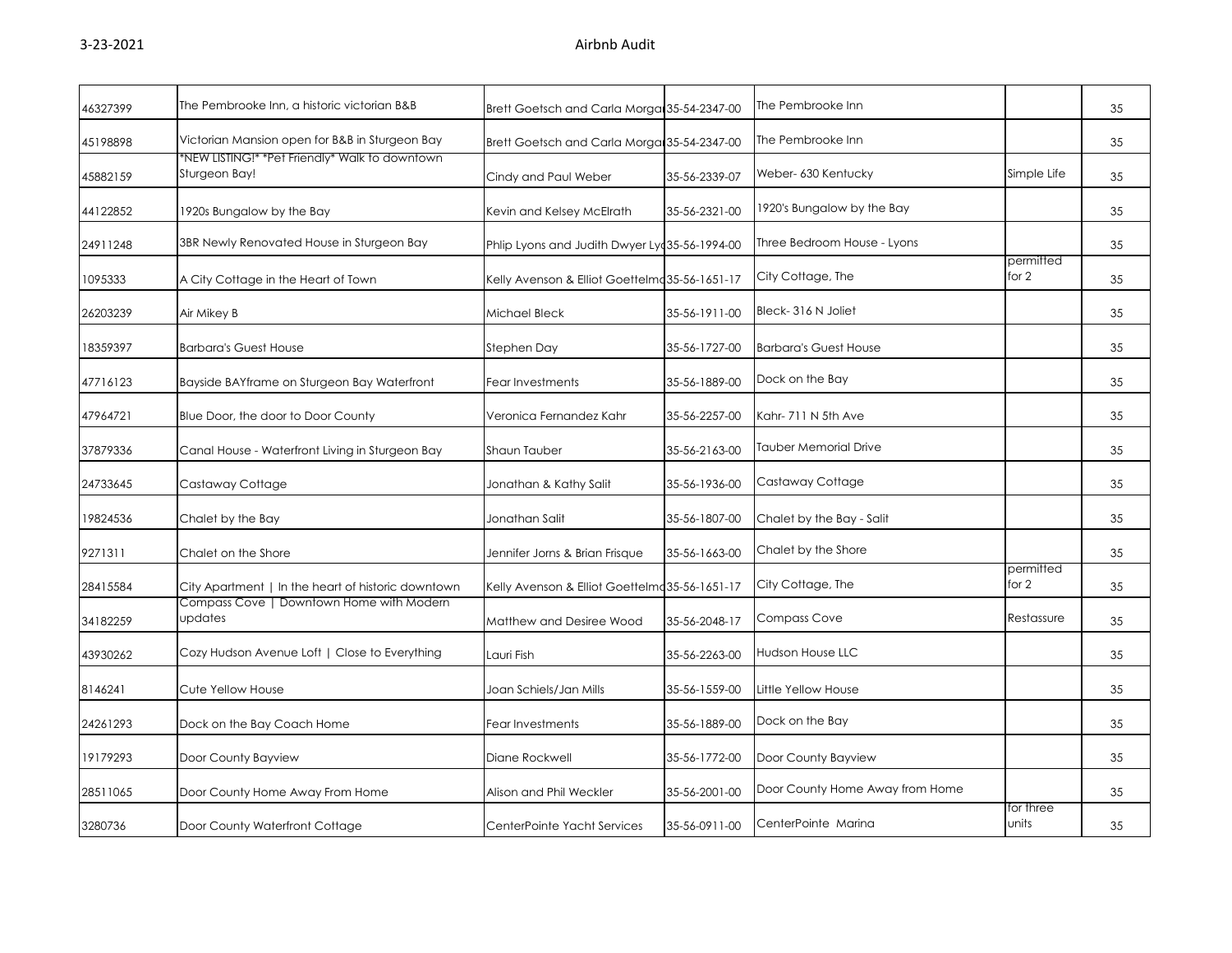| 13749828 | Door County Waterfront Cottage                        | CenterPointe Yacht Services                   | 35-56-0911-00 | CenterPointe Marina                                        | for three<br>units   | 35 |
|----------|-------------------------------------------------------|-----------------------------------------------|---------------|------------------------------------------------------------|----------------------|----|
| 45058288 | Downtown Stone Cottage                                | Jennifer Schierl                              | 35-56-2244-00 | Downtown Stone Cottage                                     |                      | 35 |
| 3518762  | Downtown Sturgeon Bay, Door County                    | Hans Reumschuessel                            | 35-56-1437-00 | Downtown Sturgeon Bay                                      |                      | 35 |
| 28284749 | Eagle's Nest, Waterfront Apartment                    | Alisa Landman                                 | 35-56-1808-00 | Lily Pad Cottage                                           |                      | 35 |
| 42742557 | Heavenly Stay, Sturgeon Bay                           | Ben Keleny - ODK Properties LLC 35-56-2017-00 |               | Sunset House/Door Bell - Keleny - ODK<br><b>PROPERTIES</b> | permitted<br>for 4   | 35 |
| 42742765 | Holy Hideaway                                         | <b>ODK PROPERTIES Ben Keleny</b>              | 35-56-2017-00 | <b>ODK Properties</b>                                      | permittedfor<br>four | 35 |
| 33846594 | Home Sweet Home   Sturgeon Bay-Door County            | Mary Olsen                                    | 35-56-2087-17 | Home Sweet Home                                            | Restassure           | 35 |
| 38731591 | <b>Hudson House</b>                                   | Marisa Gotsch                                 | 35-56-2174-00 | Gotsch - Hudson Ave Hudson House                           |                      | 35 |
| 16392503 | Lily Pad Cottage                                      | Alisa Landman                                 | 35-56-1808-00 | Lily Pad Cottage                                           |                      | 35 |
| 25578596 | Modern Sturgeon Bay Home by Potawatomi State<br>Park! | Tom and Christine Dehnert                     | 35-56-1927-00 | Port View Cottage                                          |                      | 35 |
| 27877637 | <b>Myrtles Place</b>                                  | <b>Bonny Schinkten</b>                        | 35-56-1947-00 | Myrtles Place                                              |                      | 35 |
| 48155600 | Nautical home with stunning water views & sunsets     | Kay and Karl Seitz                            | 35-56-2394-17 | Nautical Haven                                             | Restassure           | 35 |
| 43087337 | NEW! Chic Family Home: Steps to Sturgeon Bay, Town    | <b>Heather Weasler</b>                        | 35-56-2274-00 | <b>Hammarstrom Hill</b>                                    | evolve               | 35 |
| 26270652 | NEW! 'Collectic Farmhouse Suite!' in Sturgeon Bay!    | Aaron Hilpipre                                | 35-56-1939-00 | Hilpipre- 228 N 7th Ave - Collectic<br>Farmhouse Suite     |                      | 35 |
| 43141330 | NEW! Cozy Rustic Retreat in Downtown Sturgeon Bay!    | Aaron Hilpipre                                | 35-56-1939-00 | Hilpipre- 228 N 7th Ave - Collectic<br>Farmhouse Suite     |                      | 35 |
| 42044663 | NEW! Modern Home w/Yard, 1 Mi to Dtwn Sturgeon<br>Bay | Christine Struzynski et al                    | 35-56-2157-00 | Doors Seventh Ave - Struzynski                             |                      | 35 |
| 43141316 | NEW! Rustic Chic Apartment, Walk to Downtown & Bay    | Aaron Hilpipre                                | 35-56-1939-00 | Hilpipre- 228 N 7th Ave - Collectic<br>Farmhouse Suite     |                      | 35 |
| 29946818 | Oak Street Loft   Westside Water View                 | Jeff Tebon                                    | 35-56-2029-17 | Oak Street Loft - Tebon                                    | Restassure           | 35 |
| 34744184 | Patti's Place                                         | Richard and Pat Wickman                       | 35-56-2111-00 | Patti's Place                                              |                      | 35 |
| 25614073 | Pelican Suite, Door County: Waterfront Suite          | John Hermanson                                | 35-56-1819-00 | Suite on the Water                                         | Peritted for 3       | 35 |
| 18683132 | Perfectly Downtown                                    | Carter Holdings LLC                           | 35-56-1746-00 | Perfectly Downtown and Delaware Dream                      | permitted<br>for 3   | 35 |
| 38794419 | Petite Maison Bleu                                    | <b>Terry Cummings</b>                         | 35-56-1755-17 | Petite Maison Bleu                                         | Restassure           | 35 |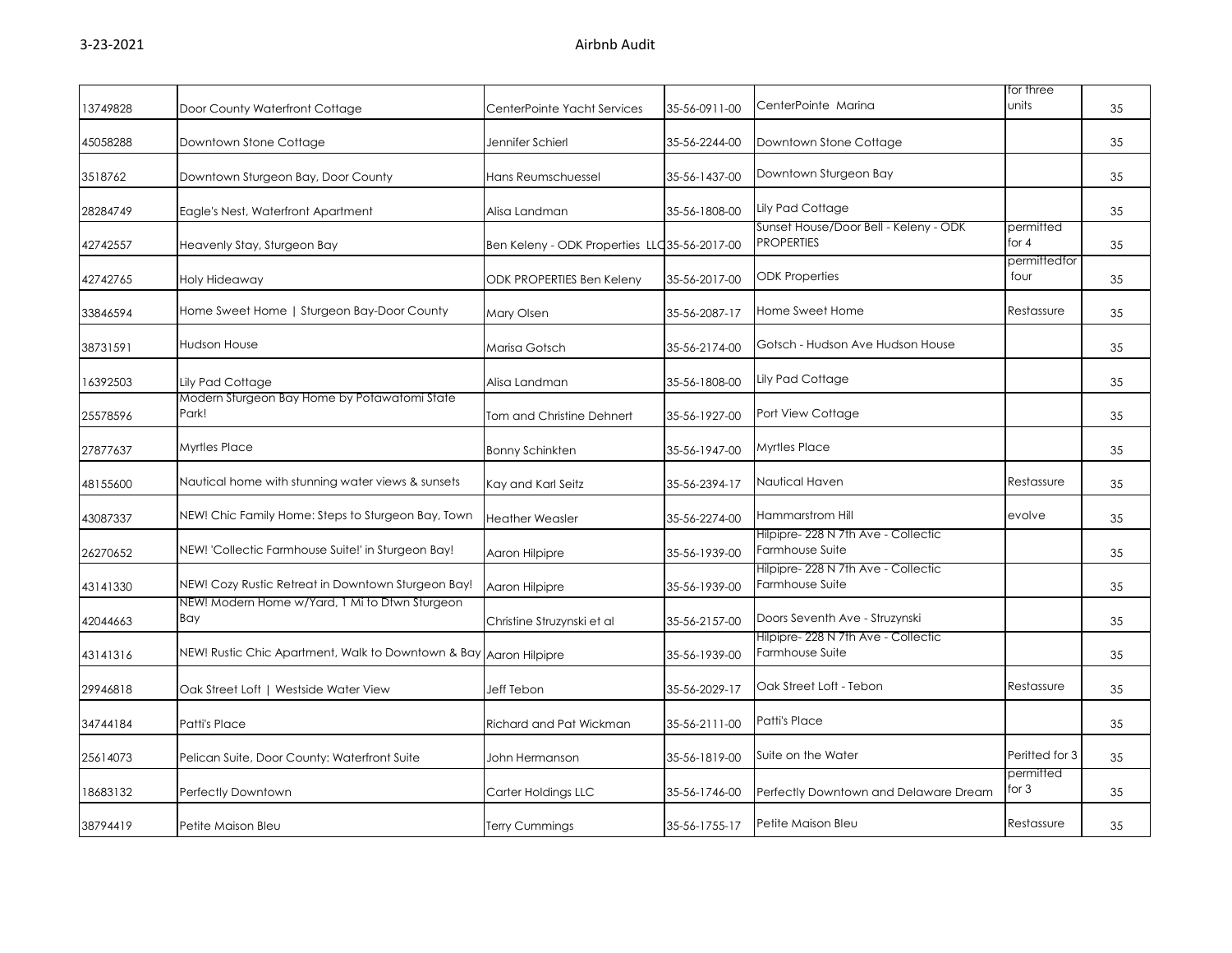| 41531385 | Restored 1930's Bungalow w/Fire Pit, Walk to Town! | <b>Barles Holdings</b>                             | 35-56-2076-00 | Barlas Holdings - 610 Jefferson St    | evolve             | 35 |
|----------|----------------------------------------------------|----------------------------------------------------|---------------|---------------------------------------|--------------------|----|
| 17380652 | Sawyer View Villa                                  | Sam Burris                                         | 35-56-1726-00 | Sawyer View Village                   |                    | 35 |
| 33165932 | Small new home designed for energy efficiency      | Thomas Strang                                      | 35-56-2125-00 | Strang - Energy Efficient Home        |                    | 35 |
| 26452662 | Sturgeon Bay Countryside Studio                    | Aaron Carmody                                      | 35-56-1928-00 | Sturgeon Bay Countryside Studio       |                    | 35 |
| 8129738  | Sturgeon Bay Doll House                            | Patrice Sebastian                                  | 35-56-1565-00 | Sturgeon Bay Doll House               |                    | 35 |
| 21982114 | Sturgeon Bay Waterfront Cottage                    | Eric Minten                                        | 35-56-1767-00 | Door County Waterfront Cottage Minten |                    | 35 |
| 37520676 | Summer Crush                                       | Russell and Jill Kelley                            | 35-56-2185-00 | Summer Crush                          |                    | 35 |
| 28844540 | Sunset house                                       | <b>ODK PROPERTIES Ben Keleny</b>                   | 35-56-2017-00 | Sunset House - Keleny-Door Belle      | permitted<br>for 2 | 35 |
| 27503937 | The Blue Cottage Cozy city cottage near downtown.  | Tom Haight                                         | 35-56-1991-00 | Blue Cottage, The -Haight             |                    | 35 |
| 41104920 | The Channel Cottage                                | Jason B Kiehnau - Glue Van Pror 35-56-2281-00      |               | <b>Channel Cottage</b>                |                    | 35 |
| 34258306 | The Corner Ranch   A Stylish Modern Retreat        | Robert Starr                                       | 35-56-2081-00 | The Corner Ranch                      |                    | 35 |
| 30062445 | The Door Belle                                     | ODK PROPERTIES Ben Keleny                          | 35-56-2017-00 | Sunset House - Keleny                 | permitted<br>for 2 | 35 |
| 41108672 | The Fiddler House                                  | Hilcoux LLC - Carla Maccoux (M 35-56-2234-00       |               | <b>Fiddlers House</b>                 |                    | 35 |
| 48219784 | The Fun Flat                                       | HD Vacation Rentals, LLC -<br><b>Desmond DePas</b> | 35-56-2420-00 | The Fun Flat                          |                    | 35 |
| 48101982 | The Green House   Dog Friendly   Super Clean!      | Warren Kohls II                                    | 35-56-2396-00 | The Green House                       |                    | 35 |
| 25621059 | The Nest, Door County: Room in Waterfront Home     | John Hermanson                                     | 35-56-1819-00 | Suite on the Water                    | Peritted for 3     | 35 |
| 25623966 | Turtle Suite, Door County: Waterfront Suite        | John Hermanson                                     | 35-56-1819-00 | Suite on the Water                    | Peritted for 3     | 35 |
| 44416880 | Valhalla Guest House                               | Sanja Roberts and David Corbisi 35-56-2345-00      |               | Valhalla Guest House                  |                    | 35 |
| 23343621 | Veronica Joyce                                     | Lola DeVillers and Stuart Champ 35-56-1877-00      |               | Veronica Joice                        |                    | 35 |
| 24607218 | West Side Gem                                      | Susan I Guthrie                                    | 35-56-1918-00 | West Side Gem - 223 S Lansing         | <b>Bacon</b>       | 35 |
| 23915694 | <b>Boat Bungalow</b>                               | Sam Parent                                         | 35-59-1907-00 | Gypsy Soul - Boat bungalow            |                    | 35 |
|          |                                                    |                                                    |               |                                       |                    |    |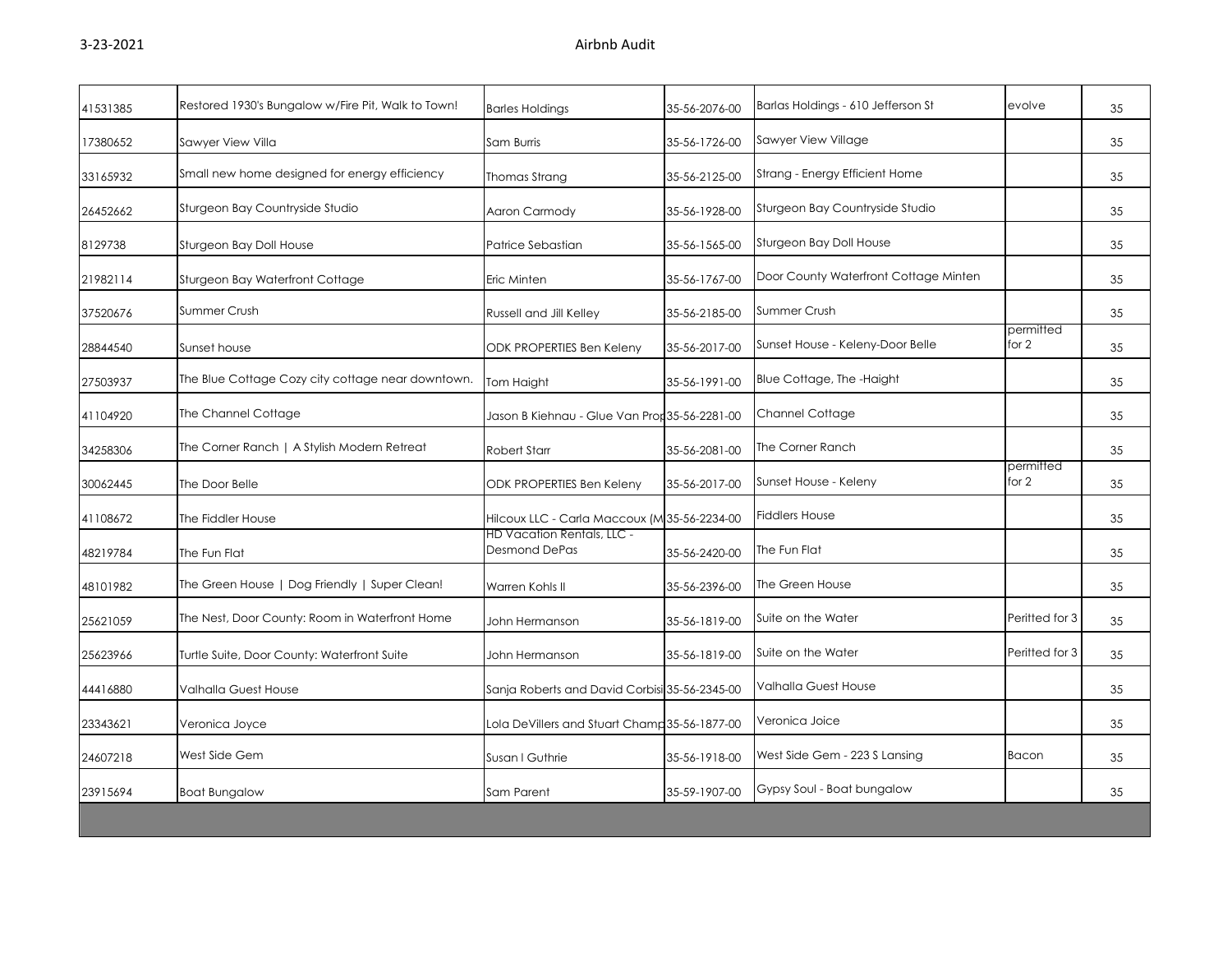| 30532976 | Abode on the beach                                                        | LLC Great Wulf Partners/Cap Wu36-56-0811-00 |               | Abode on the Beach                     |                      | 36 |
|----------|---------------------------------------------------------------------------|---------------------------------------------|---------------|----------------------------------------|----------------------|----|
| 18073736 | Claybanks   A Woodsy Retreat near Lake Michigan                           | David Goettelman                            | 36-56-1731-17 | Clay Banks Woodsy Retreat              | restassure           | 36 |
| 38794494 | Flagstaff Manor   Waterfront + High Speed Internet                        | Amber and Brian Writt                       | 36-56-2139-17 | Writt-3446 N Lake Michigan Drive       | restassure           | 36 |
| 10283729 | Historic Family Farm                                                      | Tom Mickelson                               | 36-56-1579-00 | <b>Historic Family Farm</b>            |                      | 36 |
| 11699220 | Lake Lane Cottage #2                                                      | Rob Vogel                                   | 36-56-0869-00 | Lake Lane Cottages                     | permitted<br>for 3   | 36 |
| 11700582 | Lake Lane Cottages Camper                                                 | Rob Vogel                                   | 36-56-0869-00 | Lake Lane Cottages                     | permitted<br>for $3$ | 36 |
| 6253565  | Lake Lane Cottages in Door County #1                                      | Rob Vogel                                   | 36-56-0869-00 | Lake Lane Cottages                     | permitted<br>for $3$ | 36 |
| 46659542 | Luxurious waterfront home with magical sunsets                            | Joe Fittshur                                | 36-56-1329-00 | Port Haven                             |                      | 36 |
| 46766943 | North Unit                                                                | Joe Fittshur                                | 36-56-1329-00 | Port Haven                             |                      | 36 |
| 28214581 | Peace of Beach                                                            | Chris Jeanquart                             | 36-56-1969-00 | Jeanquart - 3140 Lake Forest Park Road |                      | 36 |
| 41103357 | The Cedars on Lily Bay                                                    | Philip & Rebecca Roever                     | 36-56-2232-06 | The Cedars on Lily Bay                 | dcpm                 | 36 |
| 20123299 | The Clerestory on Lake Michigan                                           | Christopher Mohar                           | 36-56-1789-00 | The Clerestory on Lake Michigan        |                      | 36 |
| 48768865 | The Snug Inn                                                              |                                             |               |                                        |                      | 36 |
|          |                                                                           |                                             |               |                                        |                      |    |
| 27457684 | Door County Waterfront Cabin New Construction 2018 Donn Rozz, Robert Paul |                                             | 39-53-1374-00 | Rozz Little Cemetery                   | permitted<br>for $2$ | 39 |
| 47809097 | *NEW LISTING* *Waterfront** home on Little Sturgeon Ba Amy Hobbins        |                                             | 39-56-1365-07 | Shore to Please                        | simplelife           | 39 |
| 1327057  | 3 Bedroom Cottage with a Water View                                       | Mark and Jill Schwarzbauer                  | 39-56-1320-00 | La Bella Casa Di Mattoni               |                      | 39 |
| 40004980 | A Quaint, Peaceful Little House in Door County                            | Patrick and Linda Schley                    | 39-56-2315-00 | Stone Wood Cottage                     |                      | 39 |
| 17300921 | Family Friendly Cabin On The Bay!                                         | Goffard                                     | 39-56-1709-00 | Cabin on the Bay - Goffard             |                      | 39 |
| 39081225 | Picturesque Door County Waterfront Cottage!                               | Michael Morrison                            | 39-56-2219-00 | The Bayhouse                           |                      | 39 |
| 42609659 | Secluded Door County Getaway with a view                                  | John Volkman                                | 39-56-2283-00 | The Money Pit                          |                      | 39 |
| 18833980 | Sunset Cliff Cottage                                                      | Jon Hansen                                  | 39-56-0860-00 | Sunset Cliff Cottage                   |                      | 39 |
|          |                                                                           |                                             |               |                                        |                      |    |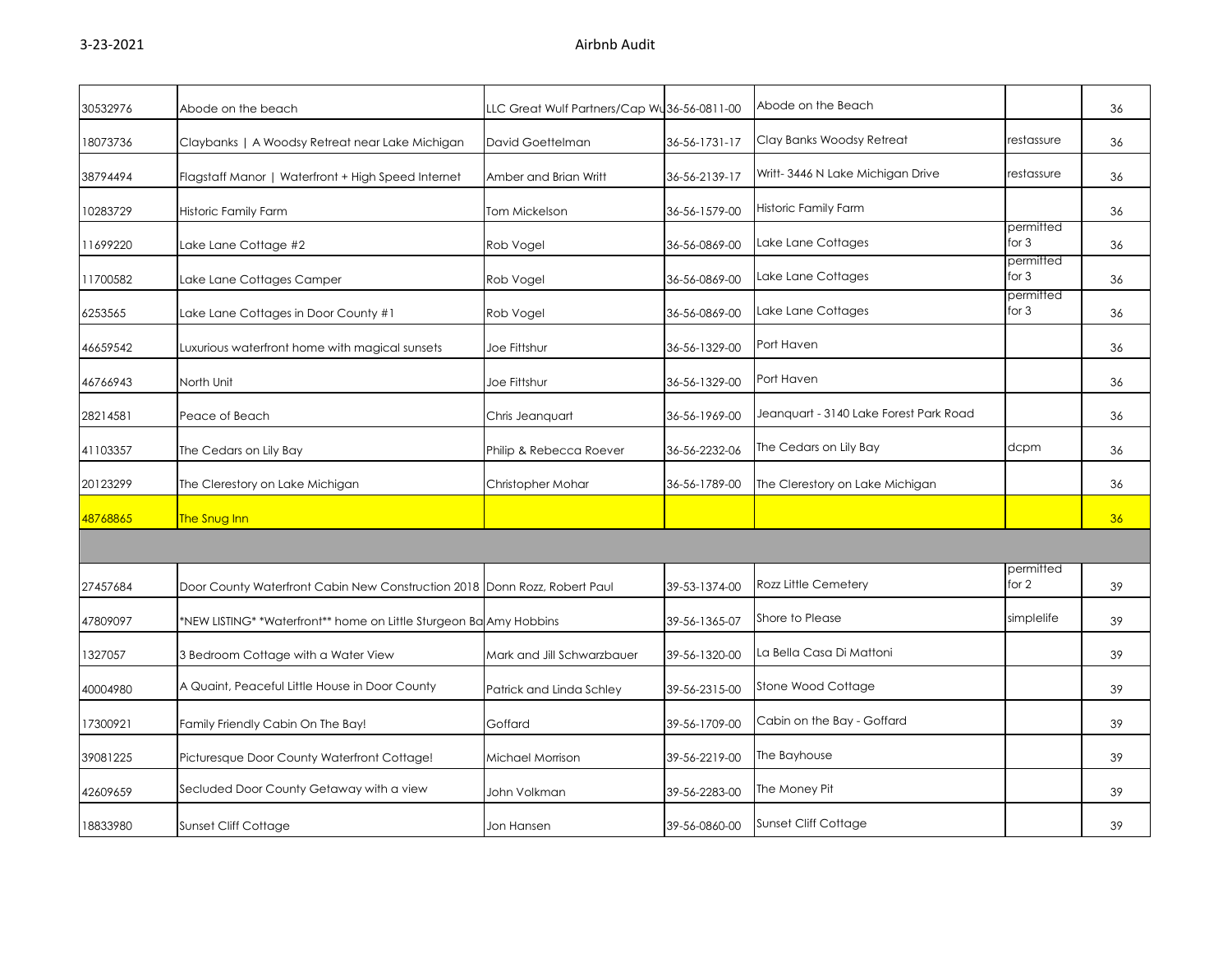| 35934019 | Bay Front - Stunning new construction in S Door Co    | 315 Breezy Acres           | 42-56-2115-07 | 315 Breezy Acres-Maison Rouge |                       | 42 |
|----------|-------------------------------------------------------|----------------------------|---------------|-------------------------------|-----------------------|----|
| 45696277 | <b>Blue Horizon Door County Cottage</b>               | David and Kimberly Kolz    | 42-56-2356-00 | <b>Blue Horizon</b>           |                       | 42 |
| 47497930 | Luxury Lakefront Cottage in Southern Door County      | Gina and Per Jacobson      | 42-56-2356-00 | The Hytta at Breezy Acres     |                       | 42 |
| 45708826 | Modern Door County Waterfront Lake House With<br>View | Dan Hobbs                  | 42-56-2357-00 | <b>Jiffys Corner</b>          |                       | 42 |
|          |                                                       |                            |               |                               |                       |    |
| 14825088 | Charming one bedroom flat at Viking Village           | Andrew Valentincic         | 46-50-1596-00 | Viking Village                | permitted<br>for $13$ | 46 |
| 15351847 | Cozy and charming studio with kitchen.                | Andrew Valentincic         | 46-50-1596-00 | Viking Village                | permitted<br>for $13$ | 46 |
| 41424793 | Hotel Washington                                      | Jean Kokes                 | 46-50-1456-00 | Hotel Washington              |                       | 46 |
| 33796800 | Remodeled 2 bedroom apartment unit.                   | Andrew Valentincic         | 46-50-1596-00 | Viking Village                | permitted<br>for $13$ | 46 |
| 11389754 | Washington Island. Charming near town motel room.     | Andrew Valentincic         | 46-50-1596-00 | Viking Village                | permitted<br>for $13$ | 46 |
| 43724876 | The Inn at Frog Hollow Room #1                        | Dan and Dawn Nelson        | 46-52-2307-00 | The Inn at Froghollow Farm    | permitted<br>for $4$  | 46 |
| 43725222 | The Inn at Frog Hollow Room #2                        | Dan and Dawn Nelson        | 46-52-2307-00 | The Inn at Froghollow Farm    | permitted<br>for $4$  | 46 |
| 43725501 | The Inn at Frog Hollow Room #3                        | Dan and Dawn Nelson        | 46-52-2307-00 | The Inn at Froghollow Farm    | permitted<br>for 4    | 46 |
| 43725625 | The Inn at Frog Hollow Room #4                        | Dan and Dawn Nelson        | 46-52-2307-00 | The Inn at Froghollow Farm    | permitted<br>for $4$  | 46 |
| 31445707 | Aunt Ethel's Cozy Island Cottage - close to town!     | Evelyn and Chad Beneda     | 46-56-2066-00 | Aunty Ethyl's                 |                       | 46 |
| 14443055 | <b>Bay Farm Lake Cottage</b>                          | Kathleen Young             | 46-56-1650-00 | <b>Bay Farm LLC</b>           |                       | 46 |
| 48644930 | Bay Farm Lake House and Cottage - Island Getaway      | Kathleen Young             | 46-56-1650-00 | <b>Bay Farm LLC</b>           |                       | 46 |
| 41256987 | Beach Bungalow - Two Bedroom & Loft                   | Eric and Courtney DeJardin | 46-56-2176-00 | DeJardin's Island Cottages    |                       | 46 |
| 25811058 | <b>Breezy Beach</b>                                   | <b>Richard Tobey</b>       | 46-56-1940-00 | <b>Breezy Beach</b>           |                       | 46 |
| 27853119 | <b>Buckwild Estate</b>                                | Dan Jorgenson              | 46-56-1332-00 | <b>Buckwild Farm</b>          |                       | 46 |
| 6541476  | Charming Waterfront Cottage                           | Alex Trueblood             | 46-56-1411-00 | <b>Trueblood Cottage</b>      | permitted<br>for $1$  | 46 |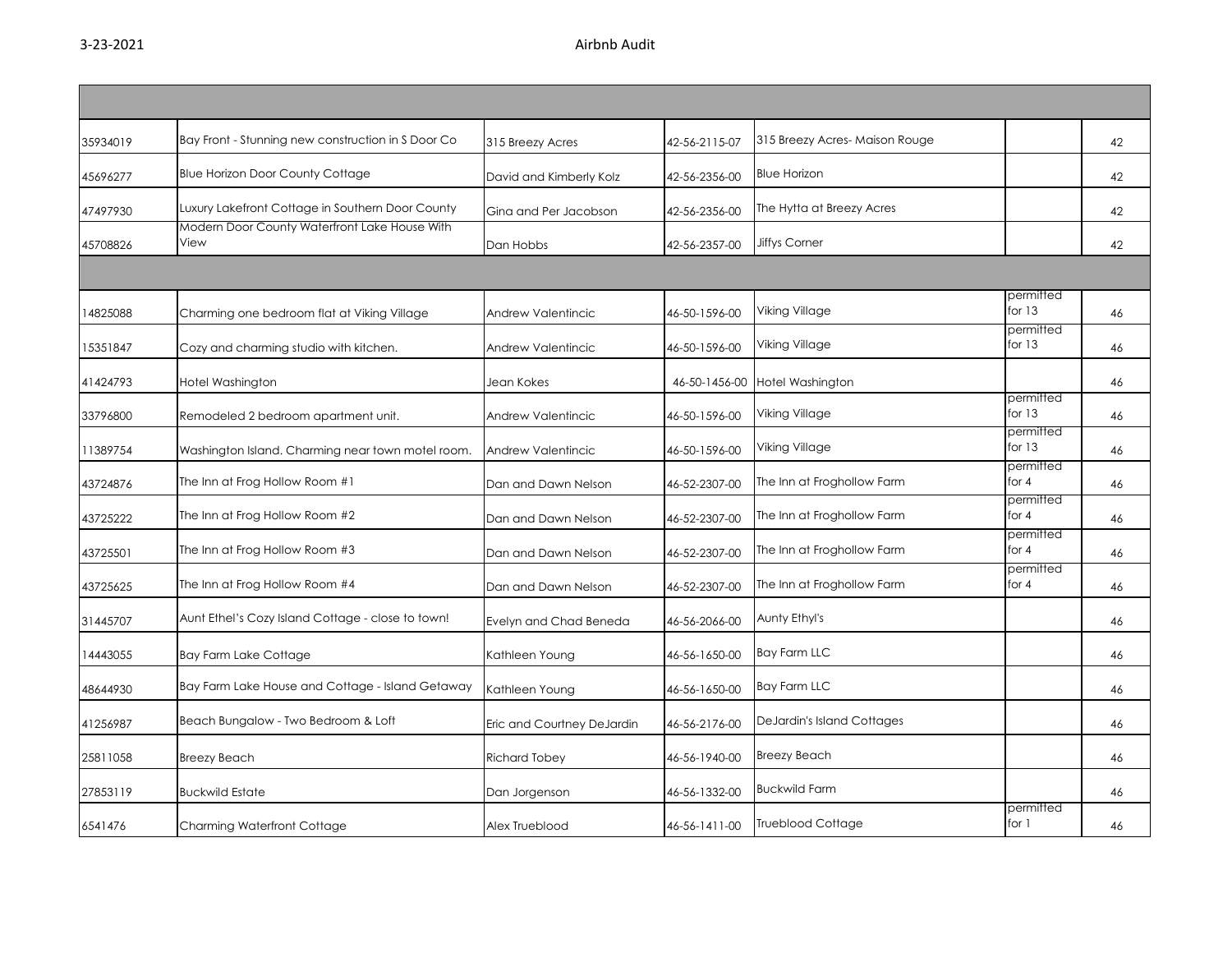| 43594167 | Charming, Lakefront Home Off Main Road            | Melissa Shearer                                | 46-56-2305-00 | Shearer - 1895 The Inn Road                    |                    | 46 |
|----------|---------------------------------------------------|------------------------------------------------|---------------|------------------------------------------------|--------------------|----|
| 25622011 | Folk Tree Farm on Washington Island               | Casey Dahl & Shawn Murray                      | 46-56-1933-00 | Folk Tree Farm                                 |                    | 46 |
| 35580755 | Gull Cottage Waterfront Home on Washington Island | Vern Rubenic                                   | 46-56-1354-00 | Gull Cottage                                   |                    | 46 |
| 47873172 | Harbor House on beautiful Washington Harbor       | Tom and Michelle Jordan                        | 46-56-1196-00 | Water's Edge - 719 Bay Point Rd                | permitted<br>for 2 | 46 |
| 43577436 | Harbor House on the Water                         | Trudy Schelitzche                              | 46-56-0564-00 | Deer Run Shorefront Home                       |                    | 46 |
| 25616352 | Island View Cottage on Washington Island          | Edward & Peri Ann Wasie                        | 46-56-1909-00 | Island View Cottage - Wasie                    | permitted<br>for 2 | 46 |
| 22717916 | Old Orchard Farm                                  | Deb Sheridan                                   | 46-56-1867-00 | Old Orchard Farm                               |                    | 46 |
| 29857856 | Quiet Island Waterfront Retreat                   | Daniel Wiersum                                 | 46-56-2036-00 | Quiet Island Waterfront Retreat                |                    | 46 |
| 41257002 | Scandinavian Chalet - One Bedroom & Loft          | Eric and Courtney DeJardin                     | 46-56-2176-00 | DeJardin's Island Cottages                     |                    | 46 |
| 41256983 | Sportsman's Retreat - Two Bedroom & Loft          | Eric and Courtney DeJardin                     | 46-56-2176-00 | DeJardin's Island Cottages                     |                    | 46 |
| 44195513 | The Birches - Cottage, Washington Island, WI      | Christine Klann                                | 46-56-2131-00 | Klann - 2129 Mc Donald Road                    | permitted<br>for 2 | 46 |
| 41256994 | The Farmhouse - One Bedroom & Loft                | Eric and Courtney DeJardin                     | 46-56-2176-00 | DeJardin's Island Cottages                     |                    | 46 |
| 25488651 | Washington Island Home in the Woods               | Jeff and Corinn Sevcik                         | 46-56-1891-00 | West Harbor - Sevcik                           |                    | 46 |
| 24117398 | Washington Island home With history and warmth    | Carol Lemon                                    | 46-56-1917-00 | Washington Island Historical Home - Lemon      |                    | 46 |
| 24807794 | Waterfront Cottage, includes 2 kayaks!            | Jason & Naomi Burke & Dan<br>Jorgeonson        | 46-56-1937-11 | Detroit Harbor Homestead Cottage               |                    | 46 |
| 26269262 | Watermark Inn-Washington Island (Suite B)         | Larry Kilduff                                  | 46-56-0584-00 | Watermark Inn                                  |                    | 46 |
| 23713057 | Watermark Inn-Washington Island (Suite G)         | Larry Kilduff                                  | 46-56-0584-00 | Watermark Inn                                  |                    | 46 |
| 47872383 | Water's Edge located on peaceful Figenschau Bay   | Tom and Michelle Jordan                        | 46-56-1196-00 | Water's Edge - 719 Bay Point Rd                | permitted<br>for 2 | 46 |
|          |                                                   |                                                |               |                                                |                    |    |
|          |                                                   | <b>NOT LOCATED IN DOOR COUNTY</b>              |               |                                                |                    |    |
| 36871011 | The Family Lure                                   |                                                |               | Not Door County Comes up in Door County Search | Outside DC         |    |
| 21549001 | Cozy Lakefront Home                               | Not Door County Comes up in Door County Search |               |                                                | Outside DC         |    |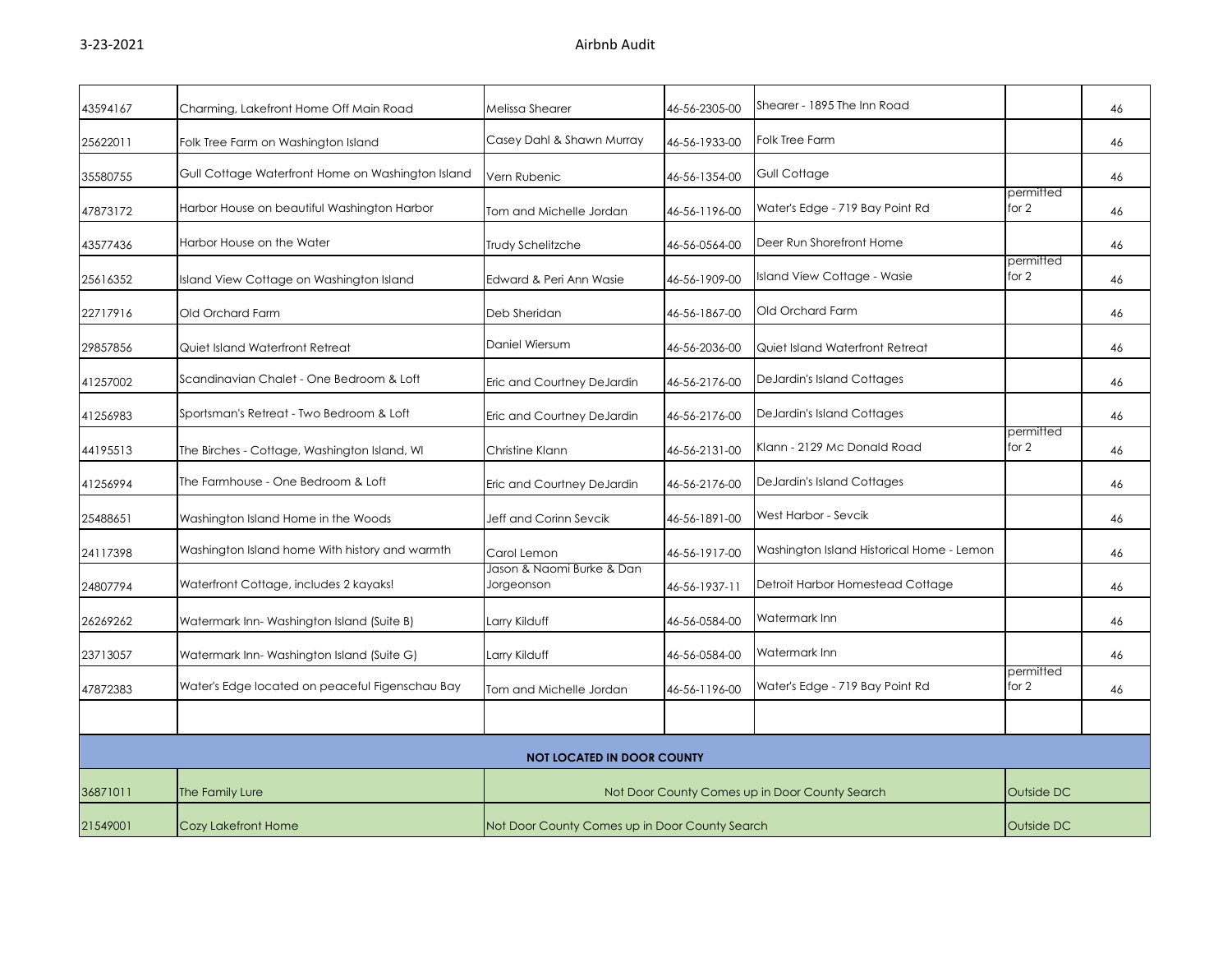| 32736987 | Warm, Inviting 2 bedroom house in Marinette, WI                                                   | Not Door County Comes up in Door County Search | Outside DC |
|----------|---------------------------------------------------------------------------------------------------|------------------------------------------------|------------|
| 31441773 | bed apartment, lake view next to Lake Michigan                                                    | Not Door County Comes up in Door County Search | Outside DC |
| 31401357 | Double Queen Beds - Independence Stay of Marinette Not Door County Comes up in Door County Search |                                                | Outside DC |
| 1075853  | Modern, Sunny Getaway Door County!                                                                | Not Door County Comes up in Door County Search | Outside DC |
| 32284600 | Private Room with 10' Ceilings & Kitchen                                                          | Not Door County Comes up in Door County Search | Outside DC |
| 32317062 | Big Private Room with 10' Ceiling & Pool Table                                                    | Not Door County Comes up in Door County Search | Outside DC |
| 30106811 | Nice Studio with 2 Full Beds and Full Kitchen                                                     | Not Door County Comes up in Door County Search | Outside DC |
| 14266783 | Cottage on Cedar                                                                                  | Not Door County Comes up in Door County Search | Outside DC |
| 19012043 | Home Away From Home Northern Wisconsin                                                            | Not Door County Comes up in Door County Search | Outside DC |
| 19176512 | Guest House on the Menominee River                                                                | Not Door County Comes up in Door County Search | Outside DC |
| 20991844 | <b>Menominee River Vacation Home</b>                                                              | Not Door County Comes up in Door County Search | Outside DC |
| 21816932 | <b>Hogans Place 2</b>                                                                             | Not Door County Comes up in Door County Search | Outside DC |
| 21816968 | Hogans Place 1                                                                                    | Not Door County Comes up in Door County Search | Outside DC |
| 27232787 | Cute 2 Bedroom Bungalow                                                                           | Not Door County Comes up in Door County Search | Outside DC |
| 31402597 | King Executive Suite - Independence Stay Marinette<br>#202                                        | Not Door County Comes up in Door County Search | Outside DC |
| 443694   | Lundgren Tree Farm                                                                                | Not Door County Comes up in Door County Search | Outside DC |
| 33710736 | Winding River Cottages-Pine Cone Cottage                                                          | Not Door County Comes up in Door County Search | Outside DC |
| 33045130 | Winding River Cottages-Evergreen Cottage                                                          | Not Door County Comes up in Door County Search | Outside DC |
| 37321902 | Winding River Cottages-The River House                                                            | Not Door County Comes up in Door County Search | Outside DC |
| 33155244 | Quiet & Cozy upstairs apartment 1 bedroom                                                         | Not Door County Comes up in Door County Search | Outside DC |
| 28734368 | Luxury on the Lake                                                                                | Not Door County Comes up in Door County Search | Outside DC |
| 29841495 | Hogan's Place 3                                                                                   | Not Door County Comes up in Door County Search | Outside DC |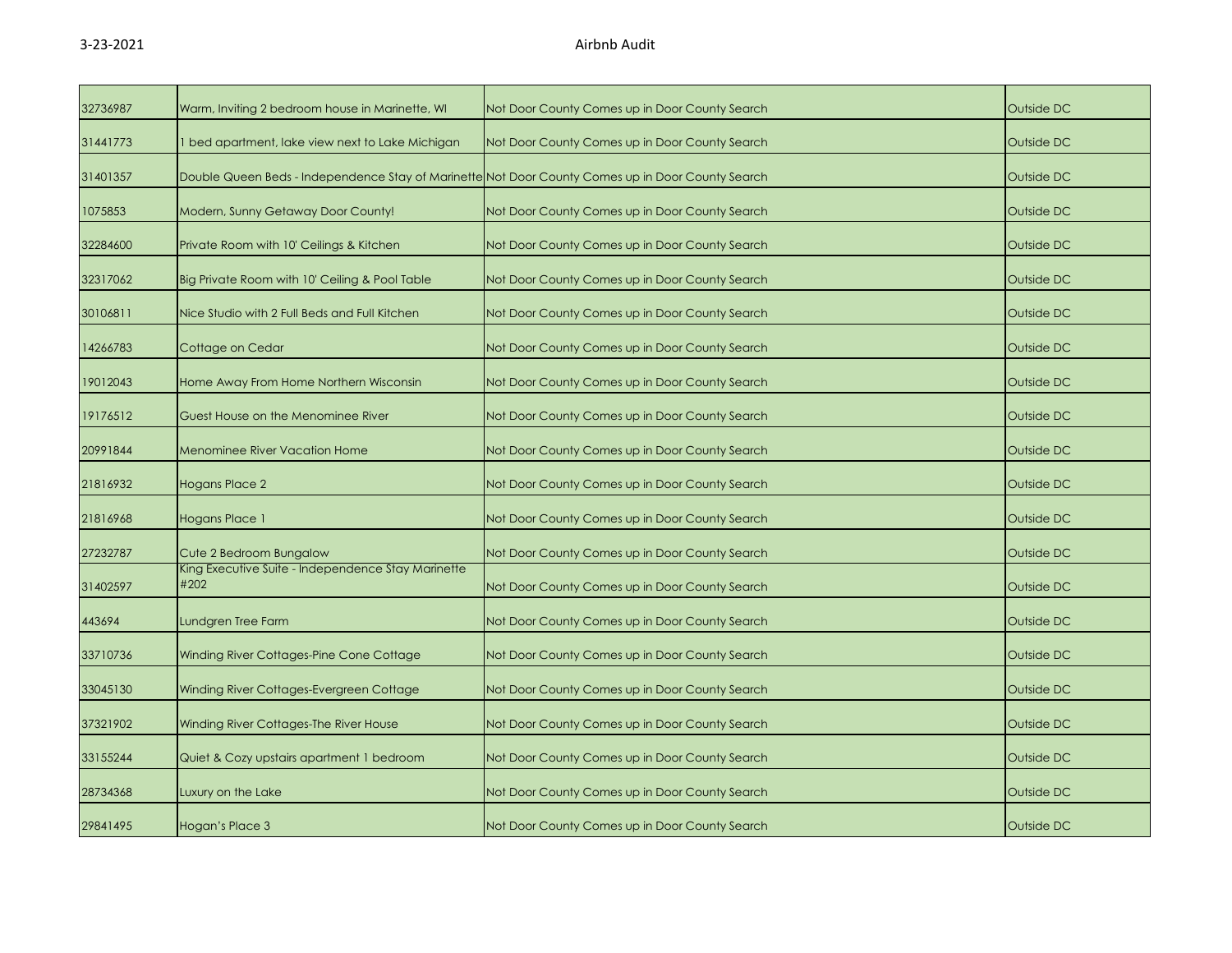| 31402252 | King Suite Room - Independence Stay of Marinette<br>#205                                          | Not Door County Comes up in Door County Search | Outside DC |
|----------|---------------------------------------------------------------------------------------------------|------------------------------------------------|------------|
| 27703908 | 2 bedroom duplex in quiet neighborhood                                                            | Not Door County Comes up in Door County Search | Outside DC |
| 30403078 | <b>Bentley's Place</b>                                                                            | Not Door County Comes up in Door County Search | Outside DC |
| 32744370 | Cottage on the Bay                                                                                | Not Door County Comes up in Door County Search | Outside DC |
| 29843132 | Hogans Place 4                                                                                    | Not Door County Comes up in Door County Search | Outside DC |
| 35508656 | CEDAR CABIN on the BAY (Lake Michigan--Green Bay): Not Door County Comes up in Door County Search |                                                | Outside DC |
| 31440292 | Stunning Waterfront! Fully Equipped 1 BR Condo                                                    | Not Door County Comes up in Door County Search | Outside DC |
| 23147359 | Lakefront beauty Algoma condo                                                                     | Not Door County Comes up in Door County Search | Outside DC |
| 17416421 | Gorgeous beach & 5 mi's 2 Door Cty.                                                               | Not Door County Comes up in Door County Search | Outside DC |
| 32941122 | Buck's Harbor LLC in Algoma, WI                                                                   | Not Door County Comes up in Door County Search | Outside DC |
| 36077426 | Country Farmhouse living                                                                          | Not Door County Comes up in Door County Search | Outside DC |
| 15203485 | <b>Minutes from Door County</b>                                                                   | Not Door County Comes up in Door County Search | Outside DC |
| 11893626 | Lake Michigan Sunrise view, close to Door County                                                  | Not Door County Comes up in Door County Search | Outside DC |
| 29252930 | Lake Michagan Living                                                                              | Not Door County Comes up in Door County Search | Outside DC |
| 29779882 | 3 bed apartment next to Lake Michigan loading dock Not Door County Comes up in Door County Search |                                                | Outside DC |
| 29780152 | 2 bed apartment, lake view next to Lake Michigan                                                  | Not Door County Comes up in Door County Search | Outside DC |
| 31402434 | <b>BR Suite - Independence Stay of Marinete</b>                                                   | Not Door County Comes up in Door County Search | Outside DC |
| 26424111 | Waterfront Inn Sail & Stay                                                                        | Not Door County Comes up in Door County Search | Outside DC |
| 3010681  | Nice Studio with 2 Full Beds and Full Kitchen                                                     | Not Door County Comes up in Door County Search | Outside DC |
| 20411213 | <b>Paradise View</b>                                                                              | Not Door County Comes up in Door County Search | Outside DC |
| 30106940 | 2-Bedroom Apt next to Lake Michigan Loading Dock                                                  | Not Door County Comes up in Door County Search | Outside DC |
| 14648642 | Upper Peninsula MI Retreat                                                                        | Not Door County Comes up in Door County Search | Outside DC |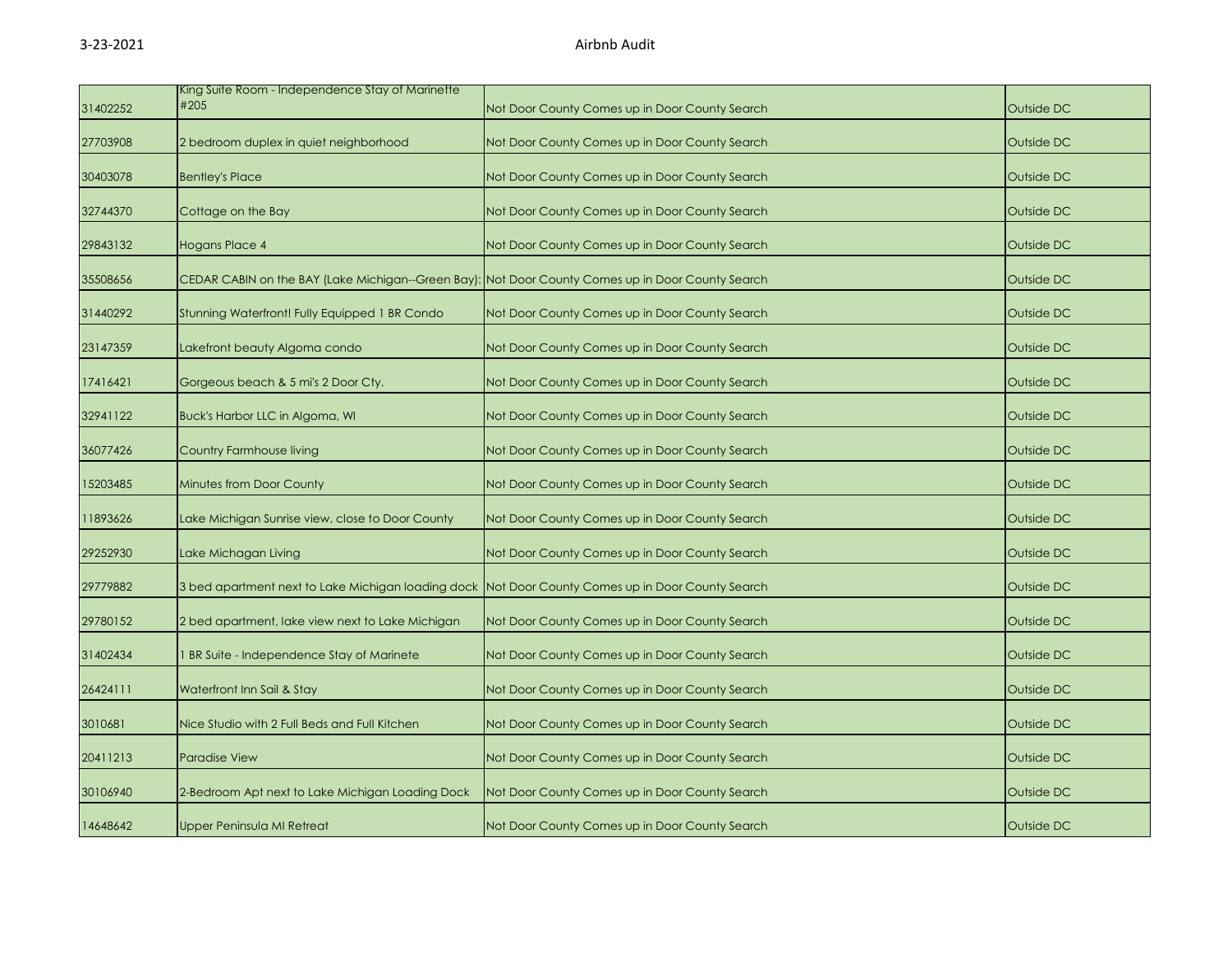| 18506853  | Downtown Menominee House                           | Not Door County Comes up in Door County Search | Outside DC |
|-----------|----------------------------------------------------|------------------------------------------------|------------|
| 32837226  | Downstairs apartment on private lake               | Not Door County Comes up in Door County Search | Outside DC |
| 38894590? | Shug Lake View Condo @ The Shores                  | Not Door County Comes up in Door County Search | Outside DC |
| 37351248  | Camp Bayshore                                      | Not Door County Comes up in Door County Search | Outside DC |
| 35126526  | King Suite Room Independence Stay RM 105           | Not Door County Comes up in Door County Search | Outside DC |
| 35127290  | King Executive Suite Independence Stay RM 214      | Not Door County Comes up in Door County Search | Outside DC |
| 35128224  | King Suite Room Independence Stay RM 212           | Not Door County Comes up in Door County Search | Outside DC |
| 35127762  | King Suite Room Independence Stay RM 106           | Not Door County Comes up in Door County Search | Outside DC |
| 35127837  | King Suite Room Independence Stay RM 110           | Not Door County Comes up in Door County Search | Outside DC |
| 35128142  | King Suite Room Independence Stay RM 207           | Not Door County Comes up in Door County Search | Outside DC |
| 35128088  | King Suite Room Independence Stay RM 206           | Not Door County Comes up in Door County Search | Outside DC |
| 35128179  | King Suite Room Independence Stay RM 209           | Not Door County Comes up in Door County Search | Outside DC |
| 35124944  | 1 BR Suite - Independence Stay of Marinette RM 111 | Not Door County Comes up in Door County Search | Outside DC |
| 35125797  | BR Suite - Independence Stay of Marinette Rm 213   | Not Door County Comes up in Door County Search | Outside DC |
| 35128045  | King Suite Room Independence Stay RM 203           | Not Door County Comes up in Door County Search | Outside DC |
| 35125614  | 1 BR Suite - Independence Stay of Marinette RM 201 | Not Door County Comes up in Door County Search | Outside DC |
| 35125719  | 1 BR Suite - Independence Stay of Marinette RM 211 | Not Door County Comes up in Door County Search | Outside DC |
| 35126045  | Double Queen Suite Independent Stay RM 112         | Not Door County Comes up in Door County Search | Outside DC |
| 35129637  | Double Queen Suite Independence Stay RM 104 HCA    | Not Door County Comes up in Door County Search | Outside DC |
| 35126116  | Double Queen Suite Independence Stay RM 108        | Not Door County Comes up in Door County Search | Outside DC |
| 35127236  | King Executive Suite Independence Stay RM 210      | Not Door County Comes up in Door County Search | Outside DC |
| 35126630  | King Executive Suite Independence Stay RM 208      | Not Door County Comes up in Door County Search | Outside DC |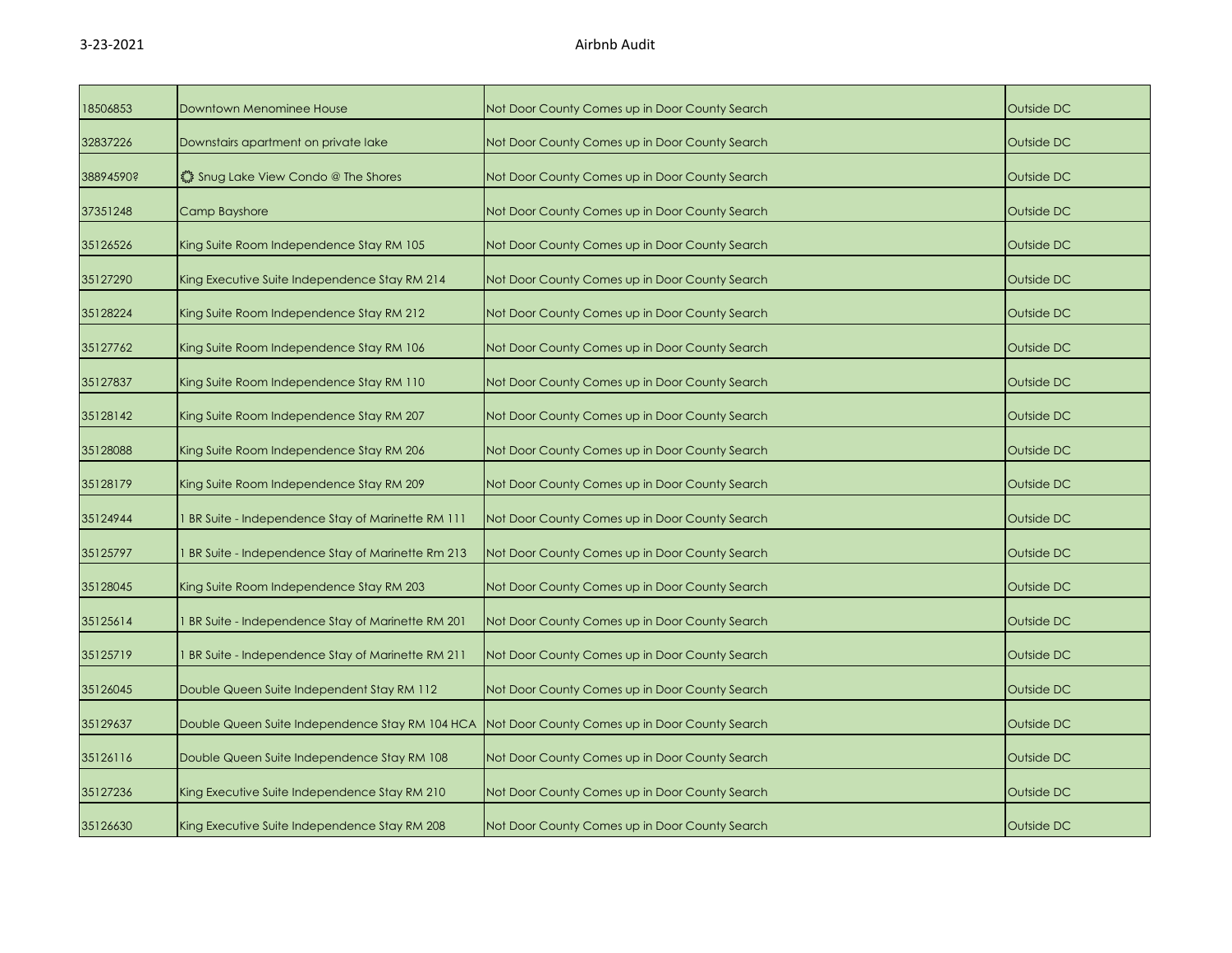| 35127711 | King Suite Room Independence Stay RM 103           | Not Door County Comes up in Door County Search | Outside DC |
|----------|----------------------------------------------------|------------------------------------------------|------------|
| 35126576 | King Executive Suite Independence Stay RM 204      | Not Door County Comes up in Door County Search | Outside DC |
| 35127334 | King Executive Suite Independence Stay RM 216      | Not Door County Comes up in Door County Search | Outside DC |
| 35129476 | King Suite Room Independence Stay RM 102 HC        | Not Door County Comes up in Door County Search | Outside DC |
| 39154811 | Historic Menominee District                        | Not Door County Comes up in Door County Search | Outside DC |
| 43704843 | Queen Room Portofino                               | Not Door County Comes up in Door County Search | Outside DC |
| 43704837 | Double Room Desert Sand                            | Not Door County Comes up in Door County Search | Outside DC |
| 22610666 | Sandahls on the beach                              | Not Door County Comes up in Door County Search | Outside DC |
| 11010408 | Sand Beach Cabin                                   | Not Door County Comes up in Door County Search | Outside DC |
| 44550584 | Empire Blue House w/ Hot Tub                       | Not Door County Comes up in Door County Search | Outside DC |
| 31515976 | <b>Birch Le Collaboration House</b>                | Not Door County Comes up in Door County Search | Outside DC |
| 36840185 | Suttons Bay, dome home, with spectacular<br>views! | Not Door County Comes up in Door County Search | Outside DC |

| <b>MUNI</b>    |                       | $Dec-20$       | $Jan-21$ | Feb-21   | $Mar-21$ |
|----------------|-----------------------|----------------|----------|----------|----------|
| $\overline{2}$ | <b>Baileys Harbor</b> | 74             | 73       | 75       | 79       |
| 4              | <b>Brussels</b>       |                | $\cap$   |          |          |
| 6              | Clay Banks            |                | ∩        | $\Omega$ |          |
| 8              | Town of Egg Harbor    | 53             | 53       | 53       | 59       |
| 9              | Village of Egg Harbor | 38             | 37       | 36       | 41       |
|                | Ephraim               | 62             | 61       | 61       | 63       |
| 12             | Gibraltar             | 87             | 88       | 88       | 91       |
| 14             | Town of Forestville   |                |          |          |          |
| 15             | Town of Jacksonport   | 15             | 4        | 15       | 15       |
| 27             | Nasewaupee            | 26             | 27       | 27       | 26       |
| 32             | Liberty Grove         | 70             | 69       | $72\,$   | 77       |
| 33             | Sevastopol            | 3 <sup>1</sup> | 30       | 30       | 30       |
| 34             | Sister Bay            | 43             | 43       | 47       | 50       |